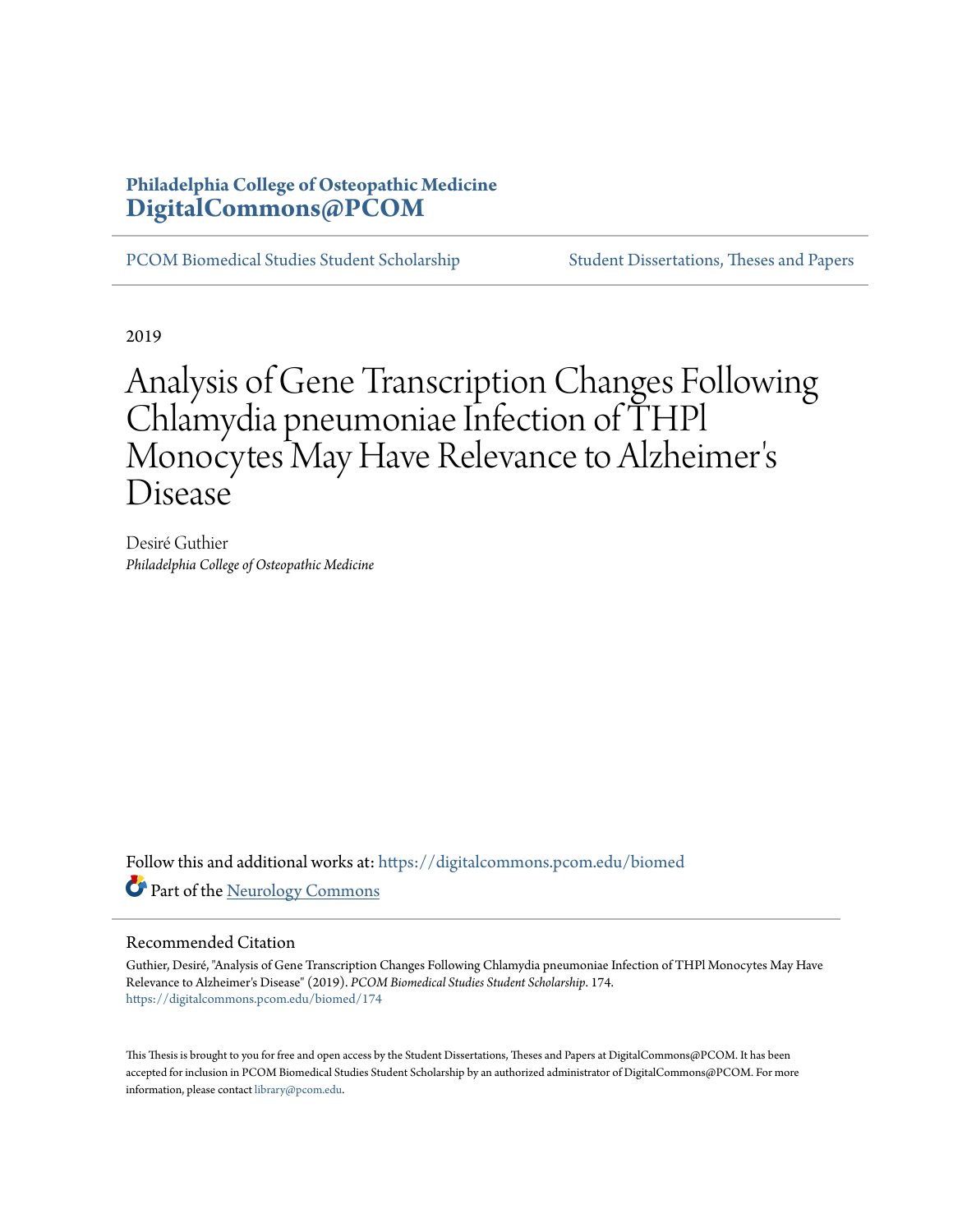Philadelphia College of Osteopathic Medicine Graduate Program in Biomedical Sciences Department of Bio-Medical Sciences

# **Analysis of Gene Transcription Changes Following**  *Chlamydia pneumoniae* **Infection of THPl Monocytes may have relevance to Alzheimer's Disease**

A Thesis in Biomedical Sciences by

 $\hat{\mathcal{A}}$ 

Desiré Guthier

*Submitted in Partial Fulfillment of the Requirements for the Degree of Master of Science in Biomedical Sciences 2019*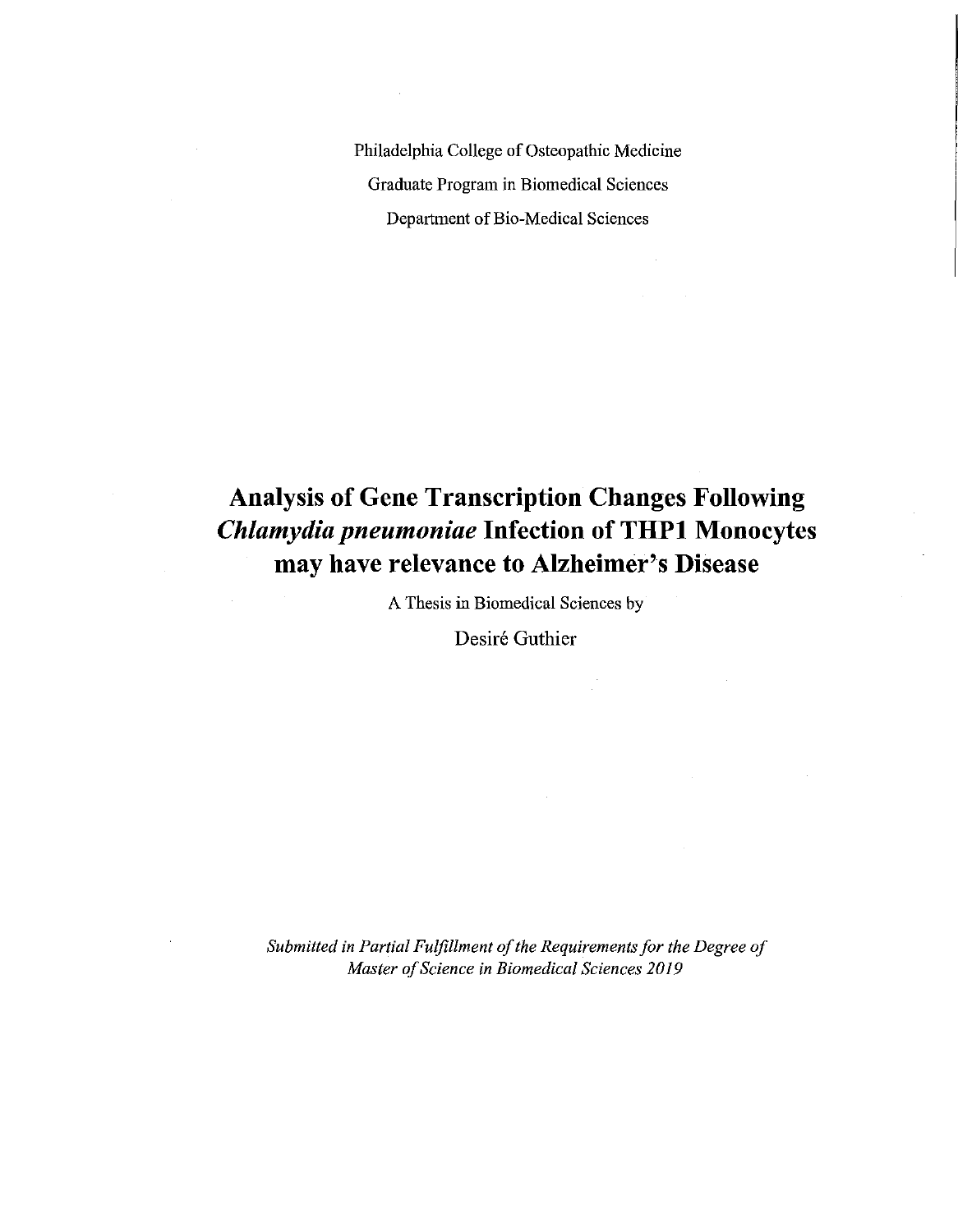We, the undersigned, duly appointed committee have read and examined this manuscript and certify it is adequate in scope and quality as a thesis for this master's degree. We approve the content of the thesis to be submitted for processing and acceptance.

Brian J. Balin, PhD. *Director of the Center for Chronic Disorders of Aging, Chair of the Department of Biomedical Sciences, Professor of Neuroscience and Neuropathology*  Department of Bio-Medical Sciences Thesis Advisor

Susan T. Hingley, PhD. *Professor of Microbiology*  Department of Bio-Medical Sciences Thesis Committee Member

Christopher Scott Little, PhD. *Associate Professor of Microbiology and Immunology*  Department of Bio-Medical Sciences Thesis Committee Member

Marcus G. Bell, PhD. *Director of the Graduate Program in Biomedical Sciences, Professor of Neuroscience, Physiology and Pharmacology*  Department of Bio-Medical Sciences Program Director, Master of Science in Biomedical Sciences, Research Concentration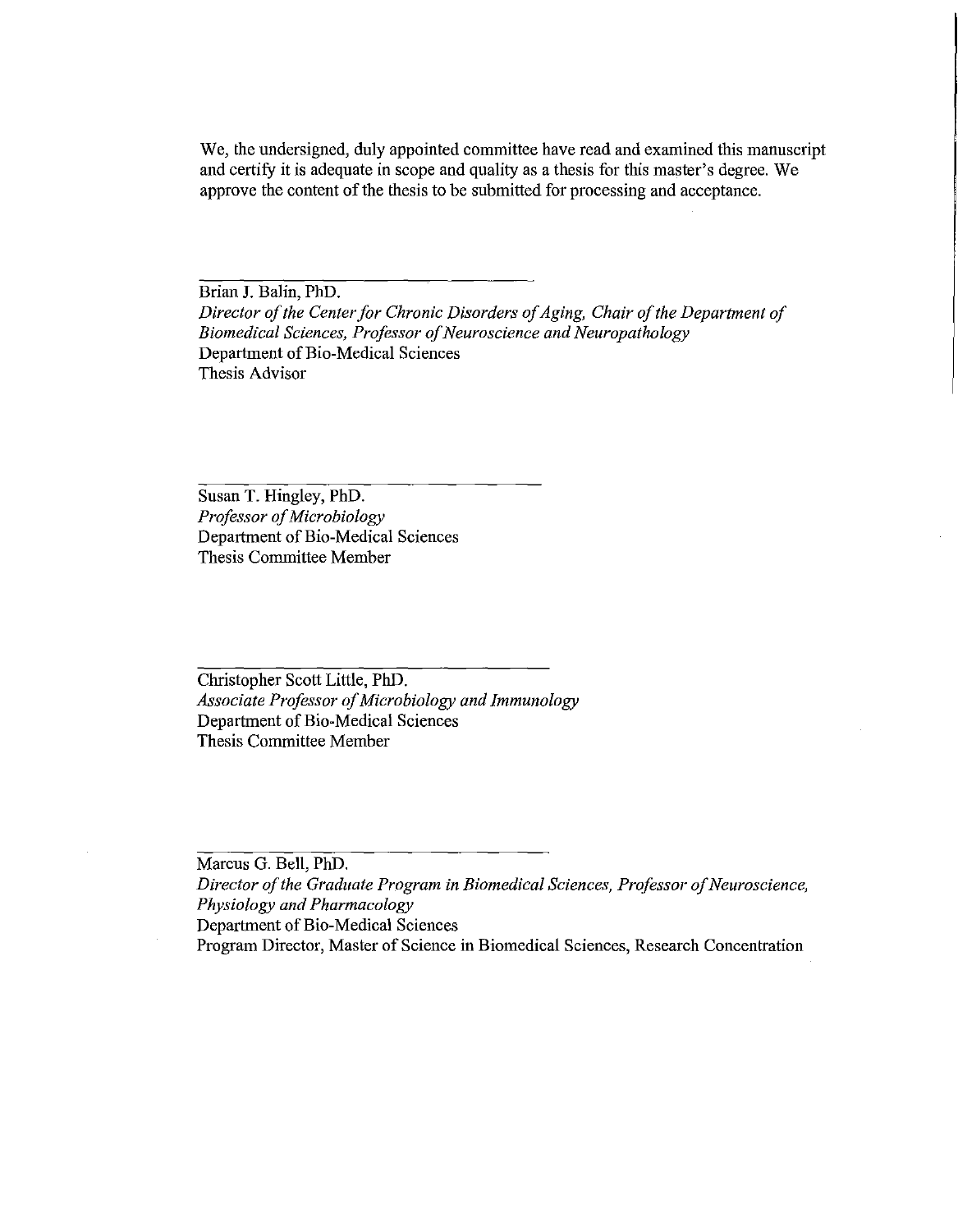#### **ABSTRACT**

## **Analysis of Gene Transcription Changes Following** *Chlamydia pneumoniae* **Infection ofTHPl Monocytes may have relevance to Alzheimer's Disease**

Desiré Guthier M.S. in Biomedical Sciences, 2019 Dr. Brian J. Balin Ph.D., *Thesis Advisor* 

There is increasing evidence that neuroinflammation caused by infectious agents is an important etiologic factor in neurodegenerative diseases including Alzheimer's disease (AD). One infectious agent that has been associated with AD is *Chlamydia pneumoniae (Cpn). Cpn* DNA can be detected within peripherally circulating mononuclear cells and there is evidence that infected mononuclear cells could be involved in chronic infection and contribute to inflammation at numerous anatomical sites, including the brain. Understanding *Cpn* genetic changes progressing from an acute to a chronic infection within monocytes may help to further elucidate the role of Cpn infected monocytes with regard to the neurodegeneration observed within AD. In this study, monocytes were infected in vitro with *Cpn* (either AR39 or CWL029) for 24, 48, 72, 96, or 120 hours. Subsequently, we investigated transcriptional gene changes of 7 *Cpn* genes using RT- PCR. We found a significant drop in gene expression at later time points in 3 of the genes. Our results demonstrate differences in gene expression from acute to chronic infection that perhaps indicate a trend towards persistence. However, our data does not unequivocally support that these gene changes are representative of the progression from acute to persistent infection. Future studies are required to resolve these differences and determine important gene changes that indicate persistent *Cpn* infection within monocytes.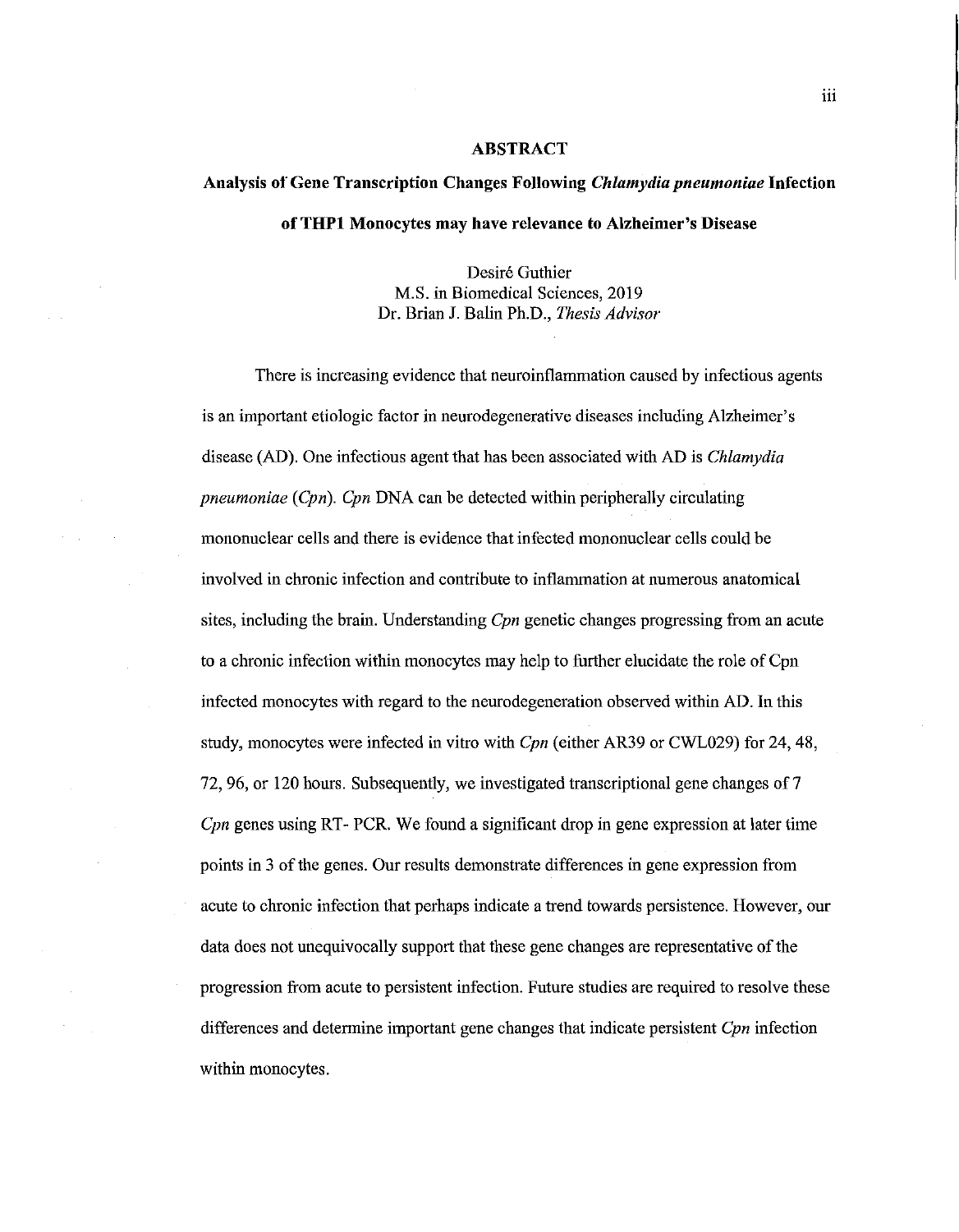### **TABLE OF CONTENTS**

| 2.5 Real Time-Polymerase Chain Reaction (RT-PCR)12                       |
|--------------------------------------------------------------------------|
|                                                                          |
|                                                                          |
| 3.1 Qualitative evaluation of Cpn infection using immunofluorescent      |
| 3.1.1 Determining percent infectivity using immunofluorescent labeling18 |
|                                                                          |
|                                                                          |
|                                                                          |
|                                                                          |
|                                                                          |
|                                                                          |
|                                                                          |
| 5.1 Additional Material and Methods: DNA Isolation38                     |

 $\sim 10^6$ 

 $\mathcal{A}^{\mathrm{c}}_{\mathrm{c}}$  ,  $\mathcal{A}^{\mathrm{c}}_{\mathrm{c}}$ 

 $\label{eq:2} \frac{1}{\sqrt{2}}\sum_{i=1}^n\frac{1}{\sqrt{2}}\sum_{i=1}^n\frac{1}{\sqrt{2}}\sum_{i=1}^n\frac{1}{\sqrt{2}}\sum_{i=1}^n\frac{1}{\sqrt{2}}\sum_{i=1}^n\frac{1}{\sqrt{2}}\sum_{i=1}^n\frac{1}{\sqrt{2}}\sum_{i=1}^n\frac{1}{\sqrt{2}}\sum_{i=1}^n\frac{1}{\sqrt{2}}\sum_{i=1}^n\frac{1}{\sqrt{2}}\sum_{i=1}^n\frac{1}{\sqrt{2}}\sum_{i=1}^n\frac{1$ 

 $\tilde{A}$  ,  $\tilde{A}$ 

 $\mathcal{A}^{\mathcal{A}}$ 

 $\mathcal{O}(\mathcal{O}(\log n))$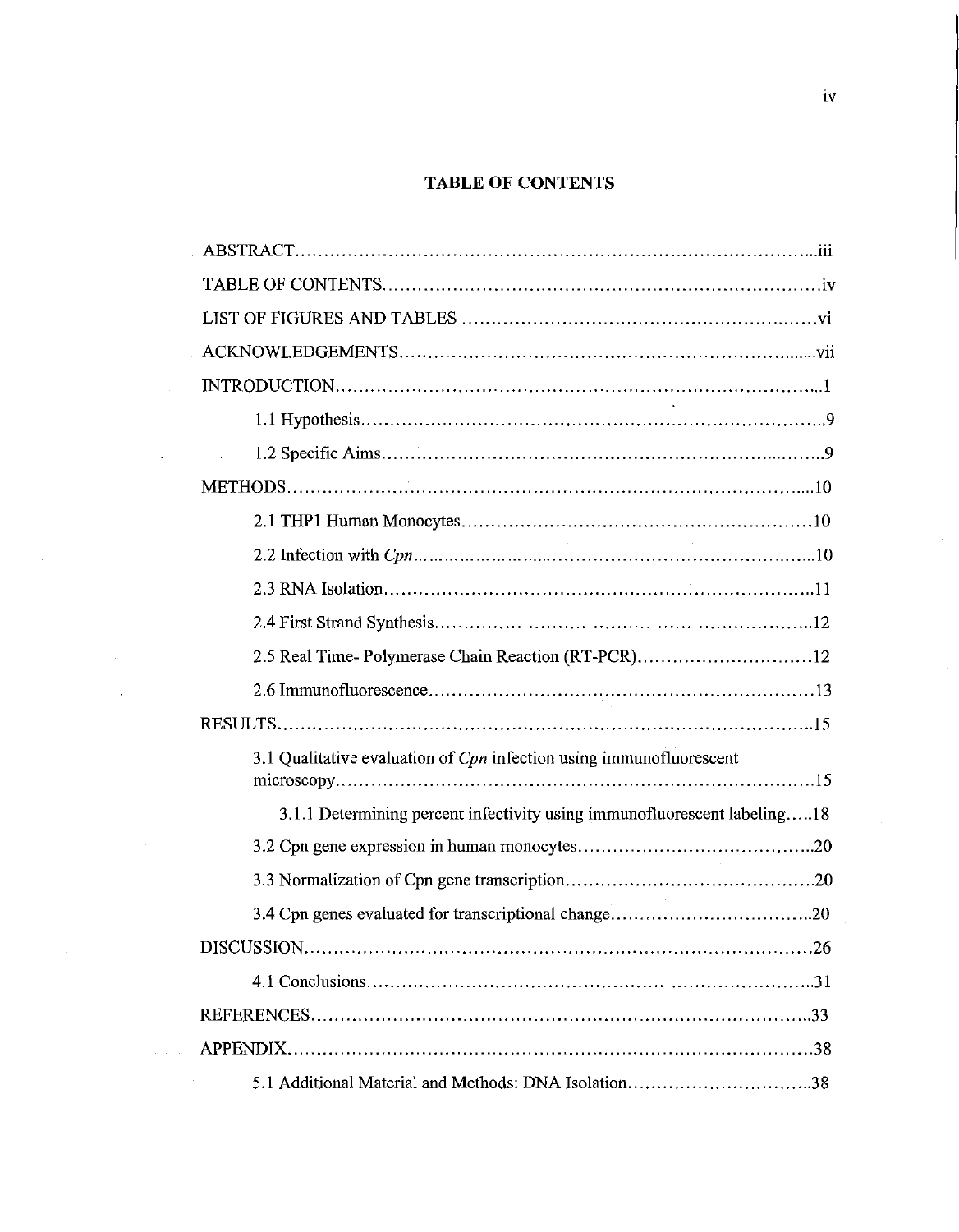| the property of the control of the control of the control of |  |
|--------------------------------------------------------------|--|
|                                                              |  |
|                                                              |  |

 $\label{eq:2.1} \frac{1}{\sqrt{2}}\int_{\mathbb{R}^3}\frac{1}{\sqrt{2}}\left(\frac{1}{\sqrt{2}}\right)^2\frac{1}{\sqrt{2}}\left(\frac{1}{\sqrt{2}}\right)^2\frac{1}{\sqrt{2}}\left(\frac{1}{\sqrt{2}}\right)^2.$ 

 $\label{eq:2.1} \frac{1}{2}\sum_{i=1}^n\frac{1}{2}\sum_{j=1}^n\frac{1}{2}\sum_{j=1}^n\frac{1}{2}\sum_{j=1}^n\frac{1}{2}\sum_{j=1}^n\frac{1}{2}\sum_{j=1}^n\frac{1}{2}\sum_{j=1}^n\frac{1}{2}\sum_{j=1}^n\frac{1}{2}\sum_{j=1}^n\frac{1}{2}\sum_{j=1}^n\frac{1}{2}\sum_{j=1}^n\frac{1}{2}\sum_{j=1}^n\frac{1}{2}\sum_{j=1}^n\frac{1}{2}\sum_{j=1}^n\$ 

 $\label{eq:2.1} \frac{1}{\sqrt{2}}\left(\frac{1}{\sqrt{2}}\right)^{2} \left(\frac{1}{\sqrt{2}}\right)^{2} \left(\frac{1}{\sqrt{2}}\right)^{2} \left(\frac{1}{\sqrt{2}}\right)^{2} \left(\frac{1}{\sqrt{2}}\right)^{2} \left(\frac{1}{\sqrt{2}}\right)^{2} \left(\frac{1}{\sqrt{2}}\right)^{2} \left(\frac{1}{\sqrt{2}}\right)^{2} \left(\frac{1}{\sqrt{2}}\right)^{2} \left(\frac{1}{\sqrt{2}}\right)^{2} \left(\frac{1}{\sqrt{2}}\right)^{2} \left(\$ 

 $\label{eq:2.1} \frac{1}{\sqrt{2}}\int_{\mathbb{R}^3}\frac{1}{\sqrt{2}}\left(\frac{1}{\sqrt{2}}\right)^2\frac{1}{\sqrt{2}}\left(\frac{1}{\sqrt{2}}\right)^2\frac{1}{\sqrt{2}}\left(\frac{1}{\sqrt{2}}\right)^2\frac{1}{\sqrt{2}}\left(\frac{1}{\sqrt{2}}\right)^2.$ 

 $\sim 10$ 

 $\label{eq:2.1} \mathcal{L}(\mathcal{L}^{\mathcal{L}}_{\mathcal{L}}(\mathcal{L}^{\mathcal{L}}_{\mathcal{L}})) \leq \mathcal{L}(\mathcal{L}^{\mathcal{L}}_{\mathcal{L}}(\mathcal{L}^{\mathcal{L}}_{\mathcal{L}})) \leq \mathcal{L}(\mathcal{L}^{\mathcal{L}}_{\mathcal{L}}(\mathcal{L}^{\mathcal{L}}_{\mathcal{L}}))$ 

 $\label{eq:2.1} \frac{1}{\sqrt{2\pi}}\int_{\mathbb{R}^3}\frac{1}{\sqrt{2\pi}}\int_{\mathbb{R}^3}\frac{1}{\sqrt{2\pi}}\int_{\mathbb{R}^3}\frac{1}{\sqrt{2\pi}}\int_{\mathbb{R}^3}\frac{1}{\sqrt{2\pi}}\int_{\mathbb{R}^3}\frac{1}{\sqrt{2\pi}}\int_{\mathbb{R}^3}\frac{1}{\sqrt{2\pi}}\int_{\mathbb{R}^3}\frac{1}{\sqrt{2\pi}}\int_{\mathbb{R}^3}\frac{1}{\sqrt{2\pi}}\int_{\mathbb{R}^3}\frac{1$ 

 $\label{eq:2.1} \frac{1}{\sqrt{2}}\left(\frac{1}{\sqrt{2}}\right)^{2} \left(\frac{1}{\sqrt{2}}\right)^{2} \left(\frac{1}{\sqrt{2}}\right)^{2} \left(\frac{1}{\sqrt{2}}\right)^{2} \left(\frac{1}{\sqrt{2}}\right)^{2} \left(\frac{1}{\sqrt{2}}\right)^{2} \left(\frac{1}{\sqrt{2}}\right)^{2} \left(\frac{1}{\sqrt{2}}\right)^{2} \left(\frac{1}{\sqrt{2}}\right)^{2} \left(\frac{1}{\sqrt{2}}\right)^{2} \left(\frac{1}{\sqrt{2}}\right)^{2} \left(\$ 

 $\label{eq:2.1} \mathcal{L}(\mathcal{L}^{\mathcal{L}}_{\mathcal{L}}(\mathcal{L}^{\mathcal{L}}_{\mathcal{L}})) = \mathcal{L}(\mathcal{L}^{\mathcal{L}}_{\mathcal{L}}(\mathcal{L}^{\mathcal{L}}_{\mathcal{L}})) = \mathcal{L}(\mathcal{L}^{\mathcal{L}}_{\mathcal{L}}(\mathcal{L}^{\mathcal{L}}_{\mathcal{L}}))$ 

 $\label{eq:2.1} \mathcal{L}(\mathcal{L}^{\text{max}}_{\mathcal{L}}(\mathcal{L}^{\text{max}}_{\mathcal{L}})) \leq \mathcal{L}(\mathcal{L}^{\text{max}}_{\mathcal{L}}(\mathcal{L}^{\text{max}}_{\mathcal{L}}))$ 

 $\label{eq:2.1} \mathcal{L}(\mathcal{L}^{\text{max}}_{\mathcal{L}}(\mathcal{L}^{\text{max}}_{\mathcal{L}}),\mathcal{L}^{\text{max}}_{\mathcal{L}}(\mathcal{L}^{\text{max}}_{\mathcal{L}}))$ 

 $\label{eq:2.1} \frac{1}{\sqrt{2}}\left(\frac{1}{\sqrt{2}}\right)^{2} \left(\frac{1}{\sqrt{2}}\right)^{2} \left(\frac{1}{\sqrt{2}}\right)^{2} \left(\frac{1}{\sqrt{2}}\right)^{2} \left(\frac{1}{\sqrt{2}}\right)^{2} \left(\frac{1}{\sqrt{2}}\right)^{2} \left(\frac{1}{\sqrt{2}}\right)^{2} \left(\frac{1}{\sqrt{2}}\right)^{2} \left(\frac{1}{\sqrt{2}}\right)^{2} \left(\frac{1}{\sqrt{2}}\right)^{2} \left(\frac{1}{\sqrt{2}}\right)^{2} \left(\$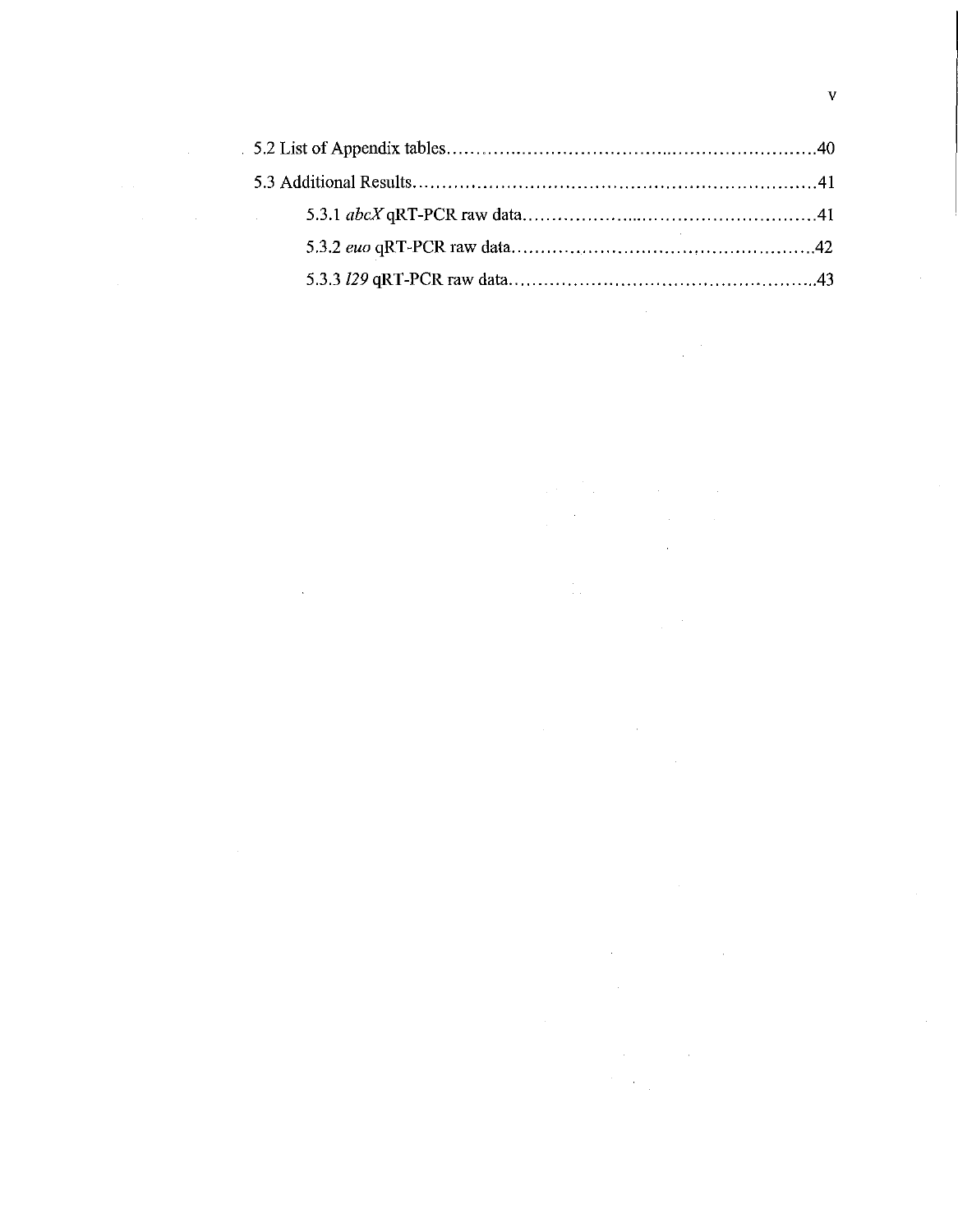## **LIST OF FIGURES AND TABLES**

 $\label{eq:2.1} \frac{1}{\sqrt{2}}\int_{\mathbb{R}^3}\frac{1}{\sqrt{2}}\left(\frac{1}{\sqrt{2}}\right)^2\frac{1}{\sqrt{2}}\left(\frac{1}{\sqrt{2}}\right)^2\frac{1}{\sqrt{2}}\left(\frac{1}{\sqrt{2}}\right)^2.$ 

| Figure 1. | Immunofluorescent labeling of AR39 Infected THP1 Monocytes 16              |
|-----------|----------------------------------------------------------------------------|
| Figure 2. | Immunofluorescent labeling of CWL029 Infected THP1 Monocytes.  17          |
| Figure 3. | Analysis of hctA gene expression of Cpn strain AR39 following infection of |
|           |                                                                            |
| Figure 4. | Comparative analysis of lcrH gene expression following infection of THP 1  |
|           | Human Monocytes with two different Cpn strains AR39 and CWL029 23          |
| Figure 5. | Comparative analysis of tuf gene expression following infection of THP 1   |
|           | Human Monocytes with two different Cpn strains AR39 and CWL02924           |
| Figure 6. | Comparative analysis of 16S gene expression following infection of THP 1   |
|           | Human Monocytes with two different Cpn strains AR39 and CWL029 25          |
| Table 1.  | Cpn genes examined and life cycle expression of those genes8               |
| Table 2.  | Percent infectivity using immunofluorescent labeling of AR39               |
|           |                                                                            |
| Table 3.  | Percent infectivity using immunofluorescent labeling of                    |
|           |                                                                            |

 $\sim$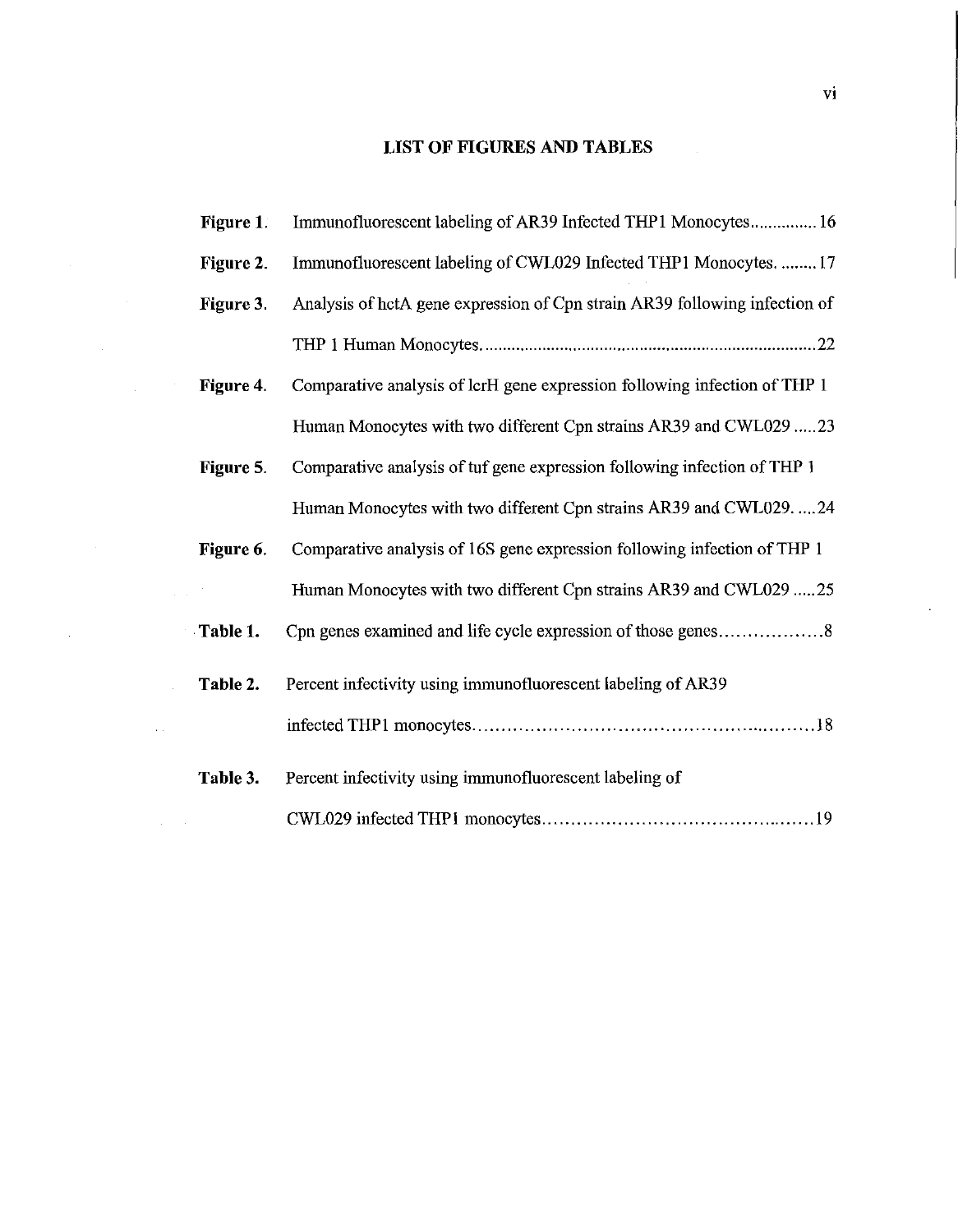#### **ACKNOWLEDGEMENTS**

I would sincerely like to thank Brian J. Balin, PhD, my thesis advisor and mentor for his endless support, guidance, advice, expertise and patience throughout this project. I would also like to thank my committee members: Susan Ringley, PhD, and Christopher Little, PhD, for there continued guidance and providing me with important insight and feedback. Additional thanks to Susan Ringley, PhD who provided her unwavering support, expertise within the field, and technical skills in order to make this project possible. A special thanks to Chris Hammond, MS for her technical expertise for assistance in execution of all the experiments for this project. Without her guidance and advice this project would have not been possible. I would also like to acknowledge Marcus Bell, PhD, Director of the graduate program in Biomedical sciences for his encouragement and support. Finally, I would like to thank the Philadelphia College of Osteopathic Medicine (PCOM) community as a whole. PCOM has provided an academic environment in which I was able to thrive professionally and personally. PCOM has given me the opportunity to further pursue my professional goals as well as build lifelong relationships. The lessons I have learned at this institution I am truly grateful for and will bring forward with me throughout my personal and professional life.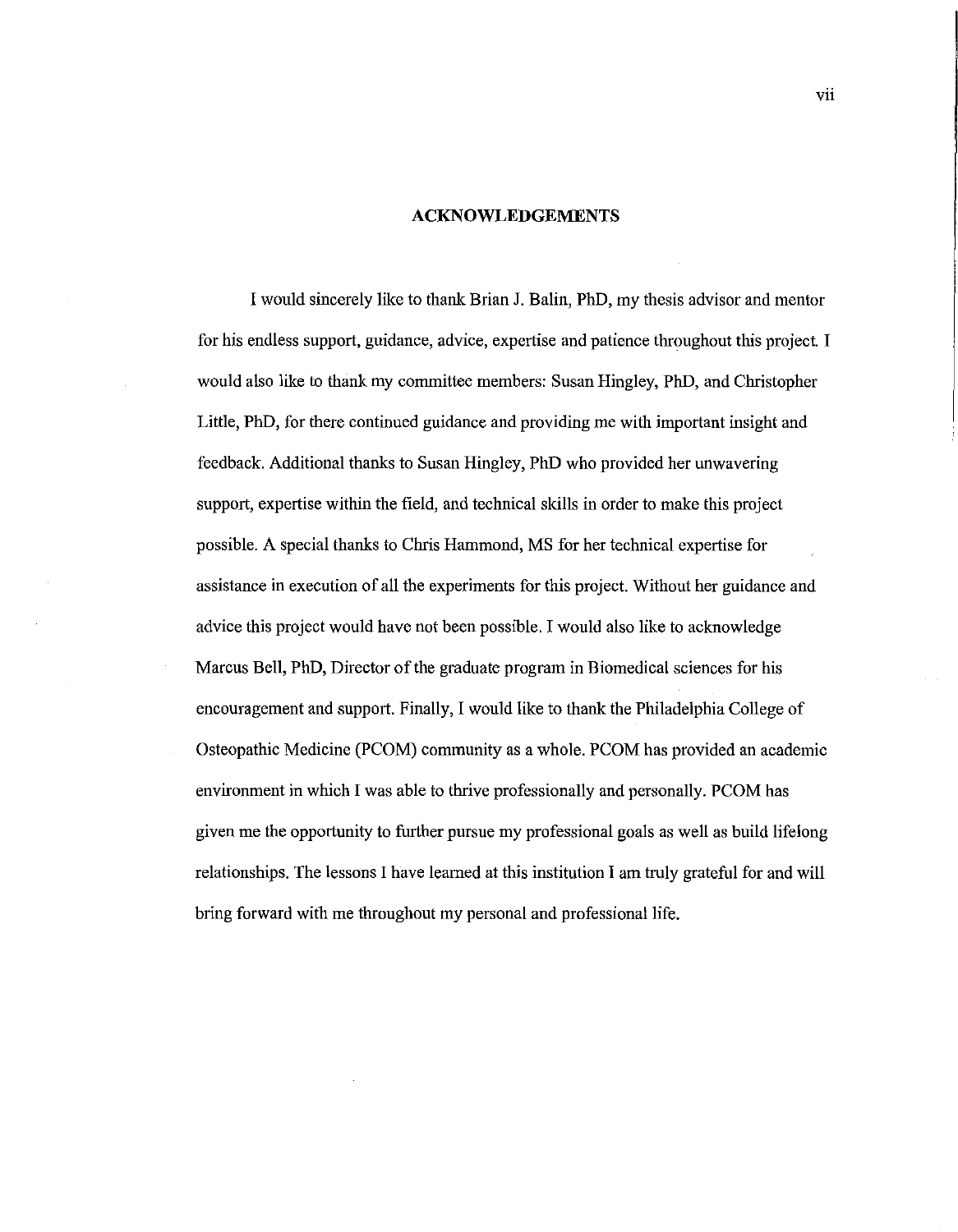#### **INTRODUCTION**

Alzheimer's Disease (AD) is a neurodegenerative disorder that currently affects an estimated 5.8 million Americans (1). As the population of the U.S., age 65 and older, continues to increase, this number is expected to escalate to 14 million by 2050 (1). In 2019, Americans will pay an estimated \$290 billion on direct health care cost to care for those with AD and dementia (1). With statistics as stark as these, continued medical research into the etiology and pathogenesis of this disease is mandated.

Symptomatology of AD occurs on a progressive timeline; the beginning stage often presents as an insidious onset of short-term memory loss, altered mood, behavior, and impaired higher cognitive function, while later stages of the disease progress to incapacitating memory loss, disorientation, and eventually death (2). There are two known forms of Alzheimer disease: the early onset familial form (FAD) which accounts for -5% of all AD cases and the late onset (LOAD) that accounts for the other -95% of AD cases (3) . FAD is a genetic disease characterized by various mutations in one or more of the following genes, the amyloid precursor protein gene (APP), presenilin 1 gene, and the presenilin 2 gene (3). These mutations result in increased  $\beta$ - amyloid (A $\beta$ ) production and deposition extracellularly. A second defining neuropathological entity, the neurofibrillary tangles (NFTs ), accumulate intracellularly within damaged neurons. Together, the two pathologies are the hallmark of AD. Unlike Familial AD, LOAD is not a result of genetic mutation. Environmental and genetic risk factors for LOAD have been identified (3), however, very little is known about the specific etiology and pathogenesis of this fatal disease.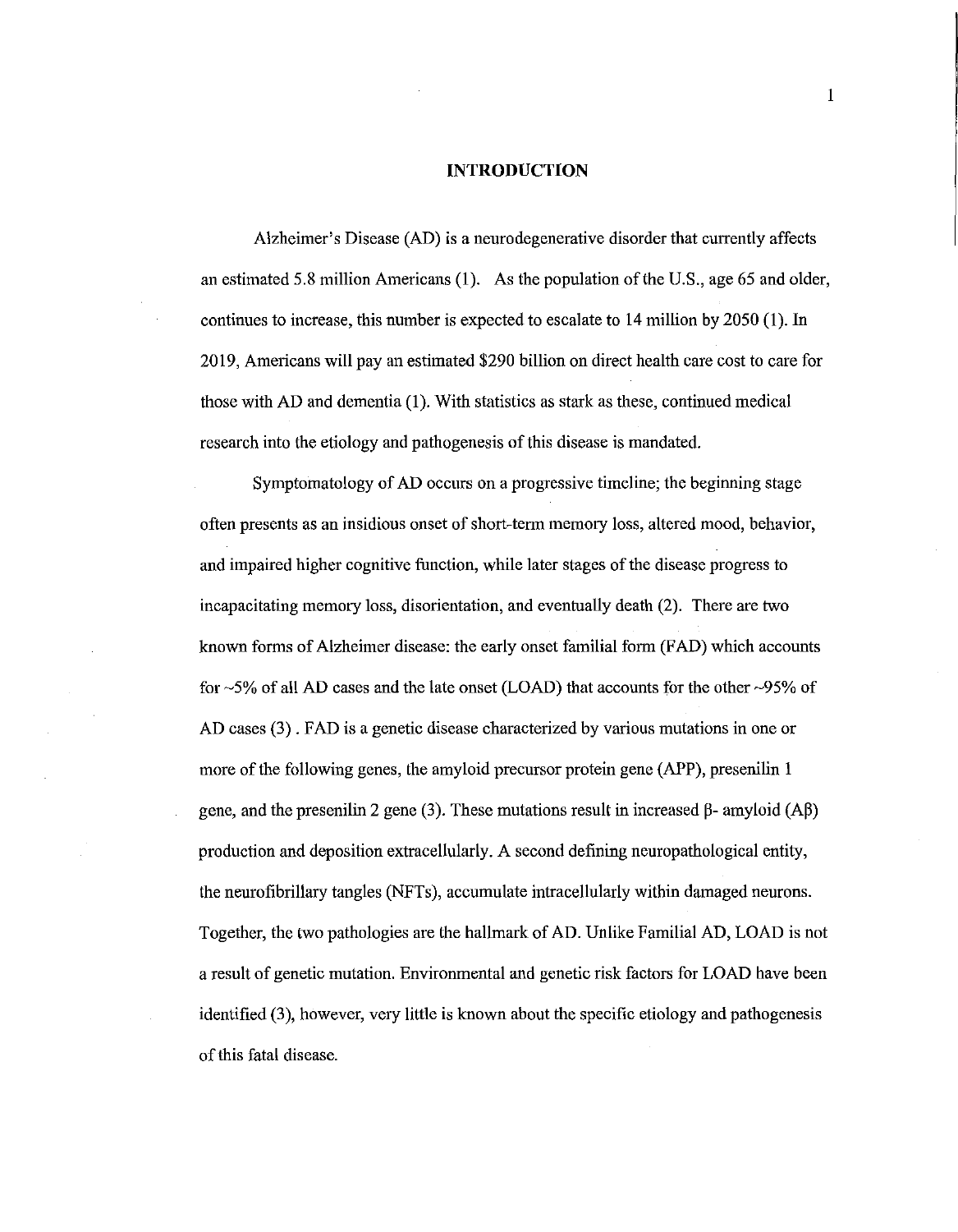There is controversy around the initiating factors of AD. One of the more widely accepted theories, coined the amyloid cascade hypothesis, involves the improper processing and cleavage of APP leading to  $\overrightarrow{AB}$  production and deposition extracellularly (4). In both FAD and LOAD, Neurofibrillary tangles (NFTs) can accumulate intracellularly within damaged neurons (2). NFTs are made of the misfolded and hyperphosphorylated protein tau, a microtubule associated protein functioning normally as a structural and transport protein within the nerve cell. In the diseased state, the cell structure collapses and tau can no longer assist with the microtubule transportation of nutrients and neurotransmitters (2).

For the past two decades,  $\mathbf{A}\beta$  plaques have been thought to initiate the pathological process of AD and be a significant contributor to neurotoxicity (5). However, this theory has been disputed for a number of reasons. For one, concentrations of plaques in the AD brain are in the picomolar range but given the amount of neurotoxicity displayed, the plaque concentrations would be expected to be a million times more concentrated in the micromolar range ( 6). Secondly, studies have shown through histochemical and immunocytochemical analyses, that numerous patients with  $\Delta\beta$  amyloid deposition, examined postmortem, did not have symptoms of  $\Delta D$  (7). This suggests that  $\overrightarrow{AB}$  deposition may not necessarily be responsible for cognitive decline (7). Further,  $\Delta\beta$  peptides may have neuroprotective effects by functioning as antimicrobial anionic defensive peptides (8). One more reason for disputing the amyloid hypothesis is clinical trial failures (9). Disease modifying drugs developed thus far have included drugs to reduce  $\Lambda\beta$  production, prevent  $\Lambda\beta$  aggregation, and drugs to promote  $\Lambda\beta$  clearance which have all demonstrated no efficacy and have failed phase III clinical trails (9).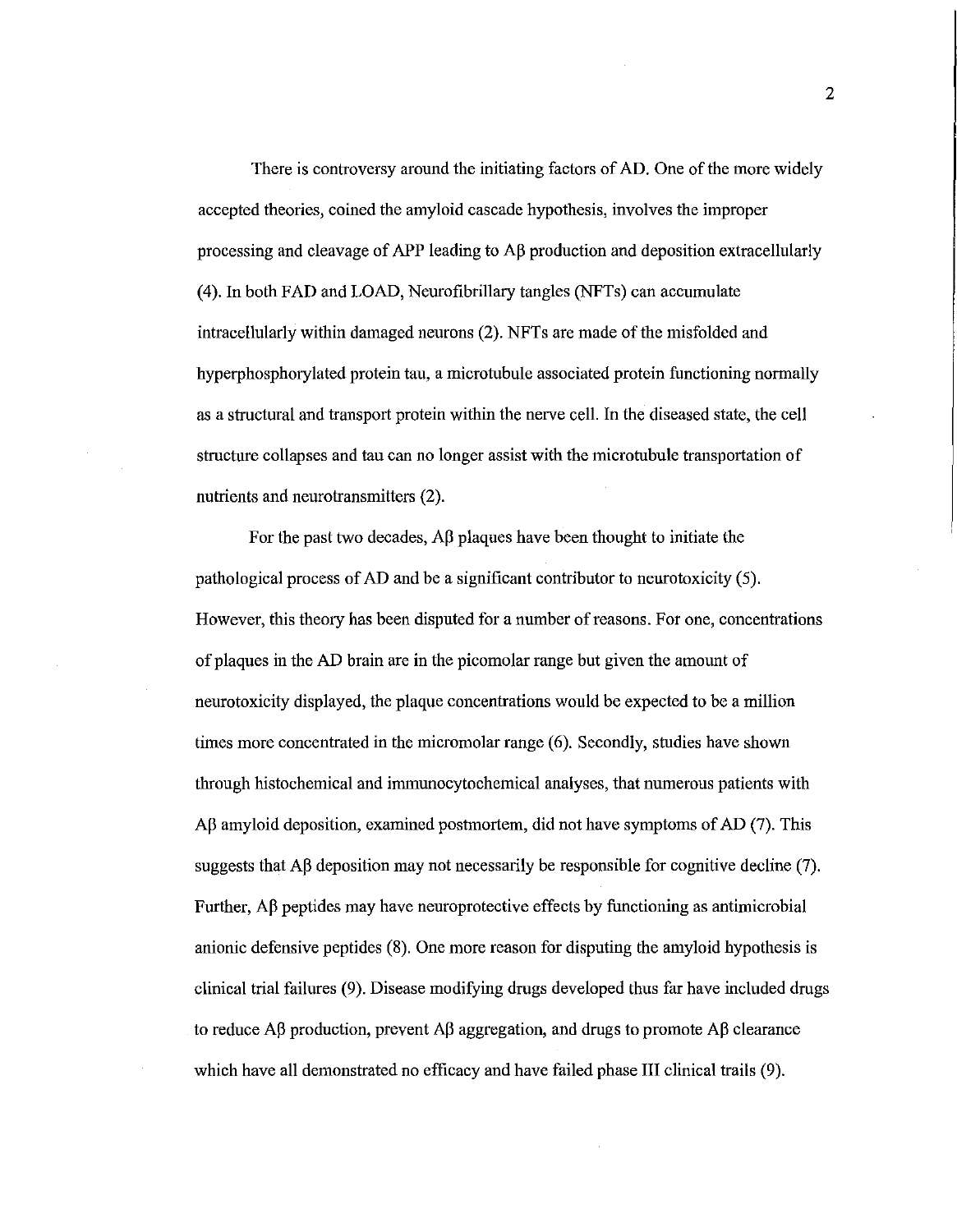Therefore, many questions remain unanswered about the true etiology and pathogenesis of LOAD, and as such, consideration of other evidence is warranted.

Inflammation in the brain in LOAD is a contributing factor to the neuropathology observed in AD. Activated microglia that respond to  $\overrightarrow{AB}$  deposition and/or other insults may initiate and propagate an inflanunatory response (6). Without complete clearance of the initiating stimuli, the cascade of neuroinflanunation and neuropathology may be chronic (6). To date, clinical trials using NSAIDS as a method for treatment have proved ultimately unsuccessful (10). There has been some evidence to suggest that continued use ofNSAIDs can delay onset of symptoms, but once cognitive dysfunction becomes apparent NSAIDs seem to have no effect (10-12).

Interestingly, another stimulus for neuroinflanunation in AD may be infection (3, 13, 14). An infectious etiology for many chronic diseases, including AD, is not a foreign concept and has long been debated. Although infectious etiology of LOAD is not the standard dogma in the AD scientific conununity, there are many researchers around the world looking at infections as possible causative agents of LOAD. Prime examples of infectious agents being studied as potential pathologic causes of LOAD are Spirochetes (15), Herpes Simplex Virus 1(16, 17) and *Chlamydia pneumoniae (Cpn)* (3, 13, 14). *Cpn*  is a very interesting potential etiologic agent of AD, and is the focus of this research study.

There is strong evidence to suggest a potential causal relationship between *Cpn*  and LOAD. The first study correlating *Cpn* to AD was published in 1998 (18). The study looked at brain tissue samples from post- mortem LOAD patients as well as control brain tissue samples and used PCR with probes specific to *Cpn* DNA ( 18). Interestingly, 90%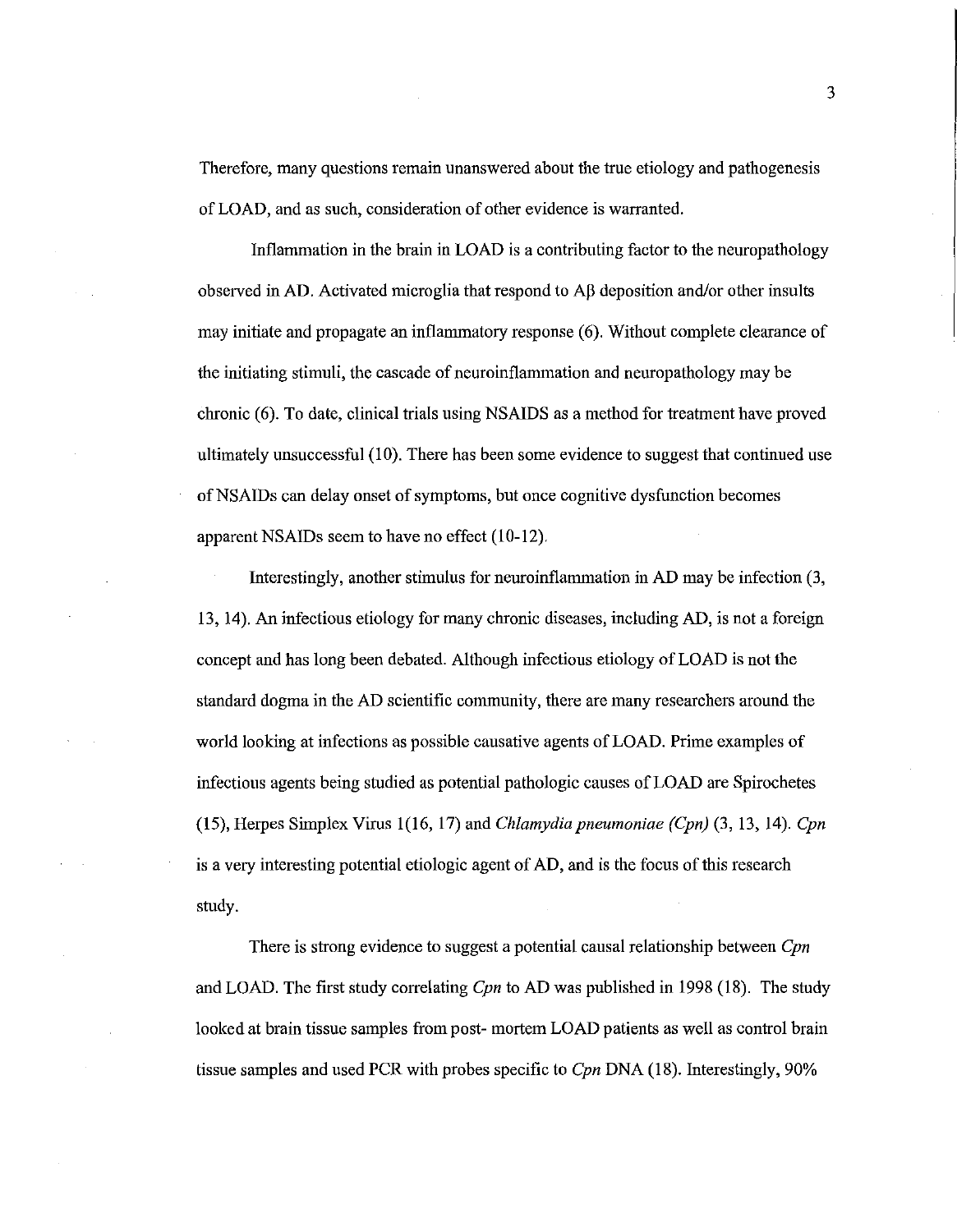of the postmortem brain tissues from AD patients were infected with *Cpn* in areas of the brain that usually exhibit AD pathology (18). This was compared to the control postmortem brain tissue samples where only 5% of the brain tissue samples were determined to be infected with *Cpn* (18). The presence of *Cpn* in the AD brain the study used immunohistochemistry and electron microscopy techniques and results correlated with their initial PCR findings (18). The 1998 study also observed an interesting connection between ApoE e4 allele and *Cpn,* a noted risk factor for AD. Eleven out of the 19 cases that were infected with *Cpn* in the LOAD brain also had at least one ApoE E4 allele (18). Additional evidence was obtained when non-transgenic BALB/c mice were intranasally infected with *Cpn*;  $\Delta\beta$  deposits similar to plaques found in  $\Delta D$  brains were found within tbe infected brains of the mice in areas typically affected in AD (19, 20}.

*Cpn* is an obligate intracellular bacterium and is a pervasive respiratory pathogen (21 ). The acute infection witb *Cpn* has a distinct developmental cycle that alternates between two morphological forms; the metabolically inactive and infectious form termed the elementary body (EB) and the metabolically active form responsible for repeated binary fission termed the reticulate body (RB) (21). After endocytic host cell entry, the EB converts to its metabolically active RB form and a specialized vacuole or inclusion body encapsulates the dividing bacteria (22). The RB are able to efficiently acquire nutrients from the host for fast replication and other metabolic activities within the host cell but are also not infectious and less stable than EBs at this point in their life cycle (23). The infection modifies host cell lysosomal pathways preventing lysosomal fusion with the vacuole, and the organism continues to multiply prior to conversion back to EBs for release from the cell and dissemination.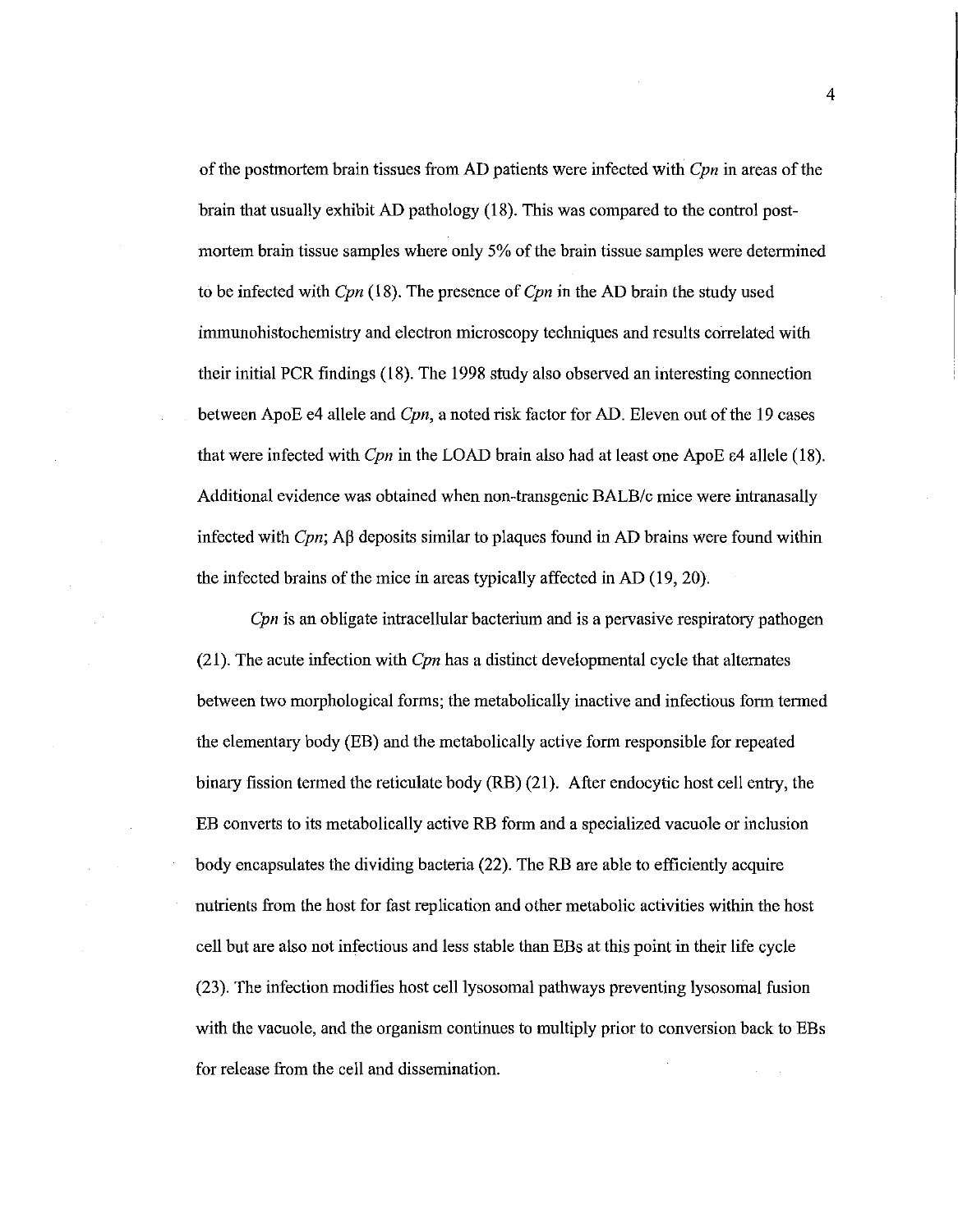*Cpn* is airborne and is transmitted through respiratory droplets from person to person (24). *Cpn* is an etiologic agent for community acquired pneumonia and bronchitis (24) but has also been shown to disseminate throughout the body and may lead to exacerbation of atherosclerosis and possible involvement in AD etiology (18, 25). Furthermore, *Cpn* infection has also been associated with asthma (26), lung cancer (27), arthritis (28), chronic obstructive pulmonary disease (29), and diabetes (30). Potential modes of *Cpn* dissemination throughout the body have not been completely elucidated but there is strong evidence to suggest that the organism can move from the respiratory tract by a number of mechanisms. First *Cpn* can infect monocytes in the lung tissues and can travel systemically to many regions of the body (31). Of particular interest relating to AD, *Cpn* may enter the brain through the blood-brain barrier following infection of monocytes. Research has shown that *Cpn* infected monocytes can mitigate transendothelial entry through human brain microvascular endothelial cells (HBMECs) by upregulation ofVCAM-1 and ICAM-1 on HBMECs and increasing LFA-1, VLA-4, and MAC-1 on infected monocytes (31). This is an important discovery providing evidence on how *Cpn* could invade the brain to eventually promote inflammation characteristic of AD (31).

Another possible route for *Cpn* entry into the CNS is through the olfactory system. Since *Cpn* is a respiratory pathogen, it has ready access to olfactory neuroepithelium of the nasal olfactory system. Upon infection of these cells, the organisms could migrate to the olfactory bulbs and then to deeper areas of the brain such as the entorhinal cortex and hippocampus (32). Interestingly, an impaired sense of smell and olfactory dysfunction has been noted as an early dysfunction in AD (33).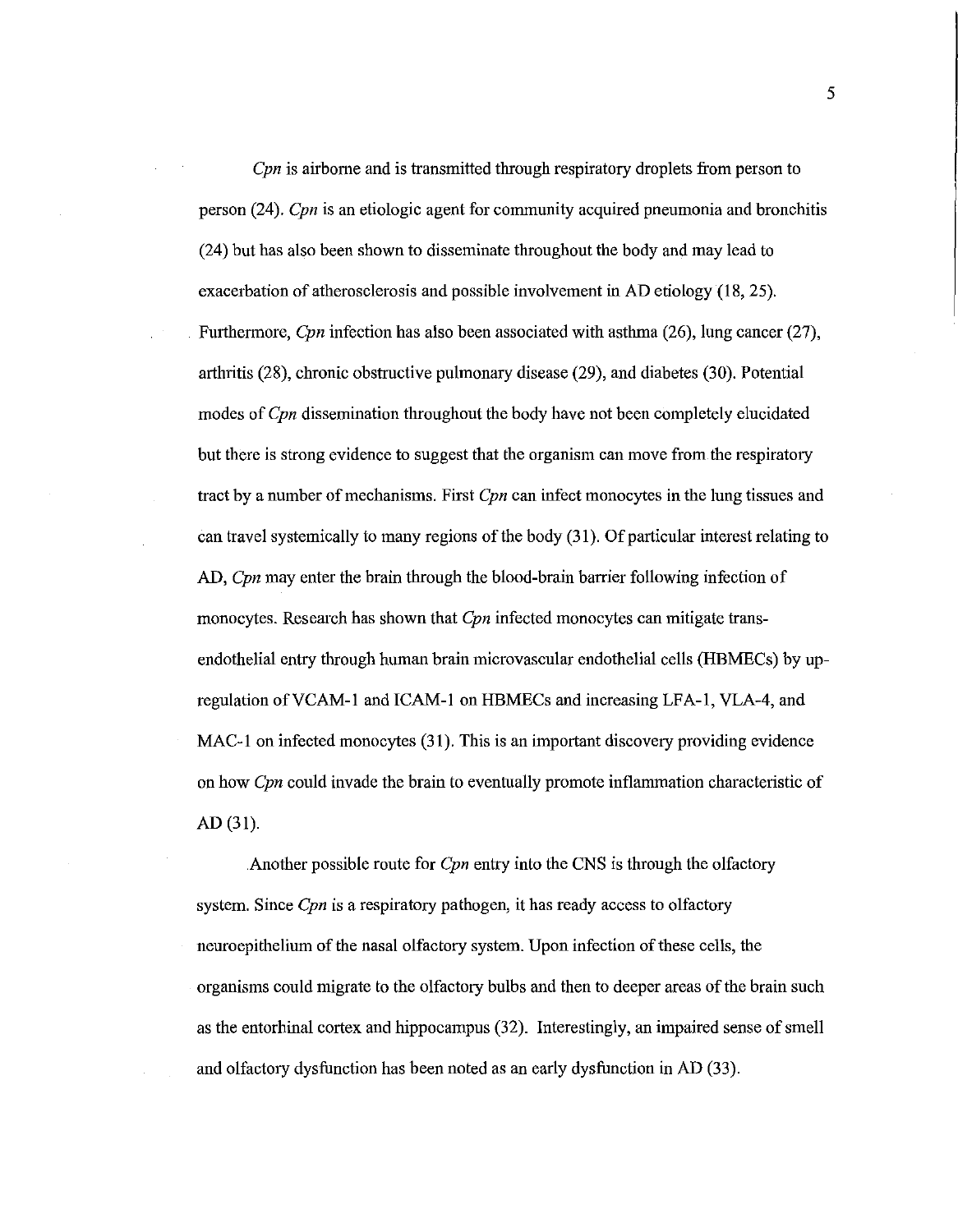*Cpn* has been reported to enter a chronic infectious state leading to persistence characterized by a long-term relationship between bacteria and infected host cells, including monocytes/macrophages (22). *Cpn* persistent infection is characterized by visualization through electron microscopy of enlarged, morphologically aberrant RBs that do not mature into infectious EBs (34, 35). Persistent infection may cause pathophysiology in chlamydia! related diseases including AD (14, 36). For this reason, it is important to investigate causes of persistence and changes in *Cpn* gene expression during persistence to further understand host interaction. *Cpn* entering the persistent state as a response to stress is the current paradigm (36). Studies have been performed in which *Cpn* was driven into a persistent infection following exposure to antibiotics, interferon-y (IFN-y), and iron starvation(22, 37, 38) Intriguingly, current research suggests that *Cpn* persistence also may be a mechanism by which evasion of the host immune response through alternative metabolic pathways may occur (36).

As previously stated, although a specific etiology of LOAD pathogenesis has not been defined, evidence surrounding inflammation as a central contributing factor of LOAD pathology has been strongly suggested (39-42). In this regard, *Cpn's* ability to maintain a chronic infection within monocytes has been shown to induce an inflammatory cascade (43). *Cpn* infection of monocytes in vitro has been shown to result in significant cytokine production including that of IL-1 $\beta$ , IL-6, and IL-8 (43). Thus if, *Cpn* infected monocytes cross the blood brain barrier, they have the potential to produce a significant inflammatory response that could lead to pathology seen in AD. How *Cpn*  infection becomes chronic and/or persistent in monocytes to modulate the host immune response has not been fully elucidated. Genome wide *Cpn* analyses have been performed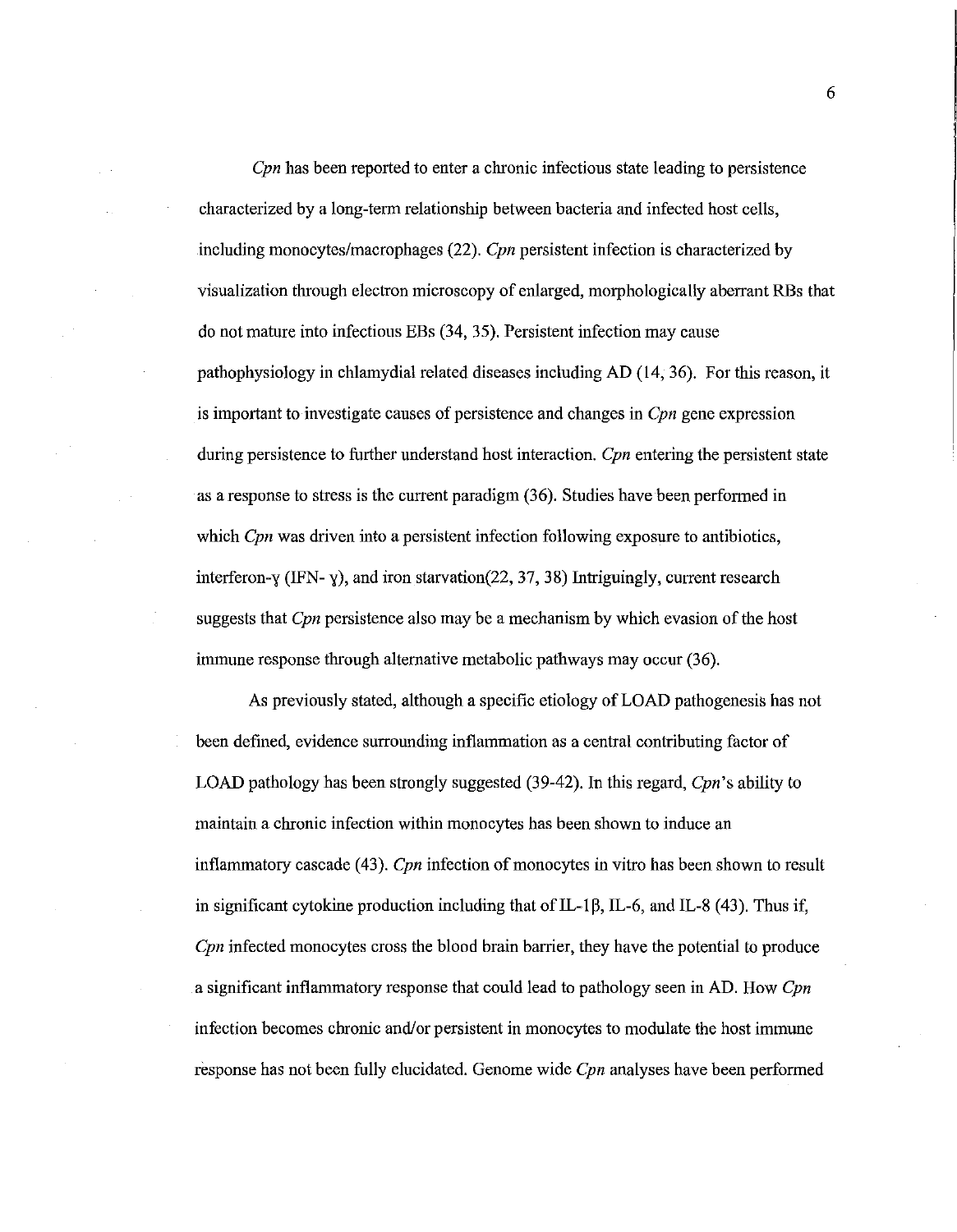within epithelial cells during an acute and induced persistent state to further understand *Cpn* and host interactions (22, 35, 44). Very few studies have looked at *Cpn* gene transcription within infected monocytes/ macrophages (34, 45).

Although *Cpn* Gene expression within monocytes is not well understood, it is crucial to the understanding of disease pathogenesis in which chronic or persistent infection is evident. Given the limited gene transcription analysis that has been performed within monocytes (22, 35, 44, 45), we examined the following *Cpn* genes; *euo,* 129, *abcX, ttif, hctA, lctH,* and *J 6S* (see table 1) within two different *Cpn* respiratory strains (AR39 and CWL029) to better understand *Cpn* gene expression following infection of human THPl monocytes over a time course of24-120 hours post infection (hpi).

Two common *Cpn* respiratory strains were chosen because it has been discovered that there are genetic differences between AR39 and CWL029, specifically 161/1165 proteins are not identical ( 46). Most importantly, there is a plasmid that is present in AR39 but not in CWL029 (46). For this reason, we wanted to determine if there is a difference in gene expression between AR39 and CWL029 following infection of monocytes. In addition, *Cpn* strains AR39 and CWL029 strains have been shown to be most closely related to the *Cpn* strains found in the AD brain and have also been shown to cause  $\mathbf{A}\beta$  deposits similar to plaques in AD brains in mice (20).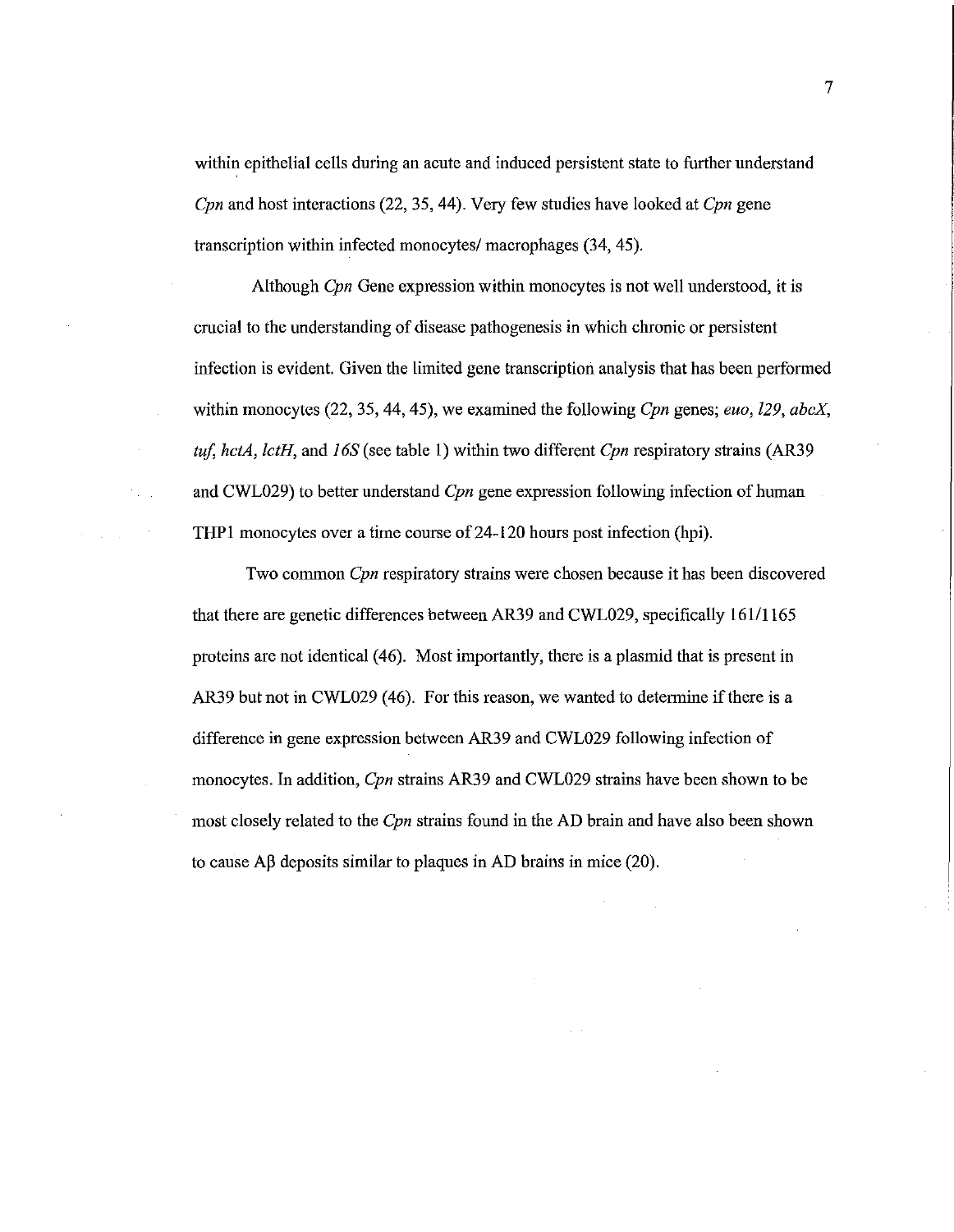| hctA             | Histone-like protein              | Late cycle $\sim$ 36 hpi (47)                        |
|------------------|-----------------------------------|------------------------------------------------------|
| lcrH             | Chaperone protein within the T3SS | Late in cycle $(47)$                                 |
| tuf              | <b>Elongation</b> factor          | Mid- late cycle (48)                                 |
| 16S              | Con Ribosomal protein             | <b>Expressed throughout</b><br>entire lifecycle      |
| $eu\overline{o}$ | Early upstream ORF                | Early in cycle (49)                                  |
| 129.             | 50S ribosomal protein             | <b>Expressed throughout</b><br>entire lifecycle (47) |
| abcX             | <b>ABC</b> transporter ATPase     | <b>Expressed throughout</b><br>entire lifecycle (47) |

Table 1 Cpn genes examined and life cycle expression of those genes. In our study we examined the *Cpn* genes listed in the above table. These genes were chosen based on previous research showing evidence that these particular genes were expressed at variable time points in the *Cpn* life cycle (22). Gene expression profiles for *Cpn* have been previously defined in clusters. These clusters are defined by genes that are active at the same time in the life cycle: acute (24-48 hpi) and chronic (72-120 hpi) (22). We adopted this model in our study in order to further classify and choose genes of interest. In addition, each of these genes has shown to change its expression in a persistent state within an epithelial cell line (22).

 $\mathcal{A}^{\pm}$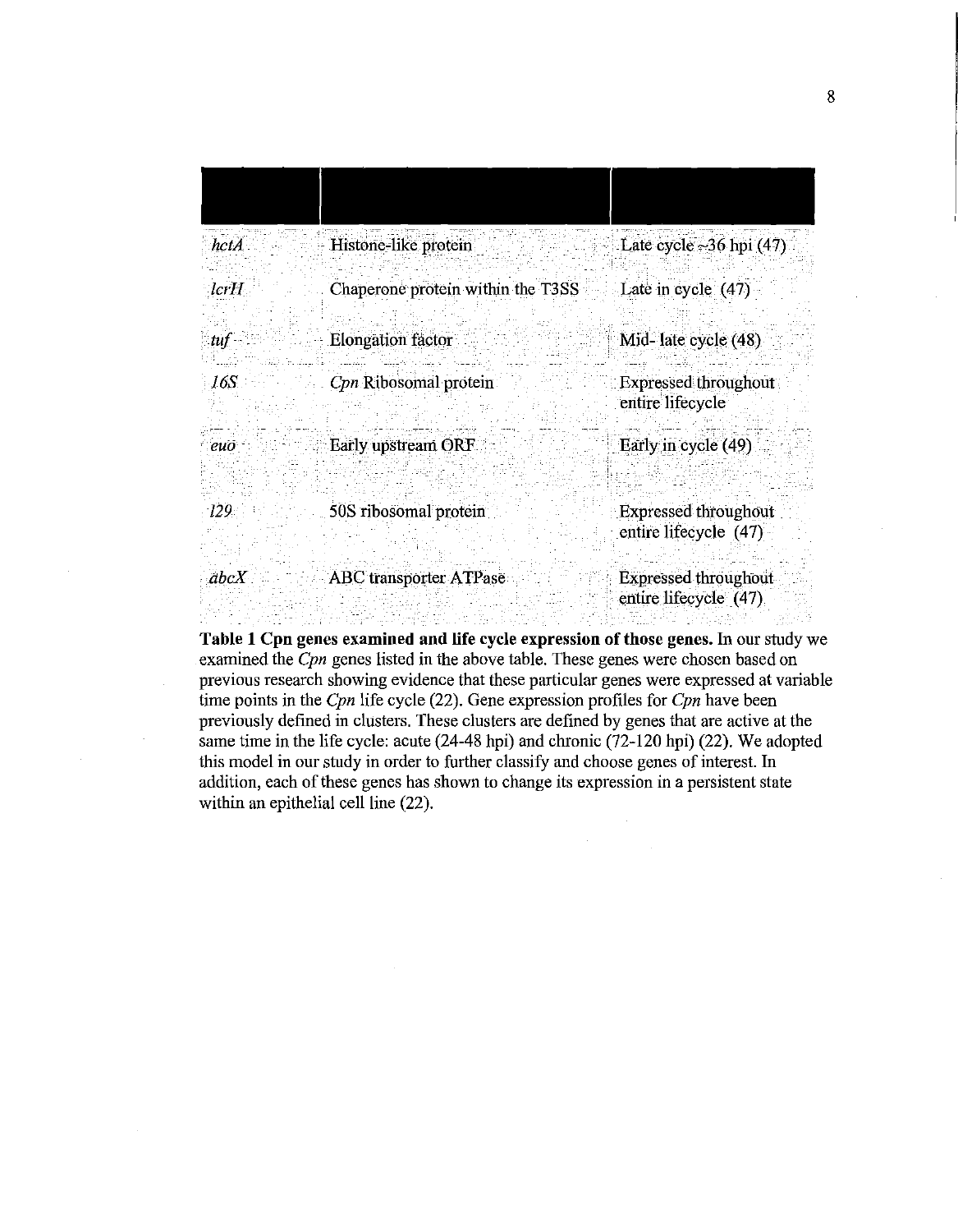#### **1.1 Hypothesis**

There will be gene transcriptional changes of Cpn following infection of human THP1 monocytes over a 120-hour time course that will reflect the evolution of an acute infection to that of a chronic infection independent of the Cpn strain (AR39 and CWL029) used for the infection.

#### **1.2 Specific Aims**

- 1. To analyze the percent of Cpn infected THPl after 24, 48, 72, 96, and 120 hours post infection (hpi) with AR39 and CWL029 strains using immunofluorescent labeling techniques.
- 2. To evaluate changes of gene expression between acute (24-48 hpi) and chronic (72-120 hpi) stages of  $Cpn$  infection of THP1 monocytes in two strains of  $Cpn$ infection strain (AR39 and CWL029).
- 3. To determine if there is a difference in gene expression between AR39 and CWL029 infection strains over 24-120 hours post infection.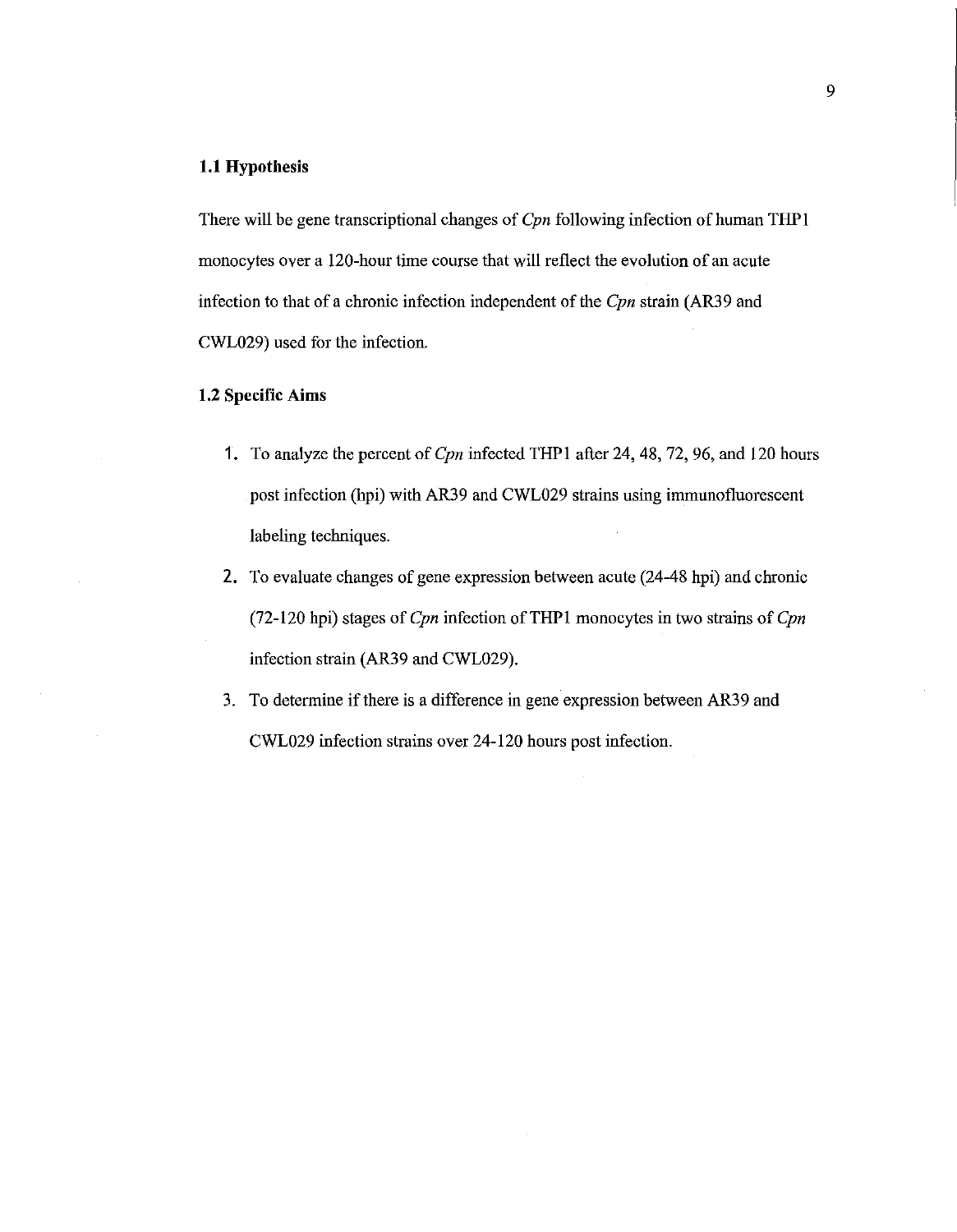#### **METHODS**

#### **2.1 THPl Human** Monocytes

THP1 monocytes were grown and maintained at  $1x10<sup>6</sup>$  cells/ml in RPMI growth media (GM) supplemented with heat activated 10% Fetal Bovine serum in an incubator at 37 °C and 5% CO<sub>2</sub>.

#### 2.2 **Infection with** *Cpn*

THPl cells were centrifuged, washed with Hank's Balanced Salt Solution (HBSS), and then re-suspended at a concentration of  $1x10^6$  cells/ mL in 1mL of GM. One of the two strains of human respiratory *Cpn,* AR39 or CWL029, were used to infect THP1 cells at Multiplicity of Infection (MOI) of 1. Cells were incubated at  $37^{\circ}$ C and  $5\%$ C02 for one hour in a T25 flask. GM was then added to the infected cells to bring the total volume of the flask up to 10mL. Cells were then incubated at  $37^{\circ}$ C and  $5\%$  CO<sub>2</sub> and infected THP 1 monocytes were extracted at 5 different time points: 24, 48, 72, 96 and 120 hours. Control experiments for all infected time points were performed with  $1x10<sup>6</sup>$ uninfected cells suspended in 10 mL of GM.

At the time of extraction for both infected samples and controls, T25 flasks were removed from the incubator and their contents were transferred into 25 mL tubes. The 25 mL tubes were centrifuged at 500 x g for 5 min. Supernatants were removed and pellets were washed with HBSS. Cell concentration was then determined using a hemocytometer and cell pellets consisting of  $1x10^6$  cells were frozen at -60 °C until RNA extraction was performed for RT-PCR.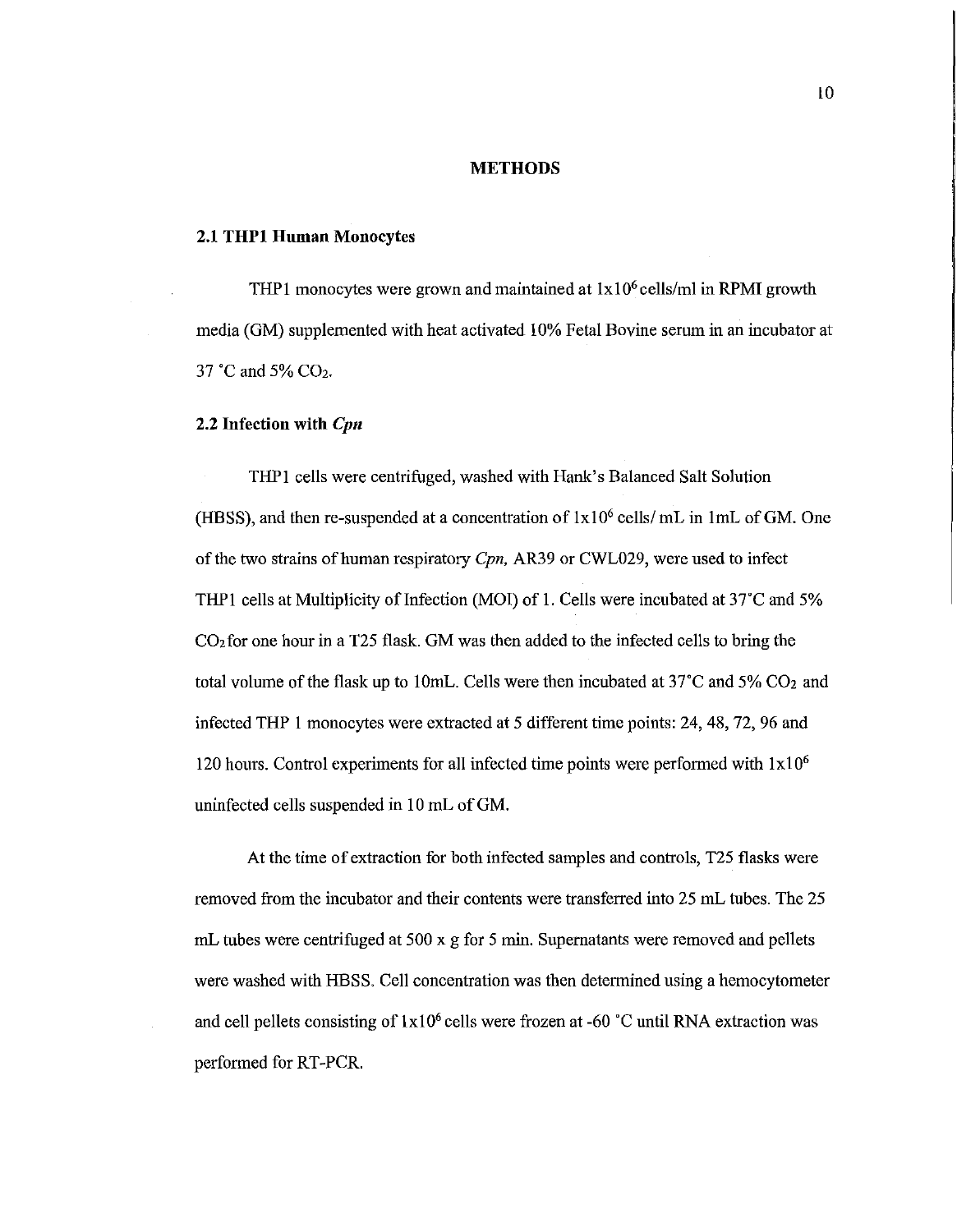#### 2.3 RNA **Isolation**

RNA was purified according to the manufacturer's instructions using a RNeasy isolation kit (Qiagen RNeasy). Frozen pellets were thawed and centrifuged for 5 min at 300 x g. Pellets contained  $1x10^6$  cells for each sample. RLT (350  $\mu$ l) was added to each sample to disrupt cells. This entire mixture was then pipetted into a QIAshredder placed in a 2ml collection tube. Sample was then centrifuged for 2 min at  $20,000 \times g$  to lyse cells. The QIAshredder was discarded and flow through in the collection tube was saved. 70% ethanol (350 µl) was added to the sample and mixed well. The entire volume was then transferred into a RNeasy spin column in 2 ml collection tube and centrifuged for 15s at 8000 x g. The flow through and collection tube were discarded and the RNeasy spin column was placed above a new collection tube. Buffer RWI (350 µl) was added to the RNeasy spin column with collection tube and centrifuged for 15s at 8000 x g to wash the spin column membrane. Flow through was discarded and the RNeasy spin column was transferred into a new collection tube. DNase stock solution 1 (10  $\mu$ l) was added to Buffer RDD (70  $\mu$ l) and mixed thoroughly. DNase 1 incubation mix (80  $\mu$ l) was added to RNeasy spin column membrane and the mixture was allowed to sit for 15 min to digest DNA. Buffer RW1 (350  $\mu$ l) was added to the RNeasy spin column with collection tube and centrifuged for 15 sec at 8000 x g. Buffer RPE (500  $\mu$ I) was added to the RNeasy spin column and centrifuged for 2 min at  $8000 \times g$  in order to wash the spin column membrane and dry any residual ethanol. The RN easy spin column was then placed in a new collection tube and spun for 1 min at 20,000 x g to dispose of any carry over Buffer RPE. Flow through and collection tube were discarded. The RNeasy spin column was placed over a 1.5 ml collection tube. RNase free water (30  $\mu$ I) was added to the RNeasy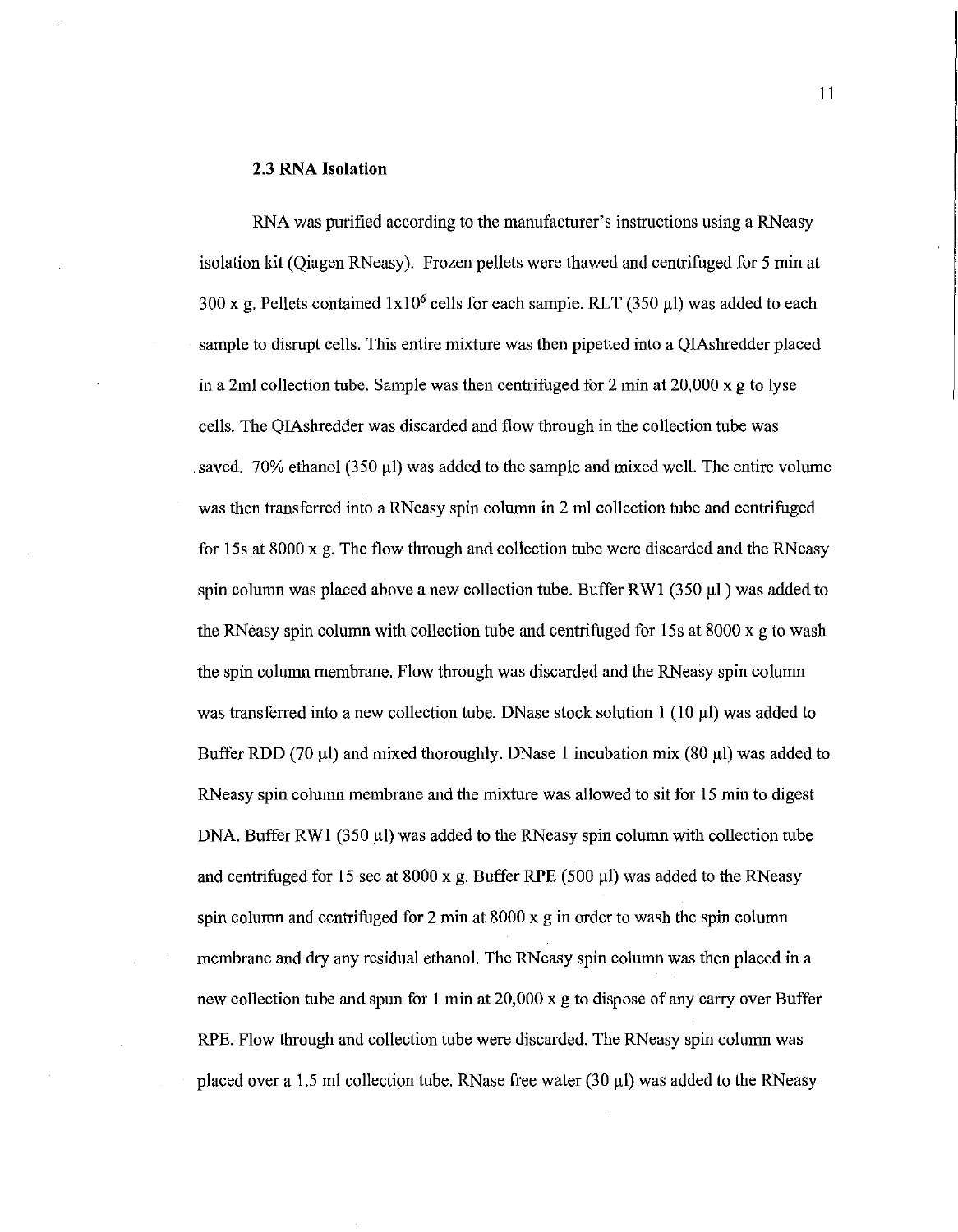spin column and centrifuged for I min at 8000 x g. This step was then repeated for a total of 60 µl of eluted RNA in RNase free water. Samples were frozen and stored at -60 "C until RNA was used for RT-PCR.

After RNA isolation was performed, overall RNA concentration was determined from its optical density at 260 nm by using UV Spectrophotometry. Other measurements recorded included purity values:  $A_{200}/A_{210}$  and  $A_{200}/A_{280}$ .

#### **2.4 First Strand Synthesis**

Reverse transcription reaction was performed using RETROscript Kit (Applied Biosystems) following manufacturer's protocol. RNA (500 ng) was mixed with 2 µl of Random Decamers; nuclease-free water was added to this mixture to total  $12 \mu$ . The mixture was then centrifuged briefly and heated for 3 min at 85 "C in order to denature RNA. Each sample was briefly centrifuged and placed on ice. Two  $\mu$ l of 10x RT buffer, 4 µl of dNTP mix, and **1** µI ofRNase inhibitor was added to the denatured RNA sample. Samples were mixed thoroughly, centrifuged briefly, and incubated for 1 hour at 55 "C. Sample were then incubated for 10 min at 92 "C to inactivate the reverse transcriptase. Samples were then frozen and stored at -80 "C until cDNA was used for RT-PCR.

#### 2.5 **Quantitative Real-Time Polymerase Chain Reaction (qRT-PCR)**

qRT- PCR was used to determine the relative level of gene transcription for the following genes: *euo*, *129*, *abcX*, *tuf, hctA, lctH*, Human *18S* rRNA and chlamydial *16S*. qRT-PCR was run following manufacturer's protocol (Taqman Gene Expression Assay-Applied Biosystems) on *Cpn* infected THP 1 monocytes and their uninfected controls for cDNA and DNA at 24, 48, 72, 96 and 120 hrs. For DNA samples, 10 µI of Master Mix, I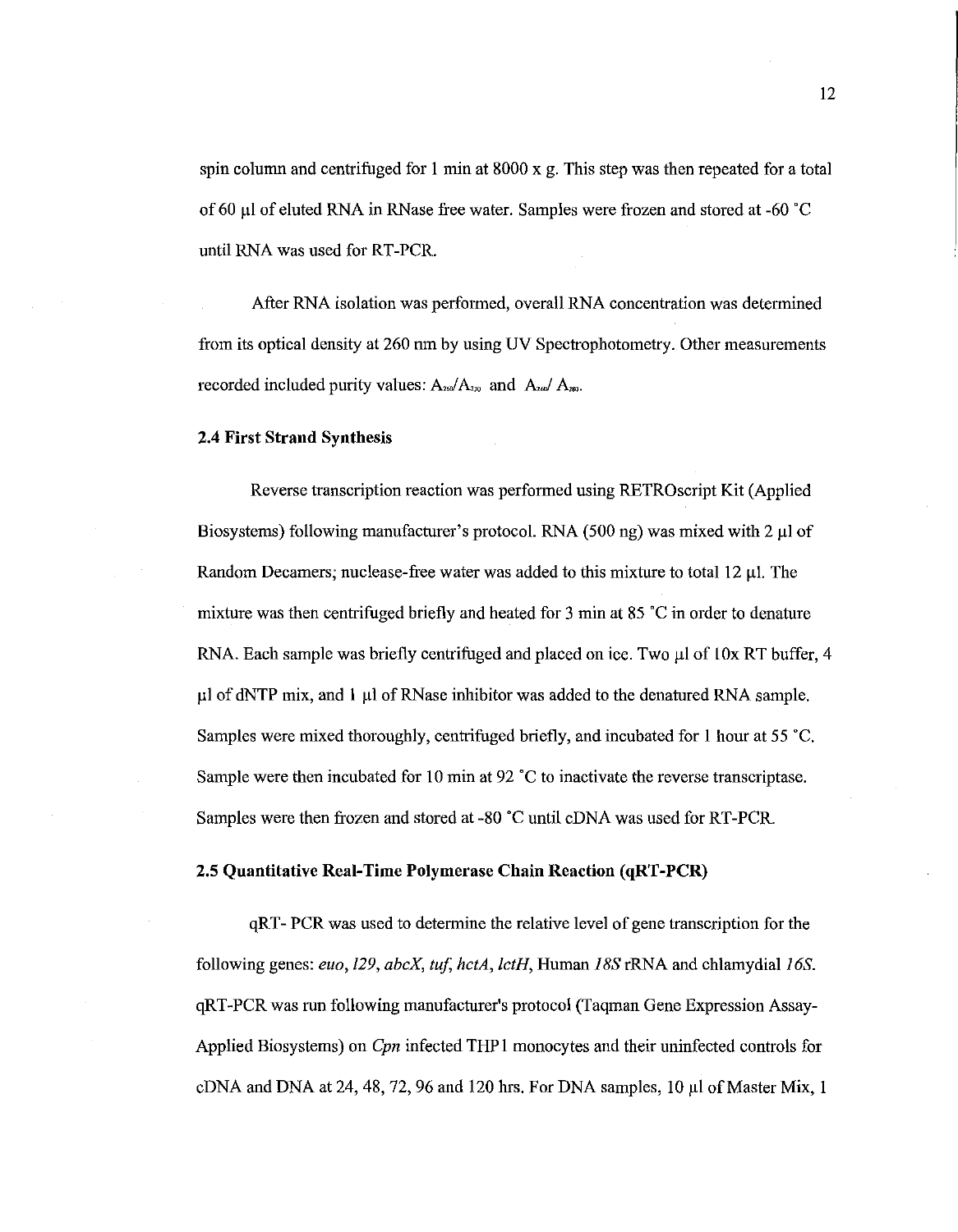µl of Primer, 250 ng of DNA, and DNase free water to equal 20 µl was added to each well of the 96- well plate. For cDNA samples 10  $\mu$ l of Master Mix, 1  $\mu$ l of Primer, 2  $\mu$ l of cDNA, and DNase free water to equal 20 µl was added to each well of the 96- well plate. The qRT- PCR plate was run and analyzed using Applied Biosystems StepOne and StepOne plus Real-Time PCR systems. Expression of *Cpn* genes was normalized using human 18S rRNA as an endogenous control.

#### 2.6 **Immunofluoresceuce**

*Cpn* labeling was visualized at 24, 48, 72, 96, and 120 hpi for both AR39 and CWL029 strains of *Cpn.* Cells at lxl05 were suspended in 400µ1 ofHBSS and pipetted into Shandon single Cytology Funnels (Fischer Scientific, Pittsburg, PA) with inserted Superfrost Slides (Fischer Scientific). Cytology Funnels containing slides and sample were centrifuged for 5 min at 500 rpm, medium acceleration, using a Shandon Cytospin III Cytocentrifuge. Cells were fixed onto slides with BD Cytofix/ Cytoperm for 30 mins, and washed with PBS at room temperature and immunolabeled with Cpn specific antibody (FITC directly tagged antibody 61C75, ThermoFischer) at 37°C for one hr. Slides were washed with filtered water and mounted with Flouro-gel II Mounting medium with DAPI and coverslips. Slides were stored at 4°C without light until visualization.

Samples were viewed using a Nikon Eclipse 80i microscope 40x Nikon Plan Flour 40x/0.75 OFN25 DIC M/N2 objective. For each slide, 10 fields were captured using Nikon DS- Ri1 Camera and NIS- Elements Advanced Research Software version 3.0 (Nikon). For each field captured, total cell counts and Cpn-infected cell counts were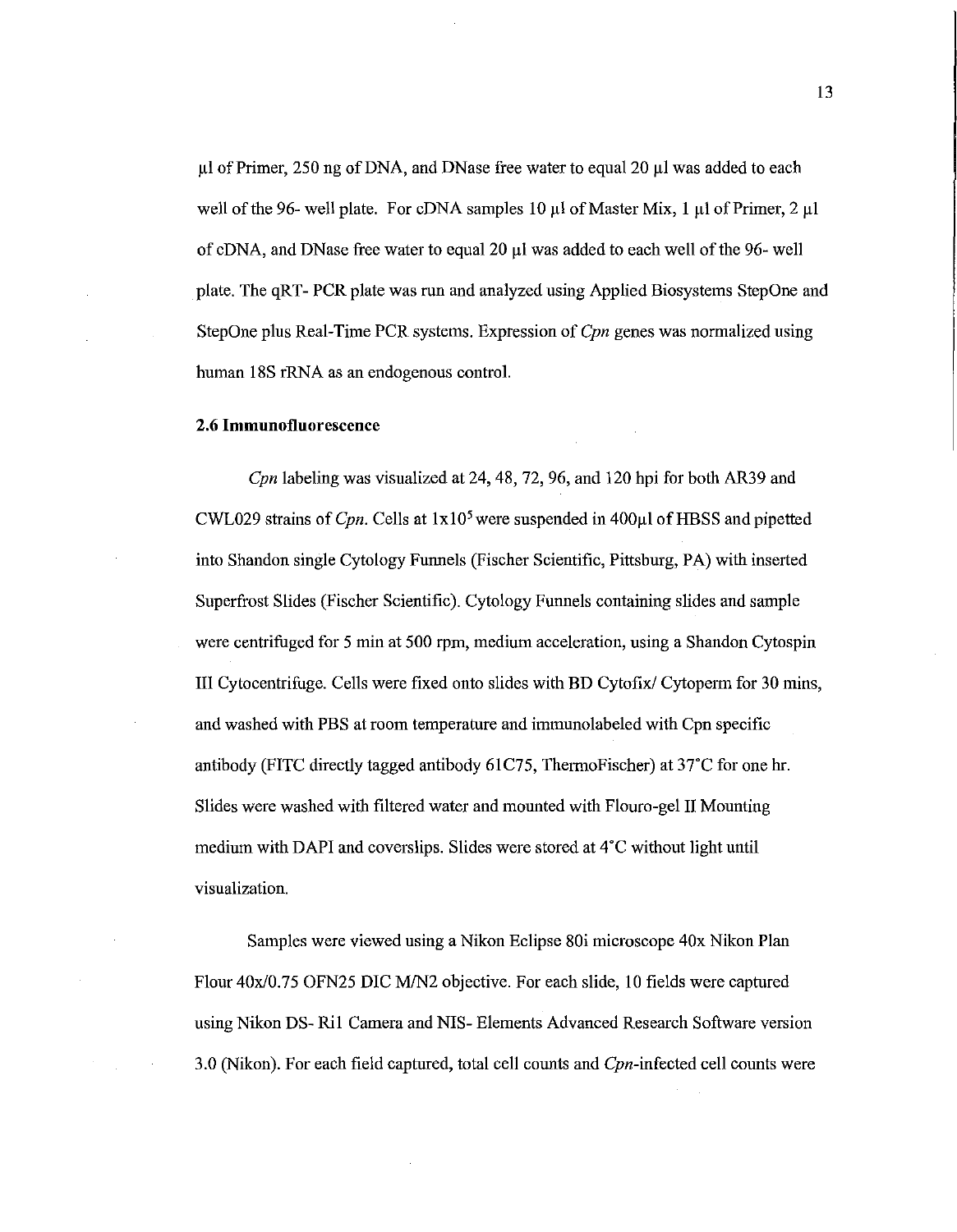documented. Criteria for positive cell count required visualization of three or more punctate bodies or 1 large inclusion. Percentage of infected cells were determined from these counts at each time point. Experiments were performed in triplicate and counts were averaged for statistical significance.

 $\label{eq:2.1} \frac{1}{2} \int_{\mathbb{R}^3} \left| \frac{d\mu}{\mu} \right|^2 \, d\mu = \frac{1}{2} \int_{\mathbb{R}^3} \left| \frac{d\mu}{\mu} \right|^2 \, d\mu = \frac{1}{2} \int_{\mathbb{R}^3} \left| \frac{d\mu}{\mu} \right|^2 \, d\mu = \frac{1}{2} \int_{\mathbb{R}^3} \left| \frac{d\mu}{\mu} \right|^2 \, d\mu = \frac{1}{2} \int_{\mathbb{R}^3} \left| \frac{d\mu}{\mu} \right|^2 \, d\mu = \$ 

 $\lambda$ 

 $\sim$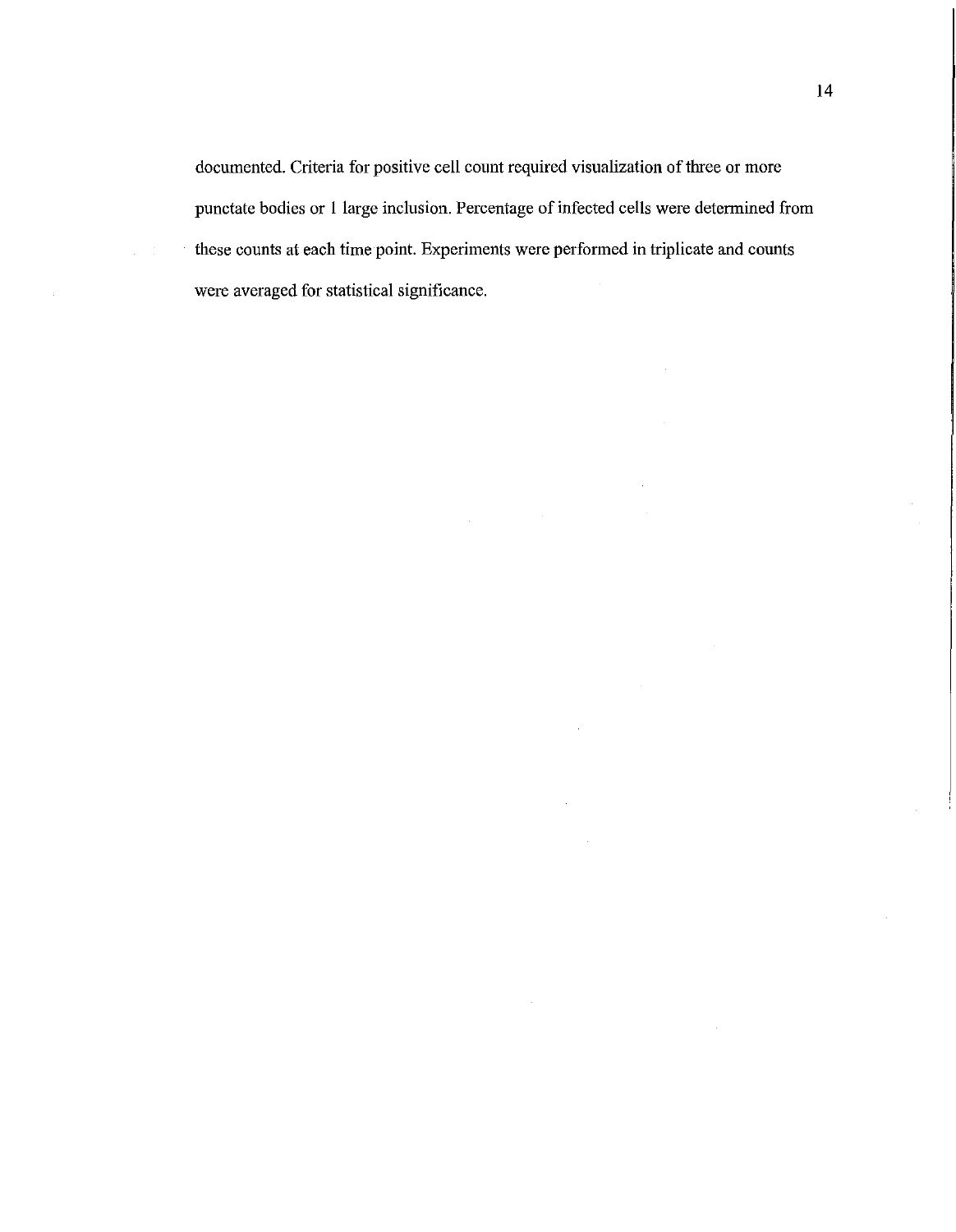#### **RESULTS**

#### **3.1 Qualitative evaluation of Cpn infection using immunofluorescent microscopy**

Cultures ofTHPl monocytes infected with *Cpn* strains CWL029 andAR39 for 24, 48, 72, 96, or 120 hrs were evaluated for percent infectivity using immunofluorescent microscopy analysis. Figure I shows representative micrographs of AR39 infected THPl monocytes at 24, 48, 72, 96, and 120 hours post-infection (hpi) and uninfected control cells. The percent infected at 24, 48, 72, 96, and 120 hpi were  $52.4 \pm 1.0\%$ ,  $47.0 \pm 1.8\%$ ,  $53.9 \pm 4.0\%$ ,  $46.6 \pm 2.8$ , and  $48.3 \pm 4.1\%$ , respectively (see table 2). The uninfected THP1 monocytes showed 0% infectivity for all time points. Figure 2 shows representative micrographs ofCWL029 infected THPl monocytes at 24, 48, 72, 96, and 120 hpi and uninfected control groups. The percentage of cells infected at 24, 48, 72, 96 and 120 hpi were  $41.3\% \pm 1.7$ ,  $45.0\% \pm 4.5$ ,  $55.6\% \pm 4.7$ ,  $61.8\% \pm 4.7$ , and  $62.7 \pm 2.6\%$ , respectively (see table 3). The uninfected THPl monocytes showed 0% infectivity for all time points.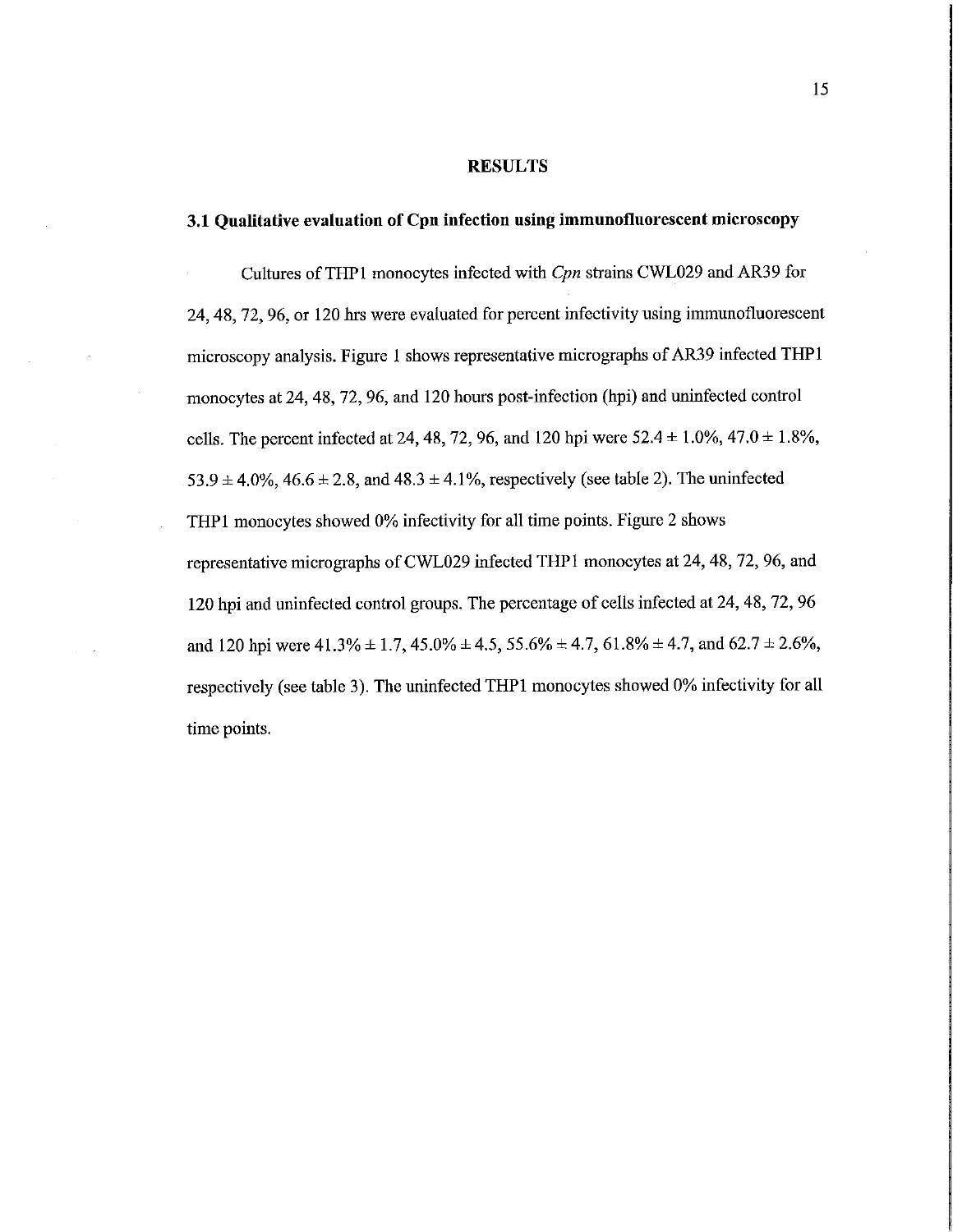

 $\cdot$ 

 $\cdot$ 

 $\alpha$ 

### **Figure 1. Immuuofluorescent labeling of AR39 Infected THPl Monocytes.**

At all-time points, 24-120 hours uninfected cells were immunolabeled for *Cpn* and shown to be negative for infection (representative micrograph, A). THP 1 Monocytes infected for 24, 48, 72, 96, and 120 hpi demonstrated Cpn (green) respectively (B-F). Cell nuclei in all micrographs were labeled with DAPI (blue). Original magnification (400x).

 $\ddot{\phantom{0}}$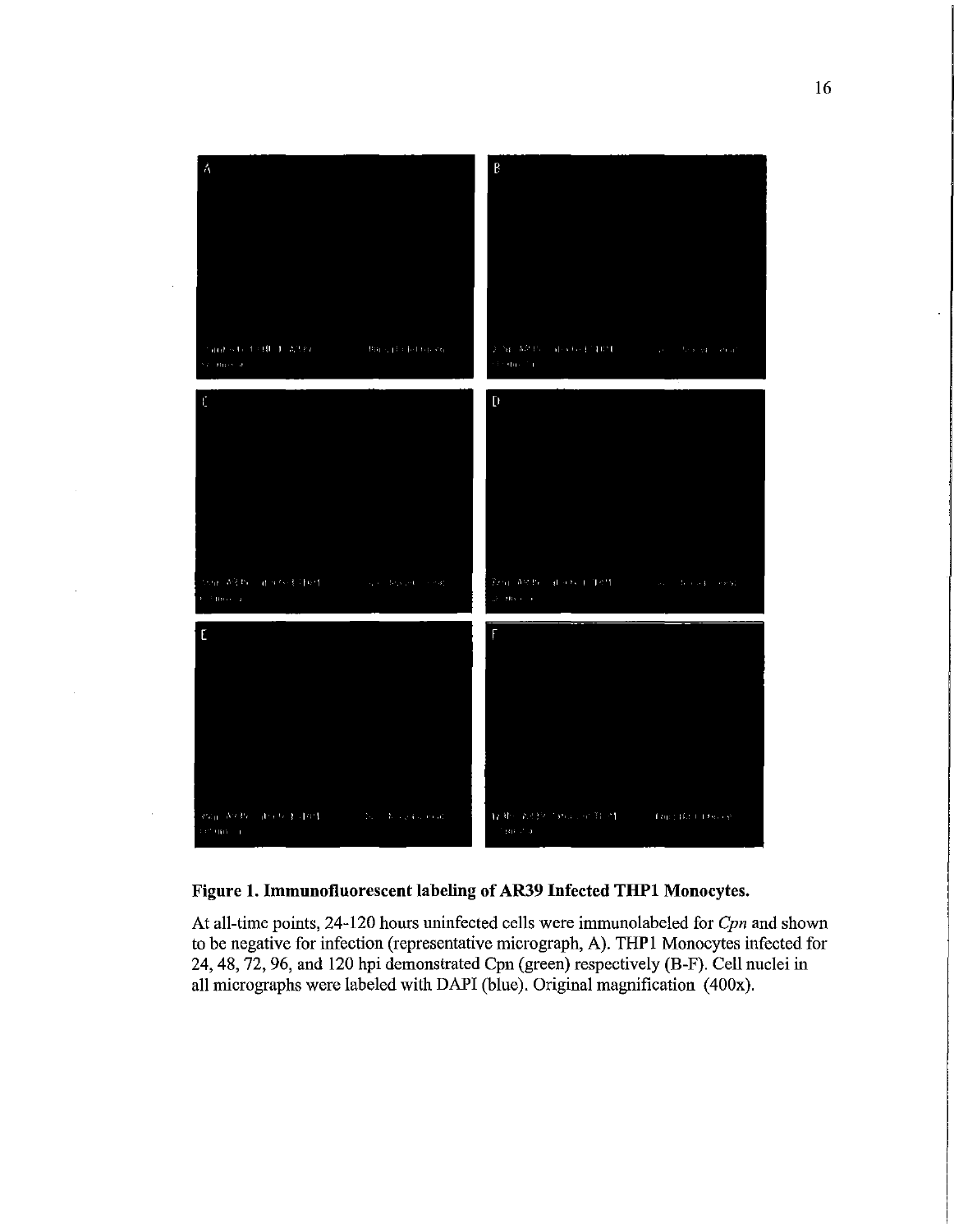

**Figure 2. Immuuofluorescent labeling of CWL029 Infected THPl Monocytes.** At all time points, 24-120 hours uninfected cells were immunolabeled for *Cpn* and shown to be negative for infection (representative micrograph, A). THPl Monocytes infected for 24, 48, 72, 96, and 120 hpi demonstrated Cpn (green) respectively (B-F). Cell nuclei in all micrographs were labeled with DAPI (blue). Original magnification (400x).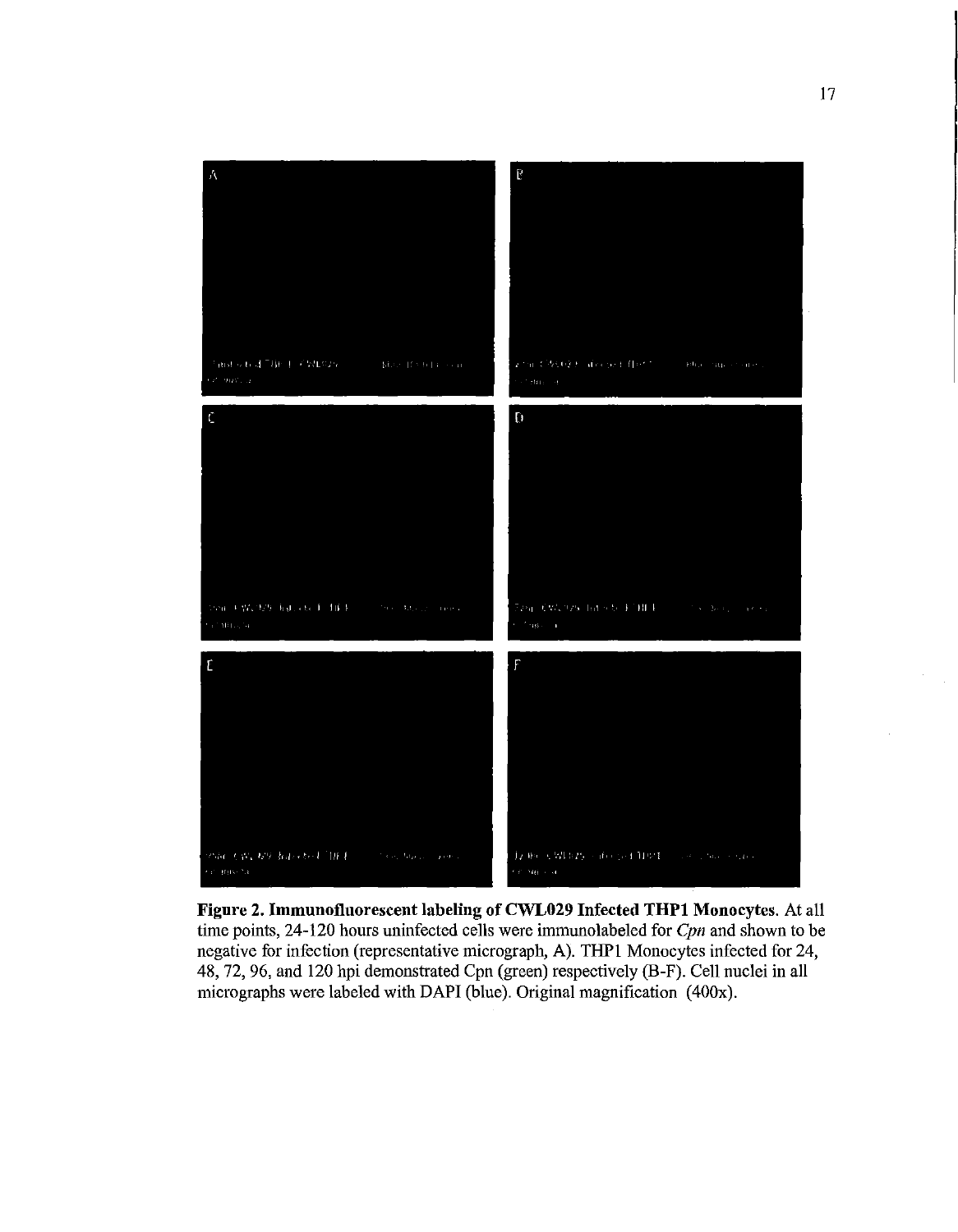| <b>AR39</b> | <b>Biological</b>   | Total # of   | Total # of   | Percent  | Percent        |
|-------------|---------------------|--------------|--------------|----------|----------------|
|             | <b>Replicates</b>   | <b>Cells</b> | <b>Cells</b> | Infected | Totals         |
|             |                     | Positive     | Counted      |          |                |
|             | Experiment 1        | 60           | 113          | 53.1     |                |
| -24 hpi     | <b>Experiment 2</b> | 60           | 125          | 51.2     | $52.4 \pm 1.0$ |
|             | <b>Experiment 3</b> | 54           | 102          | 52.9     |                |
|             | Experiment 1        | 56           | 124          | 45.2     |                |
| 48 hpi      | <b>Experiment 2</b> | 62           | 127          | 48.8     | $47.0 \pm 1.8$ |
|             | Experiment 3        | 56           | 119          | 47.1     |                |
|             | Experiment 1        | 55           | 105          | 52.4     |                |
| 72 hpi      | <b>Experiment 2</b> | 95           | 187          | 50.8     | $53.9 \pm 4.0$ |
|             | Experiment 3        | 122          | 209          | 58.4     |                |
|             | Experiment 1        | 56           | 129          | 43.3     |                |
| 96 hpi      | <b>Experiment 2</b> | 84           | 174          | 48.3     | $46.6 \pm 2.8$ |
|             | <b>Experiment 3</b> | 102          | 212          | 48.1     |                |
| 120 hpi     | Experiment 1        | 49           | 96           | 51.0     |                |
|             | <b>Experiment 2</b> | 89           | 177          | 50.3     | $48.3 \pm 4.1$ |
|             | <b>Experiment 3</b> | 80           | 184          | 43.5     |                |

#### **3.1.1 Determining percent infectivity using immunofluorescent labeling**

Table 2. Percent infectivity using immunofluorescent labeling of AR39 infected **THPl monocytes.** 

 $\bar{\mathcal{A}}$ 

At all-time points, 24-120 hours uninfected cells were immnnolabeled for *Cpn* and shown to be negative for infection (cell counts not shown). THPl monocytes infected for 24-120 hpi were immunolabeled for *Cpn.* For each experiment, 10 fields were captured using Nikon DS- Ril Camera and NIS- Elements Advanced Research Software version 3.0 (Nikon). Criteria for positive cell count required visualization of three or more punctate bodies or 1 large inclusion.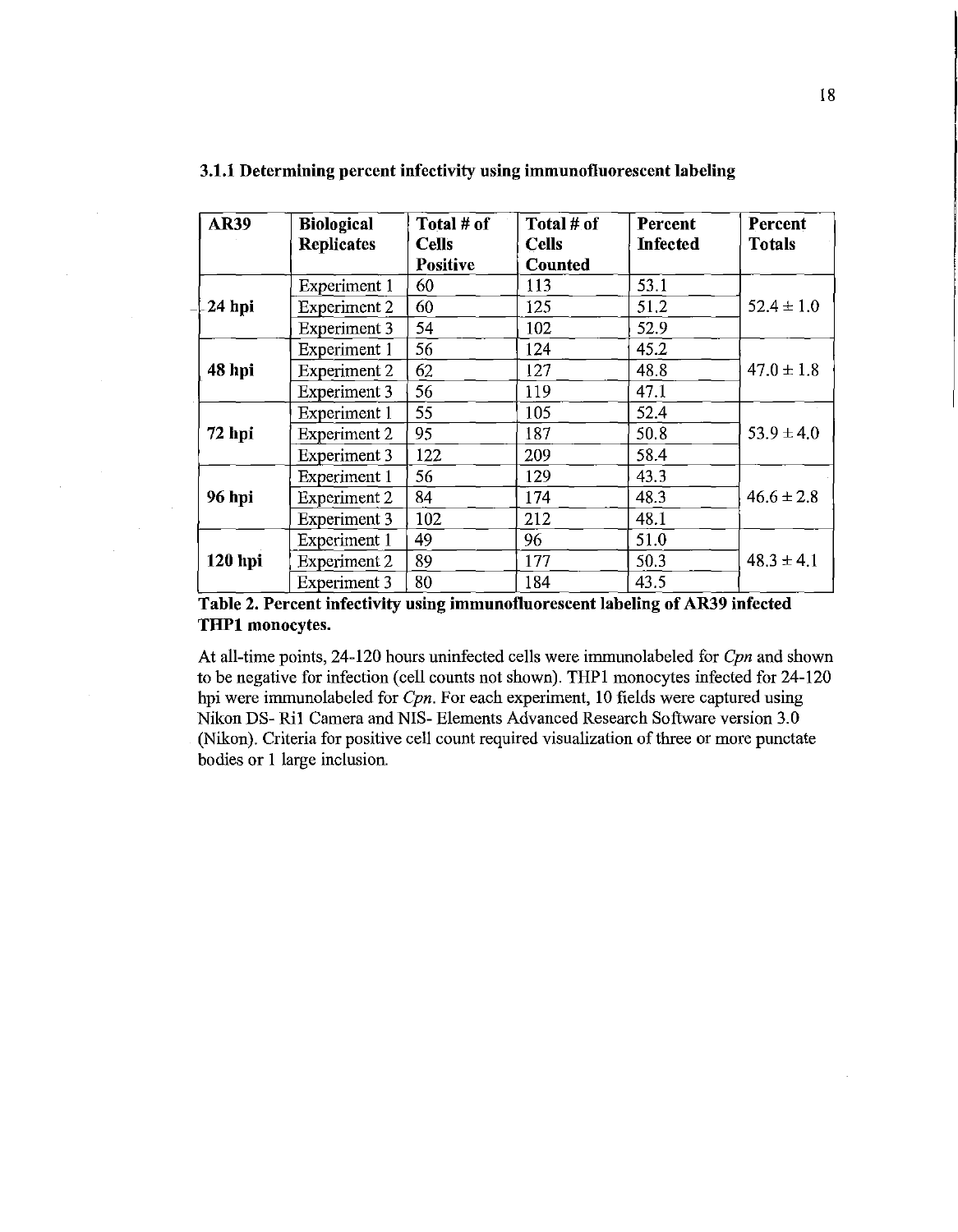| <b>CWL029</b> | <b>Biological</b>   | Number of       | <b>Total cells</b> | Percent         | Percent        |
|---------------|---------------------|-----------------|--------------------|-----------------|----------------|
|               | <b>Replicates</b>   | <b>Cells</b>    | Counted            | <b>Infected</b> | <b>Totals</b>  |
|               |                     | <b>Positive</b> |                    |                 |                |
|               | Experiment 1        | 50              | 124                | 40.3            |                |
| 24 hpi        | <b>Experiment 2</b> | 56              | 139                | 40.3            | $41.3 \pm 1.7$ |
|               | <b>Experiment 3</b> | 77              | 178                | 43.3            |                |
|               | Experiment 1        | 59              | 121                | 48.8            |                |
| 48 hpi        | Experiment 2        | 97              | 210                | 46.2            | $45.0 \pm 4.5$ |
|               | Experiment 3        | 69              | 172                | 40.1            |                |
|               | Experiment 1        | 83              | 160                | 51.9            |                |
| 72 hpi        | <b>Experiment 2</b> | 72              | 133                | 54.1            | $55.6 \pm 4.7$ |
|               | <b>Experiment 3</b> | 98              | 161                | 60.9            |                |
|               | Experiment 1        | 81              | 121                | 66.9            |                |
| <b>96 hpi</b> | <b>Experiment 2</b> | 99              | 172                | 57.6            | $61.8 \pm 4.7$ |
|               | <b>Experiment 3</b> | 178             | 292                | 61              |                |
|               | Experiment 1        | 125             | 198                | 63.1            |                |
| 120 hpi       | <b>Experiment 2</b> | 102             | 157                | 65              | $62.7 \pm 2.6$ |
|               | Experiment 3        | 91              | 152                | 59.9            |                |

**Table 3. Percent infectivity using immunofluorescent labeling of CWL029 infected THPl monocytes.** 

At all-time points, 24-120 hours uninfected cells were immunolabeled for *Cpn* and shown to be negative for infection (cell counts not shown). THPl monocytes infected for 24-120 hpi were immunolabeled for *Cpn.* For each experiment, 10 fields were captured using Nikon DS- Ril Camera and NIS- Elements Advanced Research Software version 3.0 (Nikon). Criteria for positive cell count required visualization of three or more punctate bodies or 1 large inclusion.

t,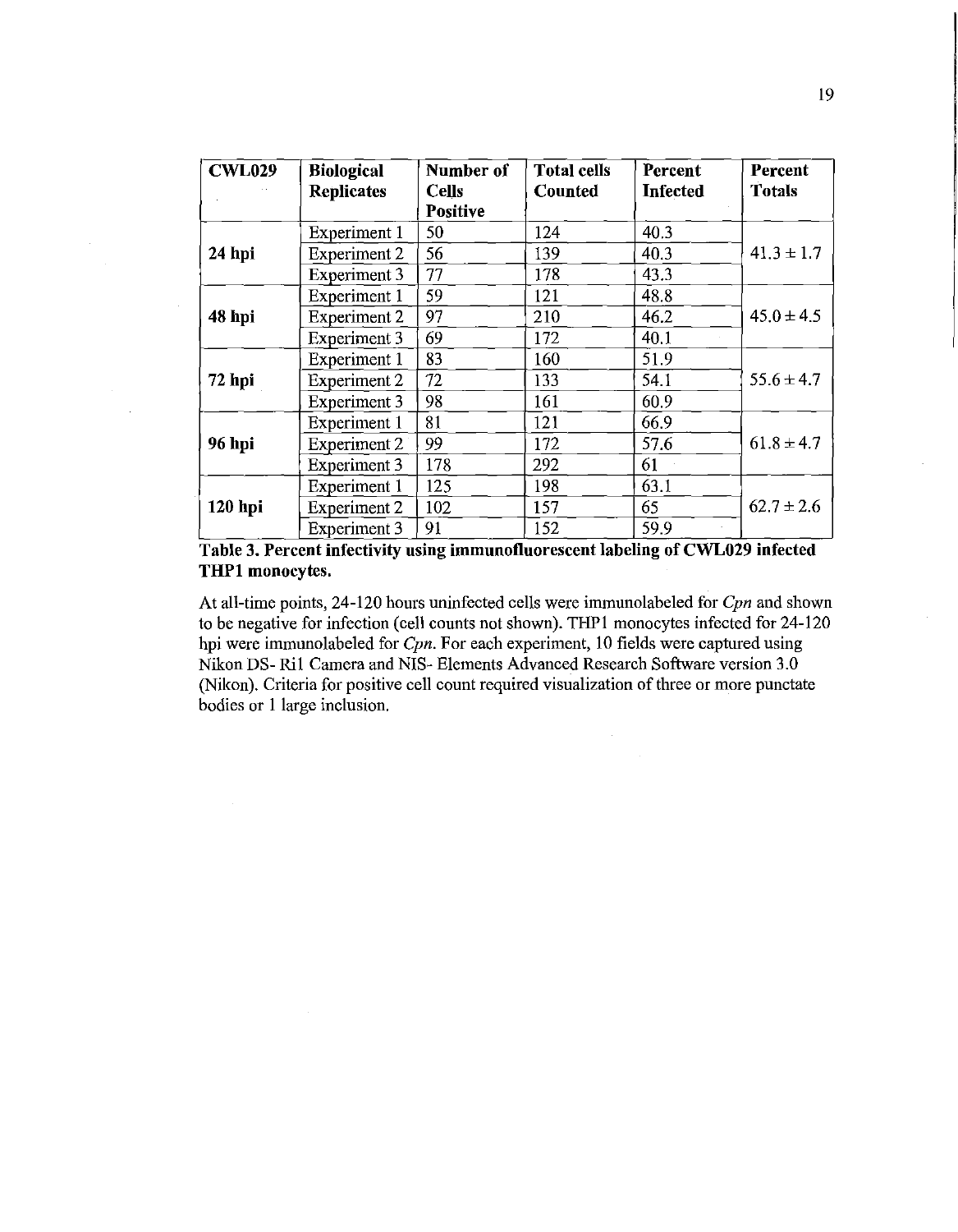#### **3.2 Cpn gene expression in human monocytes**

We analyzed the transcription of 7 *Cpn* genes expressed by two different strains (AR39 and CWL029) of *Cpn* in THP 1 monocytes. Cells were lysed and RNA was extracted at 24, 48, 72, 96, and 120 bpi. Amplification of RNA from uninfected monocytes was included as negative control. Forty-eight bpi was used as a reference time point and *JBS* rRNA was used as a human housekeeping gene to normalize transcription levels. RT reaction used cDNA, which was then used in RT-PCR. Relative quantities of transcribed genes were obtained using qRT-PCR. All genes were evaluated in triplicate per PCR plate and each gene was amplified on multiple PCR plates.

#### **3.3 Normalization of Cpn gene transcription**

Human *JBS* rRNA was used to normalize the *Cpn* transcription data. We initially used chlamydia!  $16S$  rRNA to normalize chlamydia! expression as numerous published articles have used this gene as a housekeeper gene (22, 44, 50). However, during our study we found that although *J* 6S was stably expressed at each time point, there was variability between the time points. Human *JBS* rRNA was the most stably expressed gene we analyzed as the CT value for the expression was consistent regardless of time point. This allowed us to compare Cpn expression levels to total gene expression iu the cell making it the best candidate for a control in our experiments.

#### **3.4 Cpn genes evaluated for transcriptional change**

Expression of *hctA* of *Cpn* for strain *AR39* had a 2.6 fold increase from 24 to 48 bpi. Gene expression continued to increase and peaked at 72 hours. A 3.5 fold decrease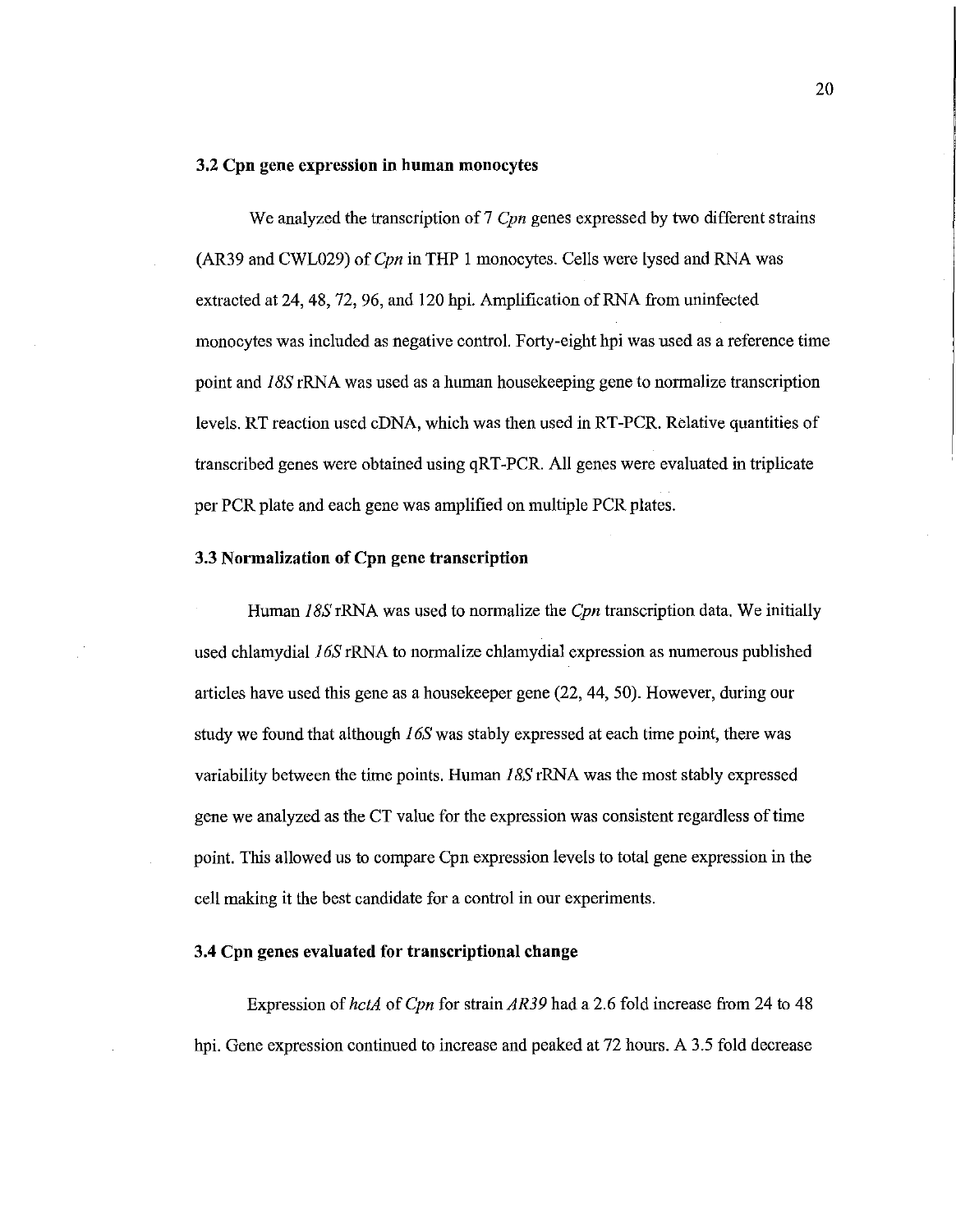gene expression was observed from 72 to 96 hpi and remained low at 120 hpi. The same gene in the CWL029 strain showed no difference (Figure 3).

*Cpn lcrH* transcription levels for strain AR39 were elevated at 72 hpi in comparison to the other time points. A 2.4 fold increase from 48 hpi to 72 hpi is seen in the AR39 *Cpn* strain. In contrast, CWL029 *lcrH* transcription levels decreased by 2.3 fold from 48 hpi to 72 hpi. Both strains showed transcription levels decreasing at 96 hpi and 120 hpi. AR39 *lcrH* transcription levels decreased 6.5 fold from 48 hpi to 72 hpi. CWL029 *lcrH* transcription levels decreased 1.8 fold from 48 hpi to 72 hpi (Figure 4).

Our data for *Cpn* AR39 *tuf* gene expression showed highest transcriptional levels at 24 hpi by 3 .24 fold when compared to 48 hpi. Decreased levels of transcription by 3 .9 fold were observed at both 96 hpi and 120 hpi when compared to 48 hpi. *Cpn* CWL029 had much lower transcriptional levels at almost every time point, although, a similar pattern to the AR39 strain was observed for 48-120 hpi (Figure 5).

*Cpn* AR39 *I 6S* rRNA expression interestingly shows transcription levels are 2.4 fold higher at 24 hpi and 1.7 fold higher at 72 hpi when compared to 48 hpi. Transcription levels then decrease by 1.16 fold at 96 hpi when compared to 48 hpi. Transcription levels of *I 6S* rRNA for *Cpn* CWL029 were lower at 24, 72, 96 and 120 hpi when compared to 48 hpi. Transcription levels were decreased by 3.2 fold and 5.4 fold at 96 hpi and 120 hpi, respectively when compared to 48 hpi (Figure 6).

Data for *euo, /29* and *abcX* gene expression also was collected for both strains, however standard deviations were too high to make any conclusions (raw data in appendix).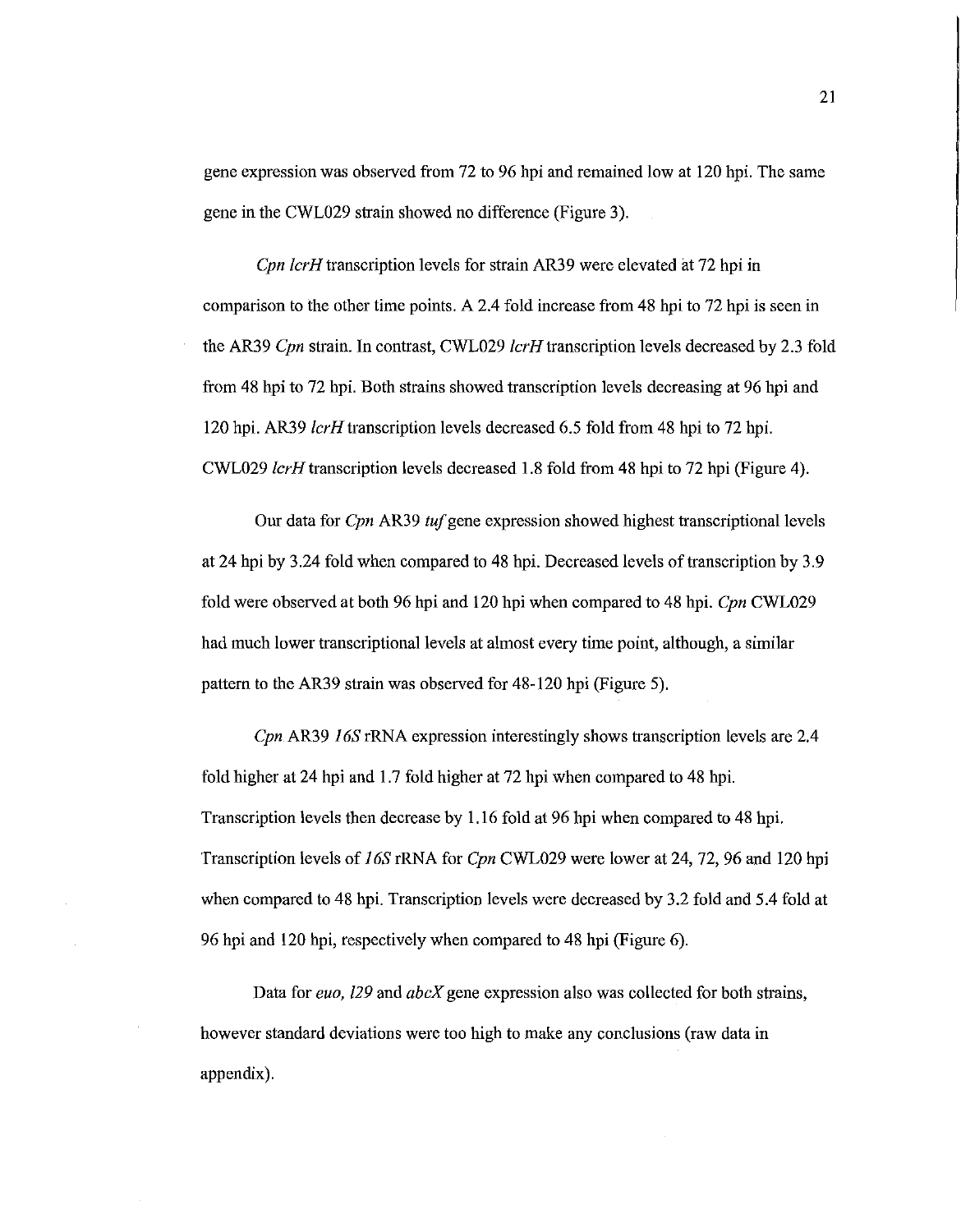

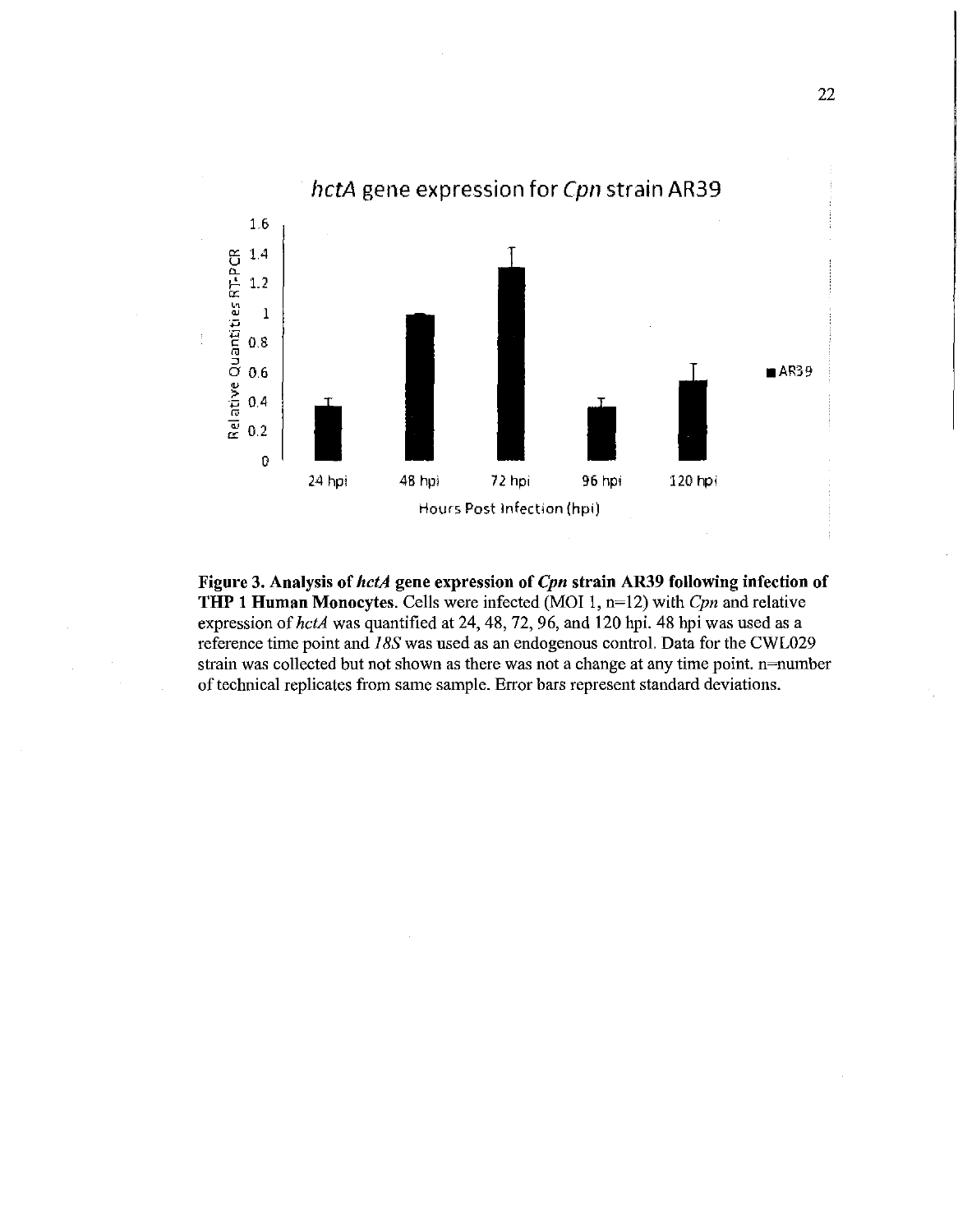

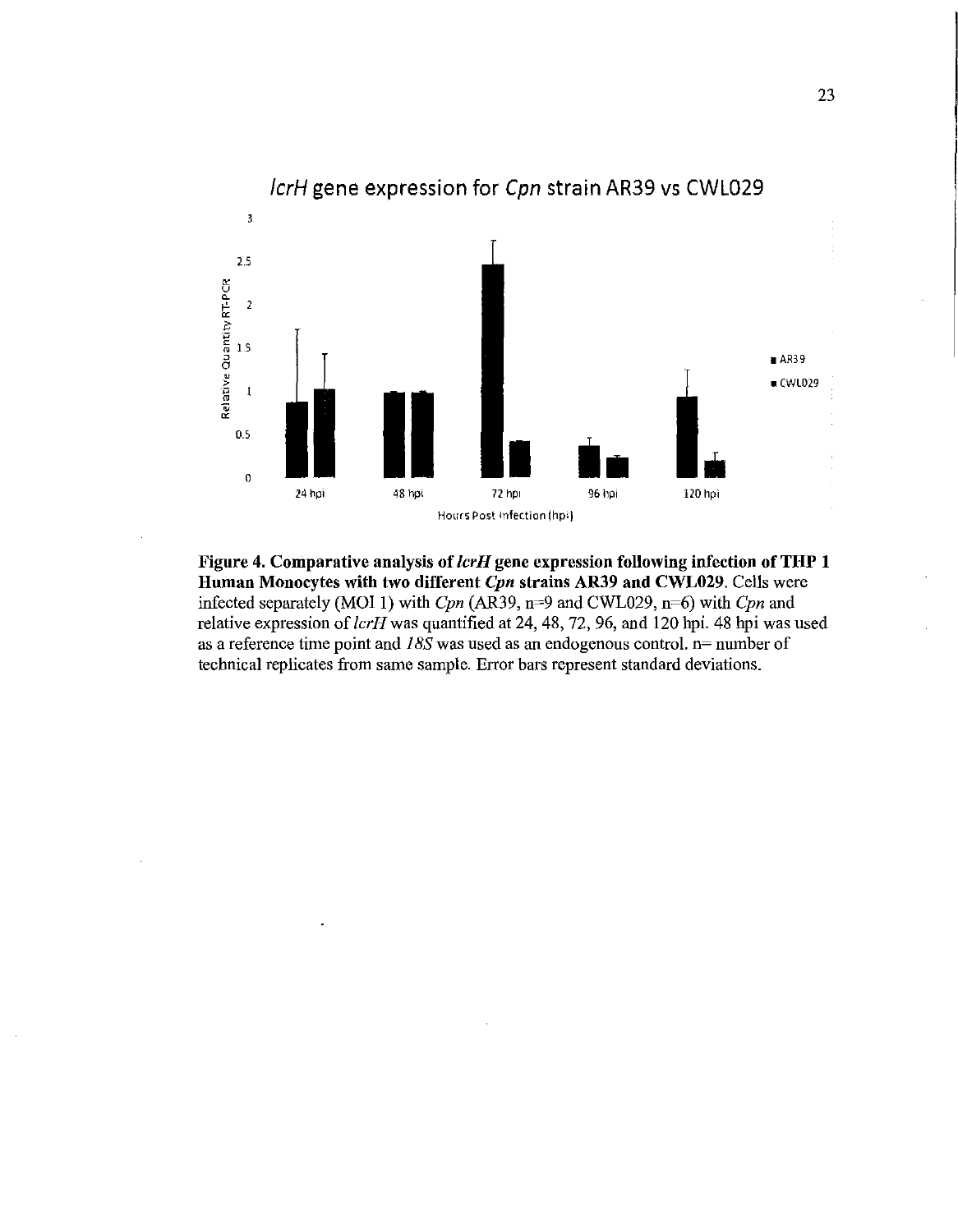

Figure 5. Comparative analysis of *tuf* gene expression following infection of THP 1 Human Monocytes with two different Cpn strains AR39 and CWL029. Cells were infected separately (MOI 1) with *Cpn* (AR39, n= 6 and CWL029, n=6) with *Cpn* and relative expression of *tuf* was quantified at 24, 48, 72, 96, and 120 hpi. 48 hpi was used as a reference time point and *I SS* was used as an endogenous control. n= number of technical replicates from same sample. Error bars represent standard deviations.

 $\ddot{\phantom{a}}$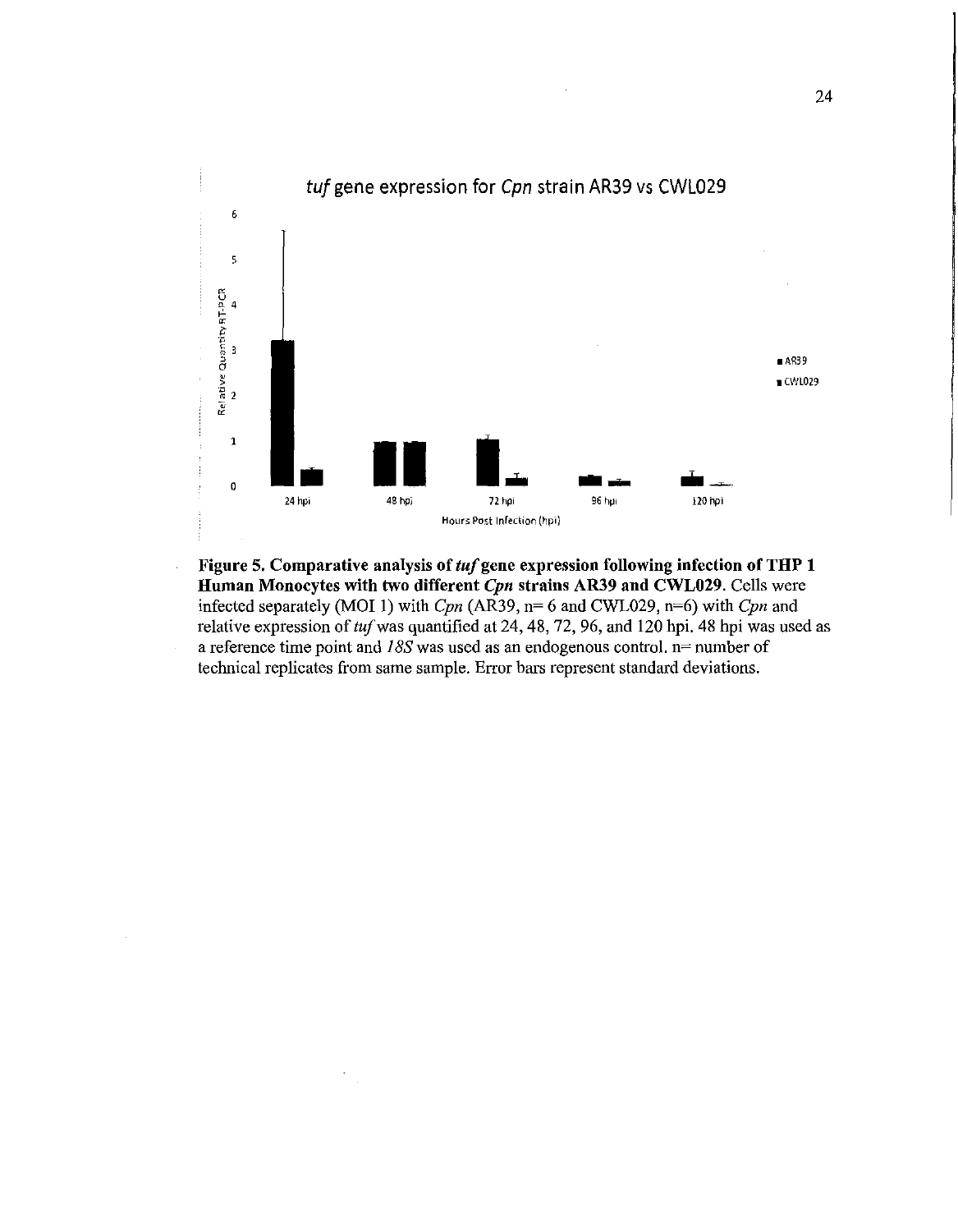

Figure 6. Comparative analysis of *16S* gene expression following infection of THP 1 Human Monocytes with two different *Cpn* strains AR39 and CWL029. Cells were infected separately (MOI 1) with *Cpn* (AR39, n=15 and CWL029, n=12) with *Cpn* and relative expression of *lcrH* was quantified at 24, 48, 72, 96, and 120 hpi. 48 hpi was used as a reference time point and *1 BS* was used as an endogenous control. n= number of technical replicates from same sample. Error bars represent standard deviations.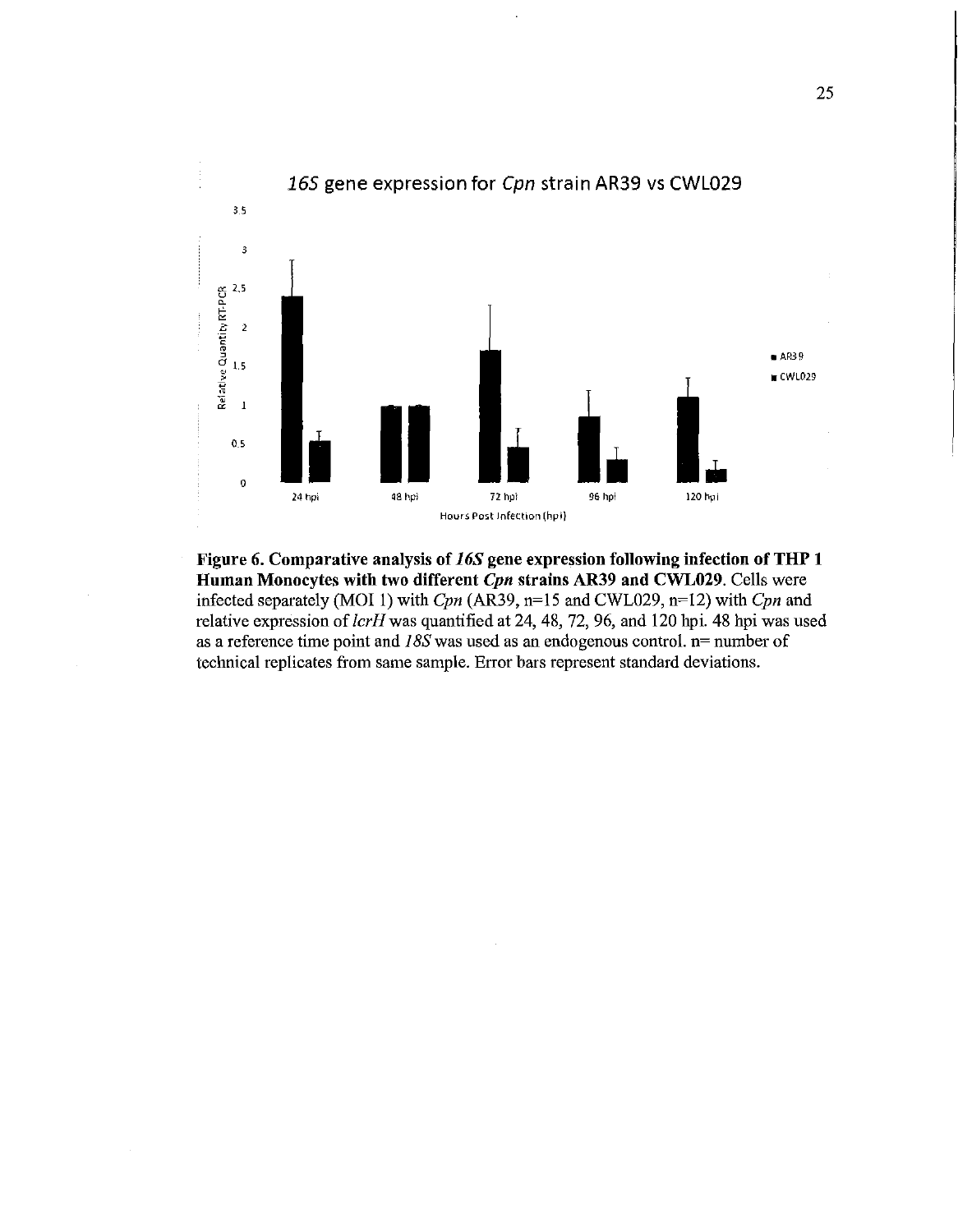#### **DISCUSSION**

Previous studies have identified and analyzed transcriptional changes during the developmental life cycle of *Cpn* during acute infection (22, 51, 52). Genome wide transcriptional analyses have mostly been reported within epithelial cell lines (22, 35, 44 ), and while these studies have been monumentally important in understanding the life cycle of *Cpn,* changes in gene expression within white blood cells is essential for a more complete understanding of disease pathogenesis of AD. The monocyte is an important link between acute and chronic infection with *Cpn* because of Cpns ability to maintain a persistent state within the cell and cause the host cell to elicit a chronic inflammatory response (43). In this regard, only a few studies have explored transcriptional gene changes within monocytes (34, 45). In the current study, we have explored transcriptional changes of *Cpn* within THP 1 monocytes in vitro to determine how gene changes are regulated in a temporal pattern as the infection progresses.

*Cpn* replicates within a eukaryotic host cell in a unique developmental cycle marked by EB and RB. The lifecycle of Cpn is marked by temporal genes that are expressed during early, mid and late stages of the life cycle and in times of stress enter into a persistent state (22). In the current study, we have evaluated the transcriptional levels ofCpn genes at different time points of the Cpn lifecycle. For example, *hctA* is a gene for Histone Hl like protein with homology to eukaryotic histone protein (54). *HctA*  has been proposed to be essential for differentiation from RB back to EB (55). During acute infection, the gene is expressed in the late phase of the acute life cycle; previous studies have shown increased transcriptional activity at 36 hpi during a 48 hour *Cpn*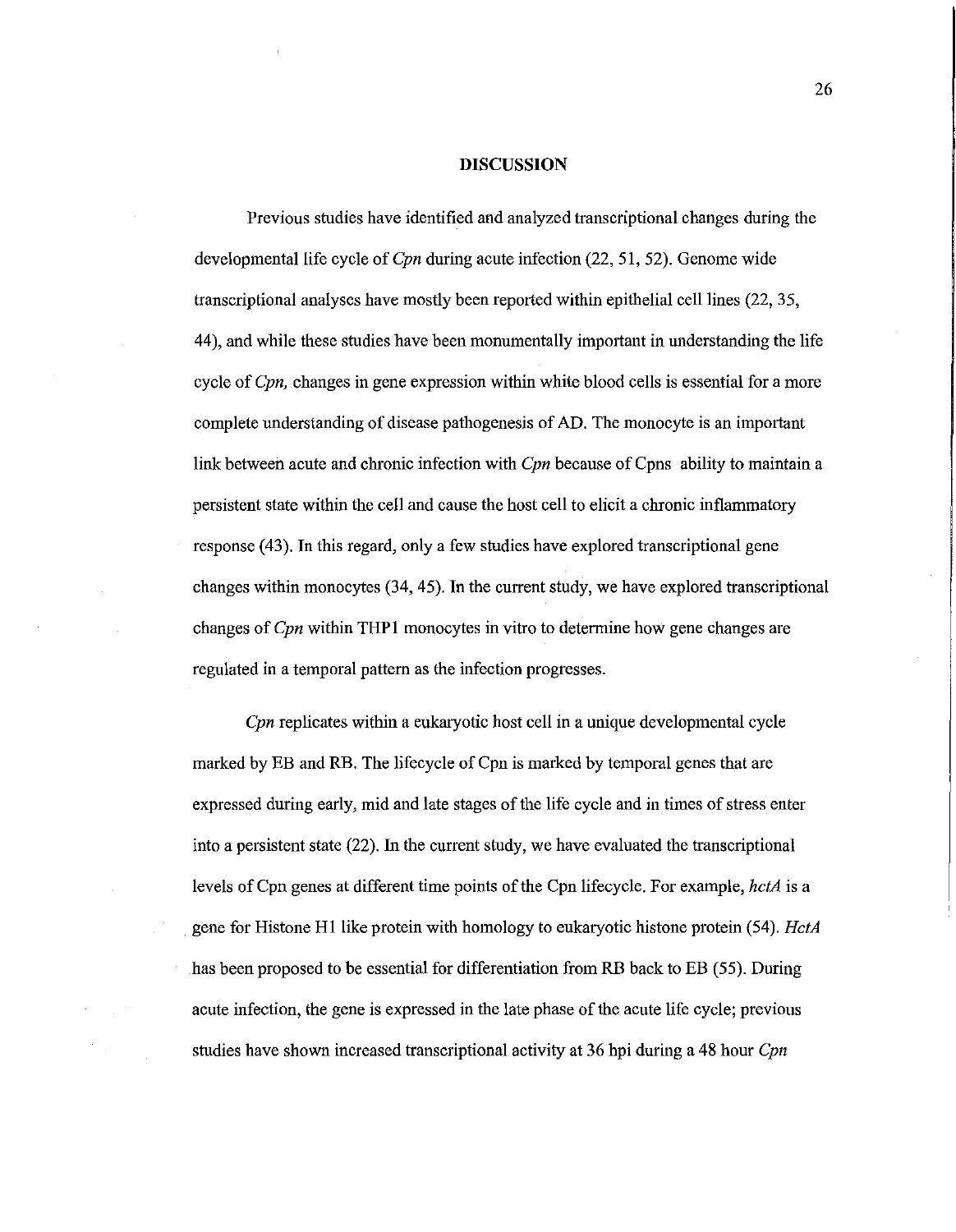lifecycle (22). Expression of this histone like protein represses ftnther transcription and translation of the chlamydia! genome (54, 56). In our study, following infection with the AR39 strain of *Cpn,* the relative quantity of *hctA* more than doubled from 24 to 48 hours and gene expression peaked at 72 hpi. These results are consistent with previous studies showing increased expression in late phase of the life cycle. Unexpectedly, we found that at 96 hpi and 120 hpi there was a significant drop in gene expression of *hctA.* Decreased expression of *hctA* could possibly represent a trend towards persistence in monocytes. However, previous studies have demonstrated conflicting data for expression of *hctA*  during persistence. One study demonstrated that depletion of iron lead to persistence and *hctA* gene expression was unaltered during this state (22). In contrast, two studies demonstrated that during penicillin induced persistence, down regulation of *hctA*  expression occurred (44, 57). Further, IFN-y models of persistence have shown both up regulation of *hctA* (44) as well as down regulation of *hctA* (36). Variations in expression of this gene could possibly be explained by the different conditions promoting persistence in these models, however this correlation remains to be clarified.

*Cpn* gene analysis demonstrated that at 96 hpi and 120 hpi, the *tuf* gene was downregulated significantly when compared to earlier time points. *Tuf* is a gene that transcribes for an elongation factor that is highly conserved among eubacteria (58). *Tuf*  has been shown to be expressed during mid and late cycle with complex regulation (48). Interestingly, this gene has also been used in previous studies as a housekeeping gene following infection of epithelial cells (22). In our study we saw a drop-in gene expression over time. Down regulation of *tuf* at later time points could indicate a decrease in translational activity and potentially indicate a trend toward *Cpn* persistence within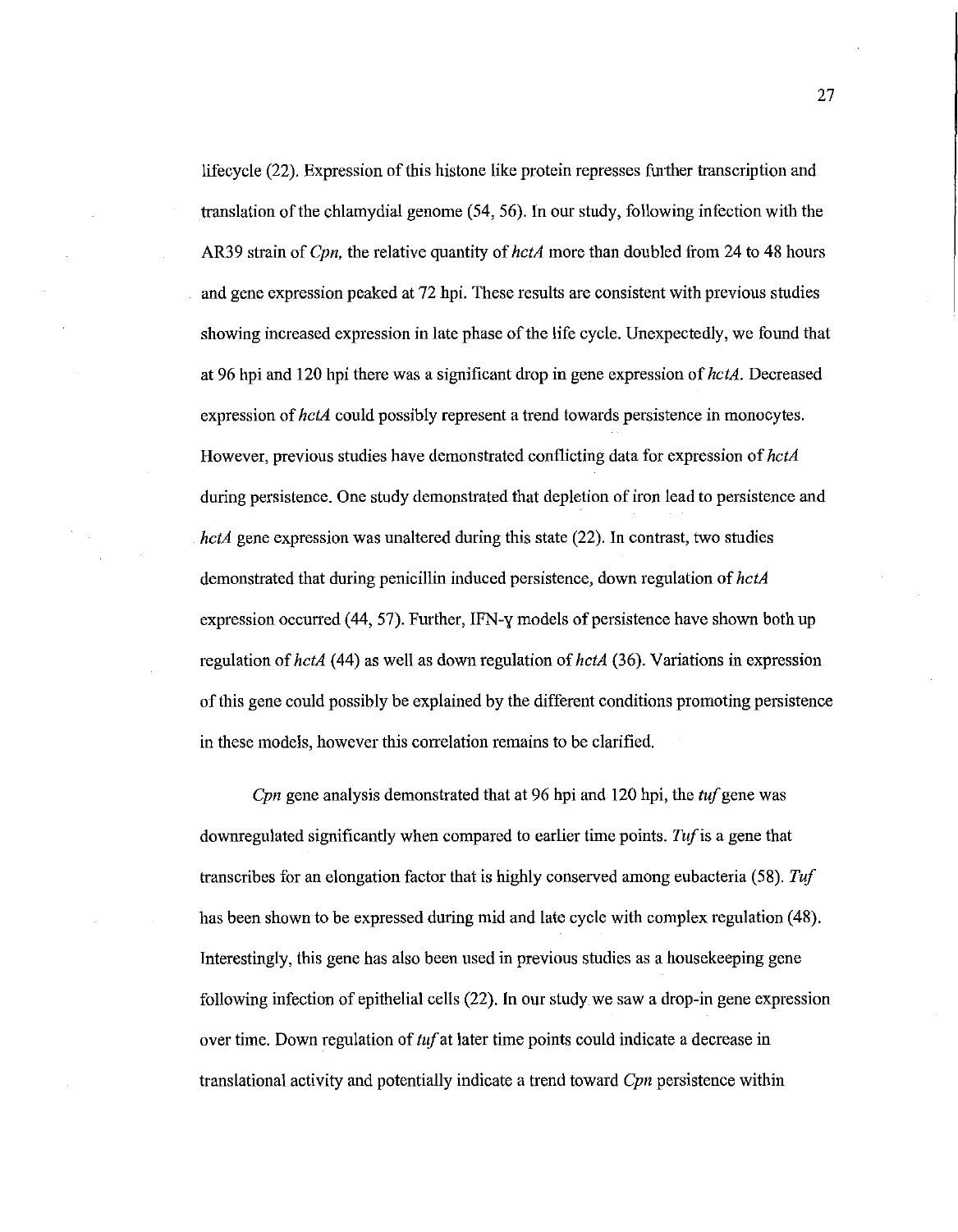monocytes. Confirmation of this persistence could be obtained upon visualizing persistent aberrant bodies with ultrastructural analysis, which unfortunately was outside the scope of the current study. Also, it would be interesting to see if similar results would be obtained upon inducing persistence with methods such as exposure to IFN-y or iron depletion.

Surprisingly, we found differences in gene expression between *Cpn* strains AR39 and CWL029. When evaluating AR39 at 72 hpi, lcrH had increased expression from 48 hpi. When evaluating CWL029 there was a decrease in gene expression from 48 hpi. *LcrH* is a gene that expresses a chaperone protein within the *Cpn* Type III secretion system (T3SS), an important virulence factor that allows interaction between bacterium and host. Bacteria use T3SS to inject proteins into the host cell cytosol changing the environment in favor of bacterial survival (59). This could suggest that there may be strain differences in expression of the T3SS. Since the T3SS changes the environment of the host cytosol, differences in gene expression could potentially alter the expression of multiple proteins.

Interestingly, with both the CWL029 and AR39 *Cpn* strains there was down regulation in the *lcrH* gene expression at 96, and 120 hpi. These findings are consistent with previous studies, which have shown decrease in *lcrH* gene expression during persistent infections. IFN-y mediated persistence as well as iron depletion mediated persistence has demonstrated down regulation of gene expression (22, 44, 60). Although we are not able to specifically detennine persistence in our study, decreased transcription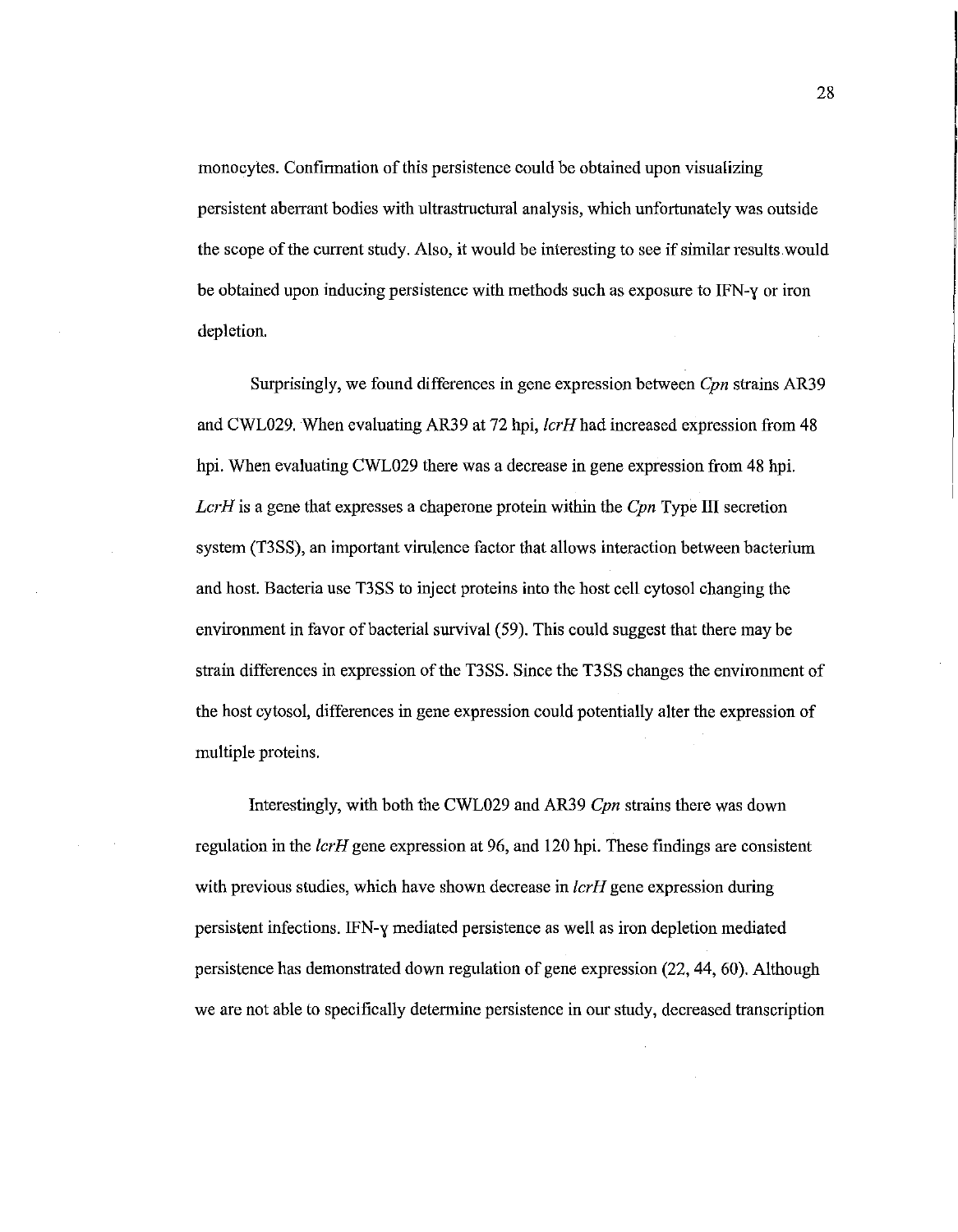of *lcrH* during later timer points is interesting as it is consistent with downregulation of gene transcription in iron depletion of *Cpn* which leads to persistence (22).

One interesting finding that we discovered is that *Cpn l 6S* was not the best housekeeping gene for normalization, although, several previous studies normalized *Cpn*  gene expression to *Cpn* J *6S* (22, 44, 50). However, another study found similar results to ours in that l *6S* rRNA produced higher standard deviations compared to other housekeeping genes (22). Subsequently, we found that THPl eukaryotic *I BS* was the most stably expressed housekeeping gene in our study. This raises an important question on choosing the best gene candidates for PCR normalization in any given experimental design, and whether or not 16S should be used routinely as a housekeeping gene.

*Cpn* immunofluorescent data for the AR39 strain showed approximately 46-53% percent infectivity at 24-120 hpi. *Cpn* immunofluorescent data for the CWL029 strain showed approximately 41-62% percent infectivity at 24-120 hpi. We infected THPl monocytes at an MOI= 1. However, multiple infectious units were present within THP1 monocytes and no infectious units were present in other cells. We believe that the same number of infectious units were present in our experiment but did not infect the cells in a 1:1 ratio. Overall the infectivity of the THPl monocytes stayed relatively uniform from 24-120 hpi for both *Cpn* strain AR39 and CWL029. Our infection was maintained at the same percent infectivity throughout 24 hpi-120 hpi and there was overall decrease in gene transcription of the Cpn genes evalutated. This could potentially indicate a trend toward a persistent infection since the infection is being maintained through 120 hpi at around the same percent infectivity as the early time points and transcriptional levels are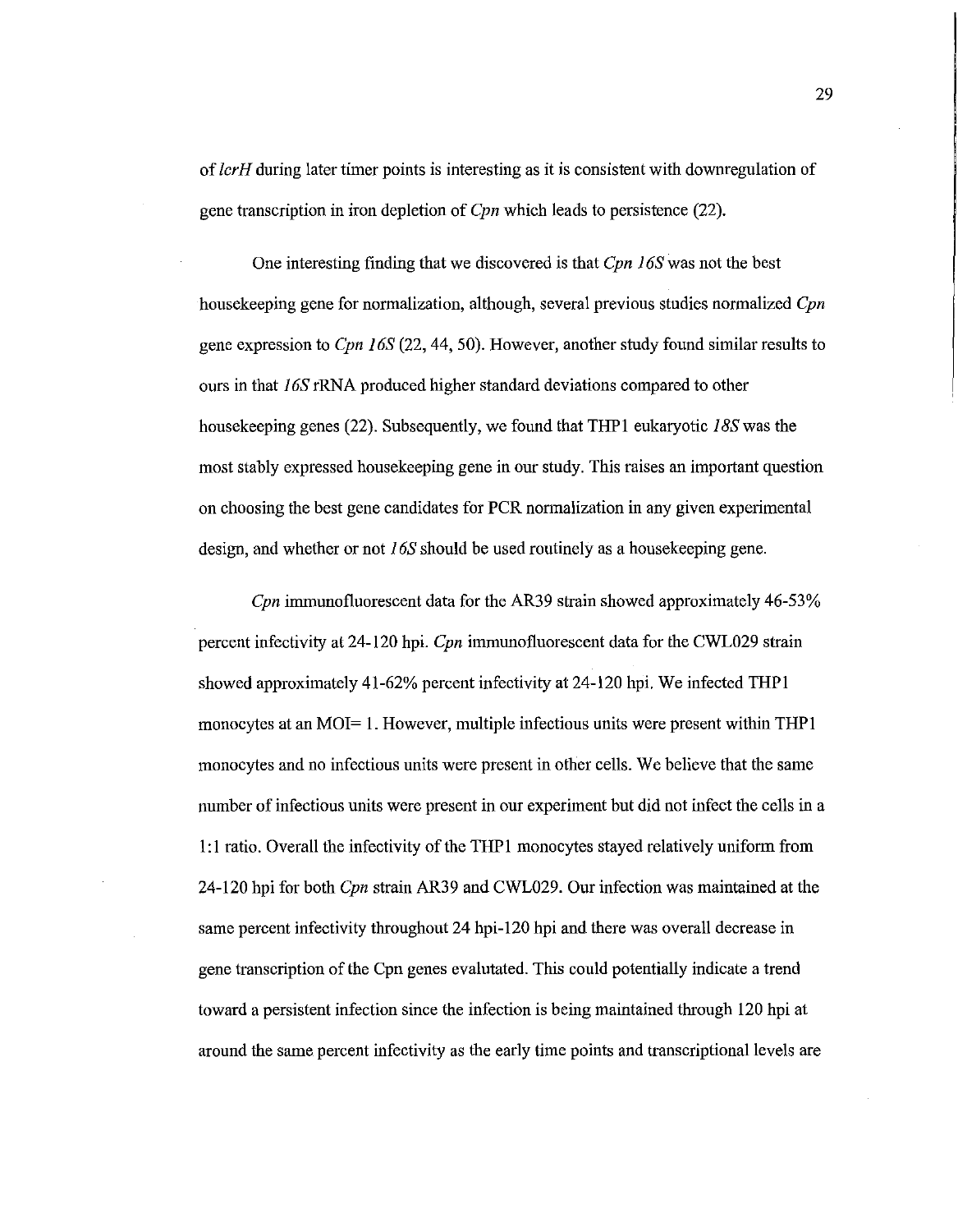decreasing. However, it is unclear weather or not the infection we are visualizing at the chronic time points (after 48 hpi) could also represent a recycling of an acute infection. These results would need to be confirmed with visualization on electron microscopy of *Cpn* abberant bodies.

Some potential limitations to our study should be noted. There was only one biological replicate used for each strain of *Cpn.* All other replicates were technical replicates. Although there was a sample size of 6 or more per gene per time point studied, in order to increase the statistical significance, the study should be replicated with biological experimental replicates. In addition, we did not induce persistence with a model such as exposing the bacteria to IFN-y. Having this data in comparison to the acute infection to compare and contrast would strengthen our findings. In addition, in future studies it would be important to visualize the organism within monocytes with electron microscopy and compare this to the genetic data. This information would help us determine a trend toward persistence, if we were able to visualize aberrant bodies.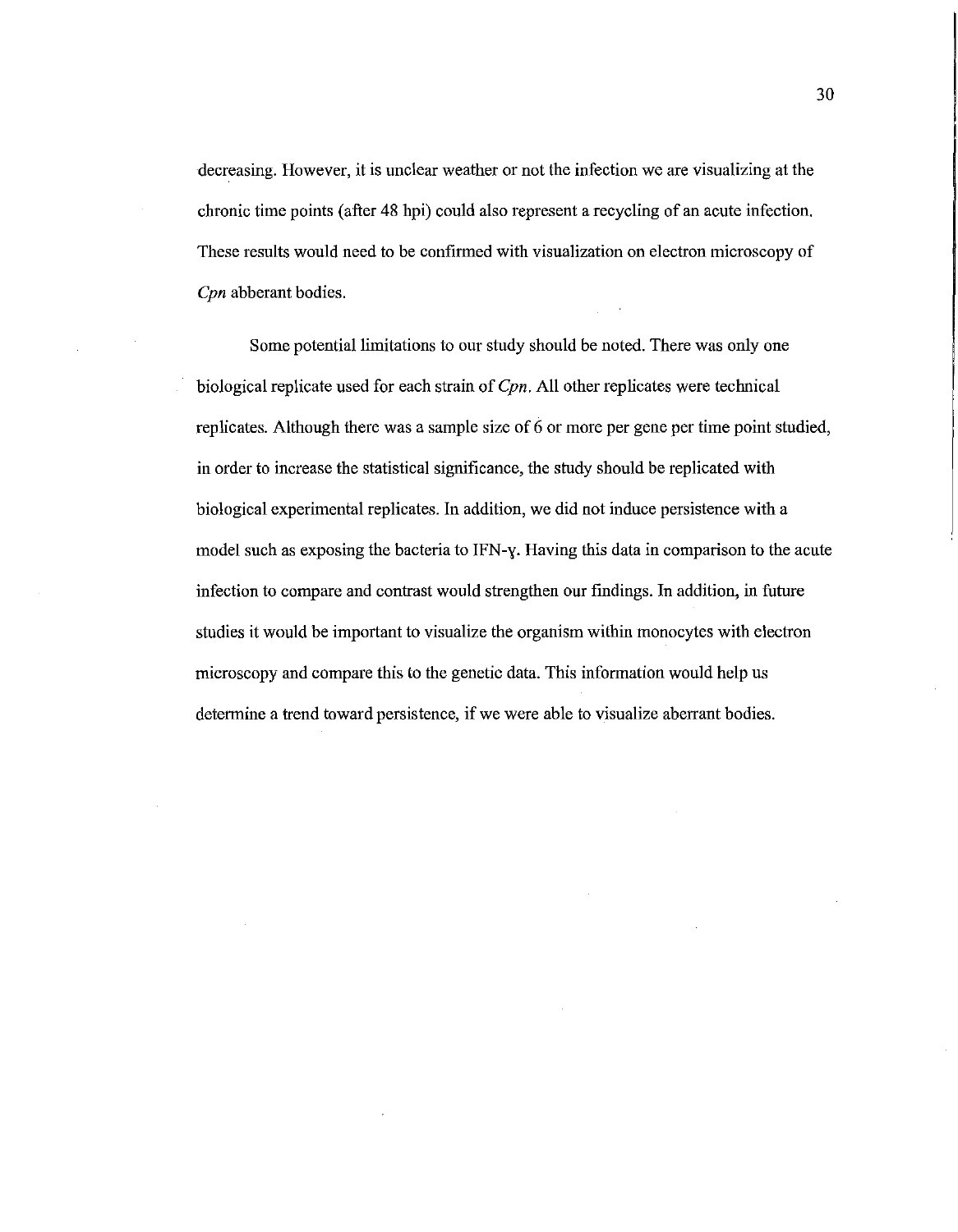#### **4.1 Conclusions**

In conclusion, our study helps contribute to the overall understanding of how *Cpn*  interacts with its host. We still have a lot to learn about its interplay and only few studies have evaluated *Cpn* gene expression within a monocyte cell line (34, 45), a crucial component to the development of *Cpn* persistent infection and pathogenesis of AD. The purpose of this study was to investigate transcriptional gene changes of *Cpn* following infection of human THP1 monocytes over a 120-hour time course to evaluate potential evolution of an acute infection to that of a chronic infection. Our research demonstrates certain gene changes that are suggestive of progression towards chronic and perhaps persistent infection. In order to validate these findings, visualization of enlarged, morphologically aberrant *Cpn* bodies through ultrastructural analysis is needed. In addition, we would need more replication experiments to strengthen this study.

Previous studies have demonstrated that *Cpn* can establish a persistent infection within monocytes and lead to chronic inflammation (43). It has been proposed that monocytes can travel to distant anatomical sites, cross the blood brain barrier and produce neuroinflammation. This neuroinflammation leads to the neurodegeneration seen in LOAD ( 42). Therefore, an understanding of the evolution of acute to persistent *Cpn*  infection within monocytes is crucial to our understanding of disease pathogenesis of LOAD.

*Cpn* gene expression within monocytes is still not well understood. Although genome wide transcriptional analyses have been studied within epithelial cell lines, monocytes are an important part of disease pathogenesis. Our study aids in this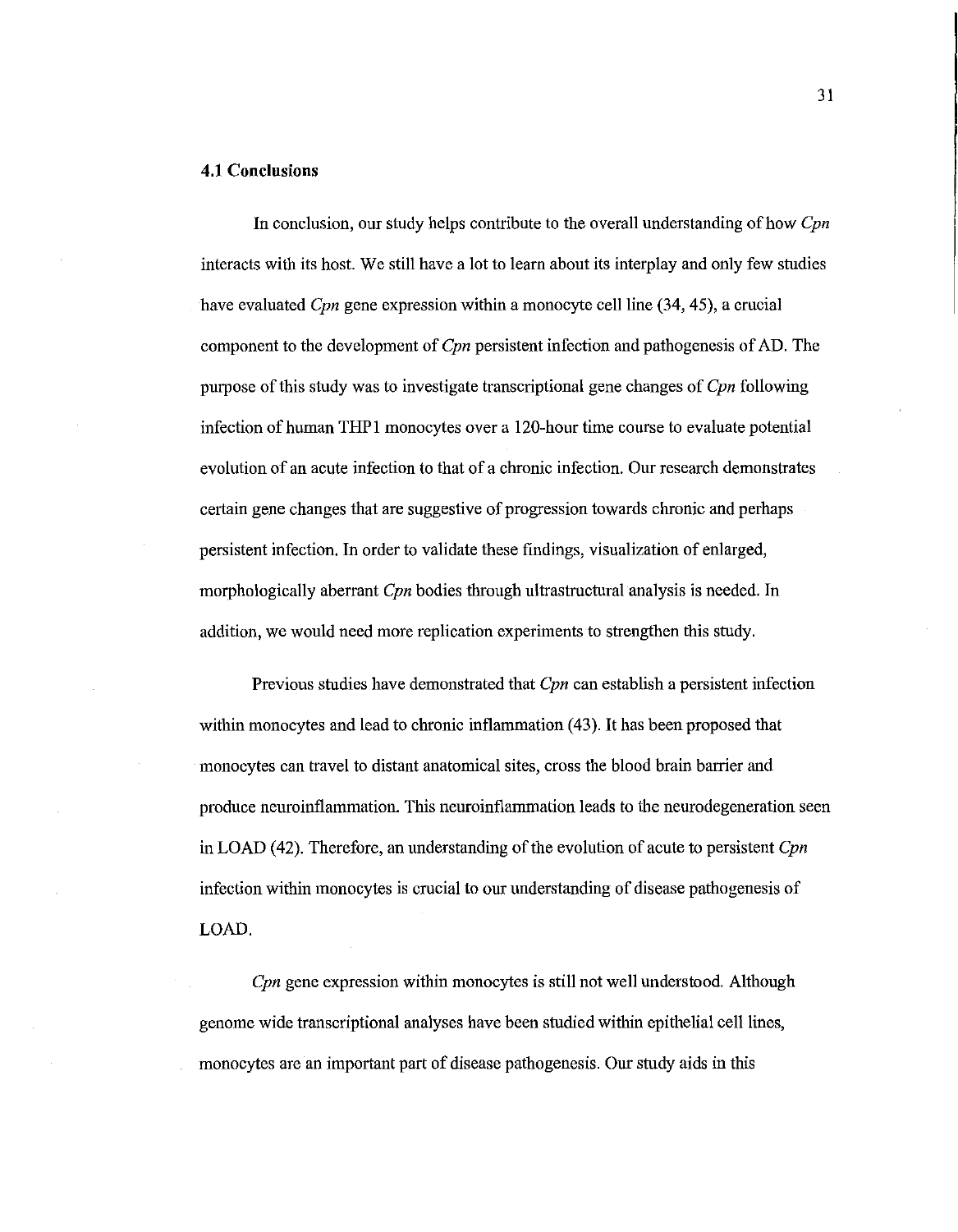understanding, however there is much to still be elucidated within this field. Continued research evaluating *Cpn* gene expression following infection of monocytes is crucial to understanding the evolution of acute to persistent infection. Genetic profiling of *Cpn* will help us better identify transcriptional patterns that are consistent with persistent *Cpn*  infections. In addition, a better understanding of gene expression and regulation could potentially lead to treatments that could aid in eradicating persistent infections prior to them leading to disease pathology.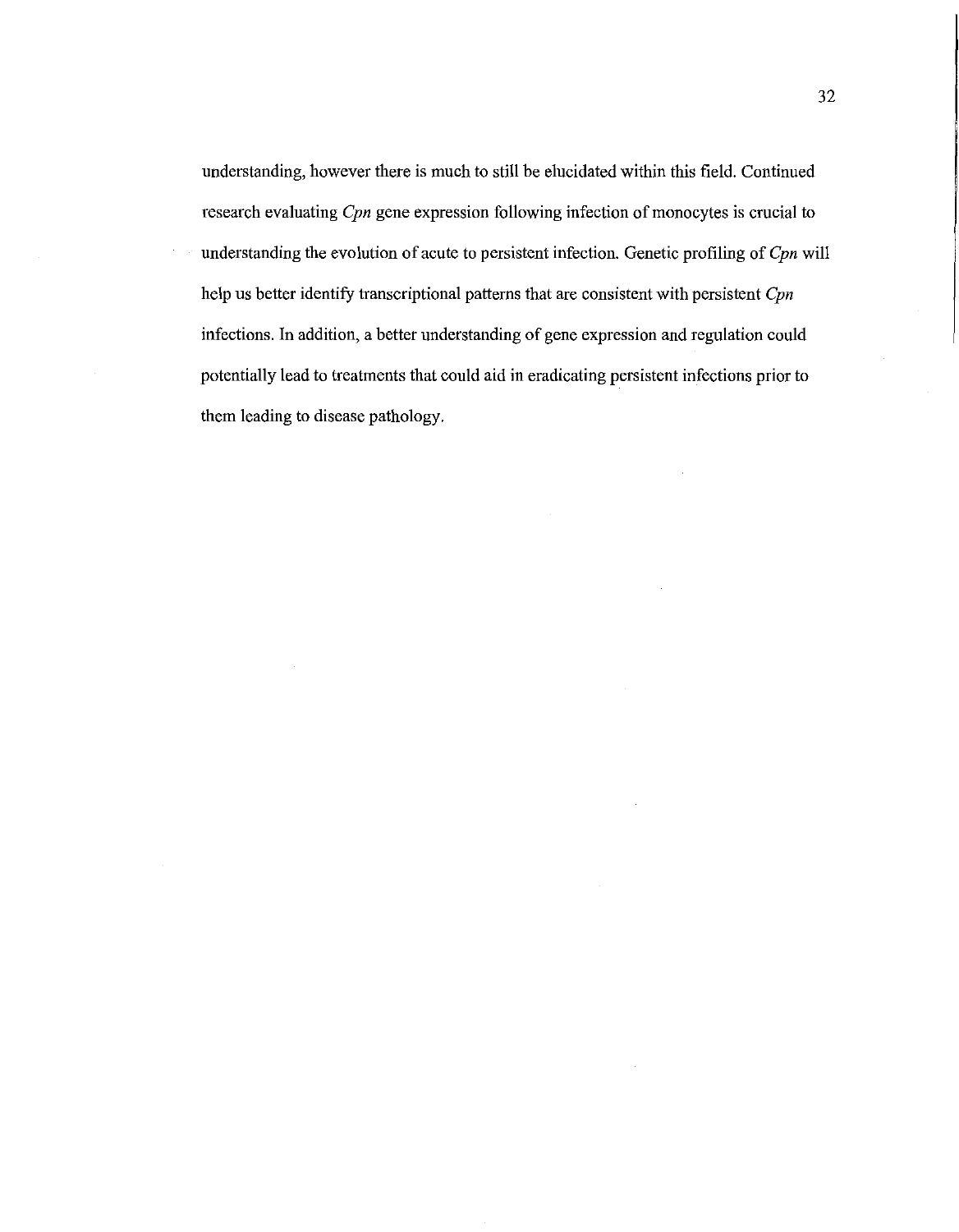#### **REFERENCES**

1. Alzheimer's Association [Internet].; 2019 [].Available from: https://alz.org/.

2. Ballard C, Gauthier S, Corbett A, Brayne C, Aarsland D, Jones E. Alzheimer's disease. Lancet. 2011 Mar 19;377(9770):1019-31.

3. Balin BJ, Appelt DM. Role of infection in Alzheimer's disease. J Am Osteopath Assoc. 2001 Dec;l01(12 Suppl Pt 1):1.

4. Tanzi RE. The genetics of Alzheimer disease. Cold Spring Harb Perspect Med. 2012 Oct 1;2(10):10.l 101/cshperspect.a006296.

5. Tamaoka A. The pathophysiology of Alzheimer's disease with special reference to "amyloid cascade hypothesis". Rinsho Byori. 2013 Nov;61(11):1060-9.

6. McGeer PL, McGeer EG. The arnyloid cascade-inflammatory hypothesis of Alzheimer disease: implications for therapy. Acta Neuropathol. 2013 Oct;126(4):479-97.

7. Dickson DW, Crystal HA, Mattiace LA, Masur DM, Blau AD, Davies P, et al. Identification of normal and pathological aging in prospectively studied nondemented elderly humans. Neurobiol Aging. 1992; 13(1):179-89.

8. Soscia SJ, Kirby JE, Washicosky KJ, Tucker SM, Ingelsson M, Hyman B, et al. The Alzheimer's disease-associated amyloid beta-protein is an antimicrobial peptide. PLoS One. 2010 Mar 3;5(3):e9505.

9. Salomone S, Caraci Filippo, Marco Leggio G, Fedotova J, Drago F. New pharmacological strategies for treatment of Alzheimer's disease: focus on disease modifying drugs . 2012;73(4):504-17.

10. Meyer P, Tremblay-Mercier J, Leoutsakos **J,** Madjar C, Lafaille-Maignan M, Savard M, et al. INTREPAD. Neurology. 2019;92(18):e2070.

11. Breitner JC. The role of anti-inflammatory drugs in the prevention and treatment of Alzheimer's disease. Annu Rev Med. 1996;47:401-11.

12. Pasinetti GM. From epidemiology to therapeutic trials with anti-inflammatory drugs in Alzheimer's disease: the role of NSAIDs and cyclooxygenase in beta-amyloidosis and clinical dementia. **J** Alzheimers Dis. 2002 Oct;4(5):435-45.

13. Balin BJ, Hudson AP. Herpes viruses and Alzheimer's disease: new evidence in the debate. The Lancet Neurology. 2018; 17(10):839-41.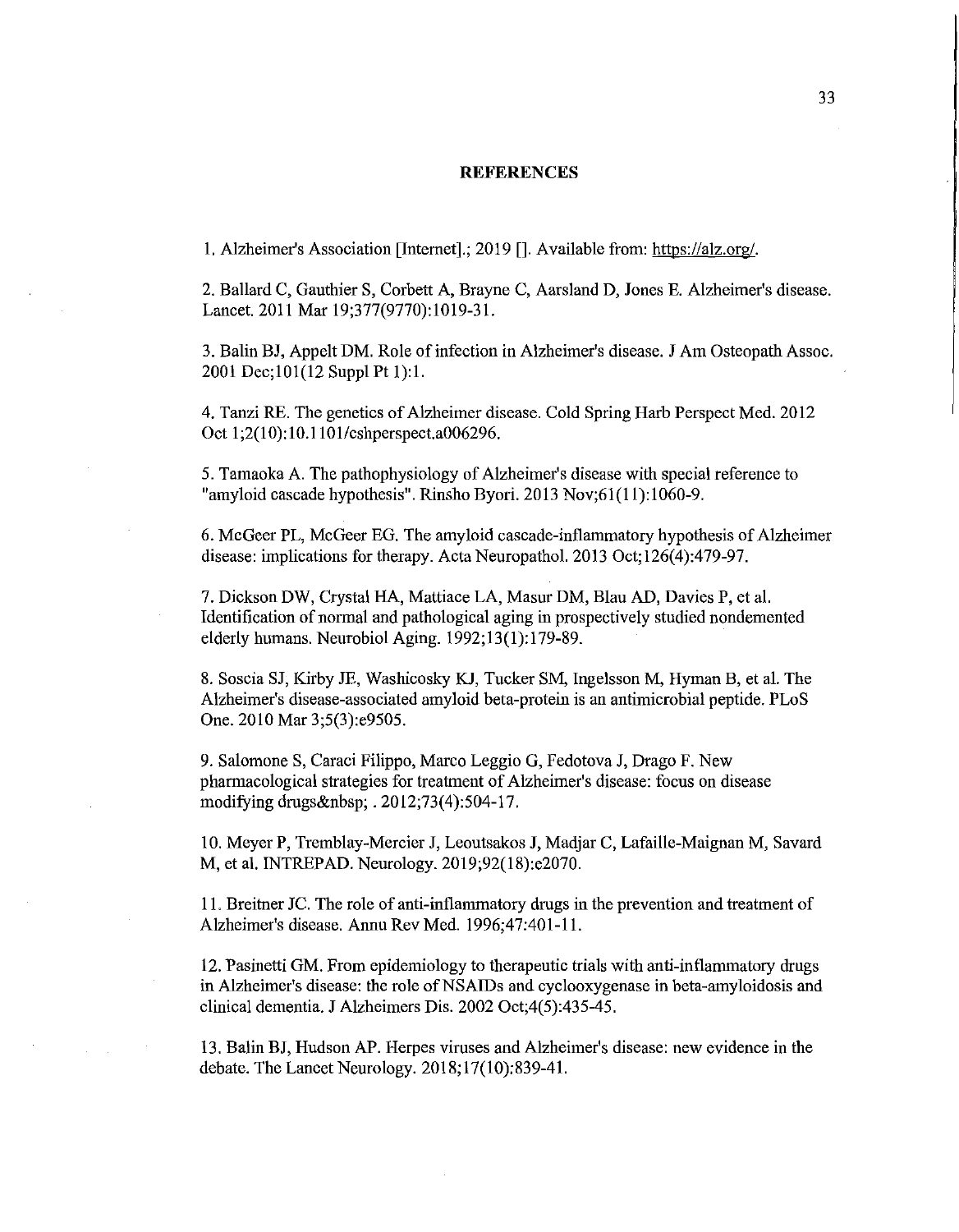14. Balin BJ, Hudson AP. Etiology and pathogenesis of late-onset Alzheimer's disease. Curr Allergy Asthma Rep. 2014 Mar;l4(3):1.

15. Miklossy J. Historic evidence to support a causal relationship between spirochetal infections and Alzheimer's disease. Front Aging Neurosci. 2015 Apr 16;7:46.

16. Itzbaki RF. Corroboration of a Major Role for Herpes Simplex Virus Type 1 in Alzheimer's Disease. Frontiers in Aging Neuroscience. 2018;10:324.

17. Wozniak MA, Frost AL, ltzbaki RF. The helicase-primase inhibitor BAY 57-1293 reduces the Alzheimer's disease-related molecules induced by herpes simplex virus type 1. Antiviral Res. 2013 Sep;99(3):401-4.

18. Balin BJ, Gerard HC, Arking EJ, Appelt DM, Branigan PJ, Abrams JT, et aL Identification and localization of Chlamydia pneumoniae in the Alzheimer's brain. Med Microbial Immunol. 1998 Jun;l87(1):23-42.

19. Little CS, Joyce TA, Hammond CJ, Matta H, Cahn D, Appelt DM, et al. Detection of bacterial antigens and Alzheimer's disease-like pathology in the central nervous system of BALB/c mice following intranasal infection with a laboratory isolate of Chlamydia pneumoniae. Front Aging Neurosci. 2014 Dec 5;6:304.

20. Little CS, Hammond CJ, Macintyre A, Balin BJ, Appelt DM. Chlamydia pneumoniae induces Alzheimer-like amyloid plaques in brains of BALB/c mice. Neurobiol Aging. 2004 Apr;25(4):419-29.

21. Abdelrahman YM, Belland RJ. The chlamydia! developmental cycle. FEMS Microbial Rev. 2005 Nov;29(5):949-59.

22. Maurer AP, Mehlitz A, Mollenkopf HJ, Meyer TF. Gene expression profiles of Chlamydophila pneumoniae during the developmental cycle and iron depletion-mediated persistence. PLoS Pathog. 2007 Jun;3(6):e83.

23. Aistleitner K, Anrather D, Schott T, Klose J, Bright M, Ammerer G, et al. Conserved features and major differences in the outer membrane protein composition of chlamydiae. Environ Microbial. 2015 Apr;l7(4):1397-413.

24. Grayston JT, Aldous MB, Easton A, Wang SP, Kuo CC, Campbell LA, et al. Evidence that Chlamydia pneumoniae causes pneumonia and bronchitis. J Infect Dis. 1993 Nov; 168(5): 1231-5.

25. Campbell LA, Y araei K, Van Lenten B, Chait A, Blessing E, Kuo CC, et al. The acute phase reactant response to respiratory infection with Chlamydia pneumoniae: implications for the pathogenesis of atherosclerosis. Microbes Infect. 2010 Aug;l2(8- 9):598-606.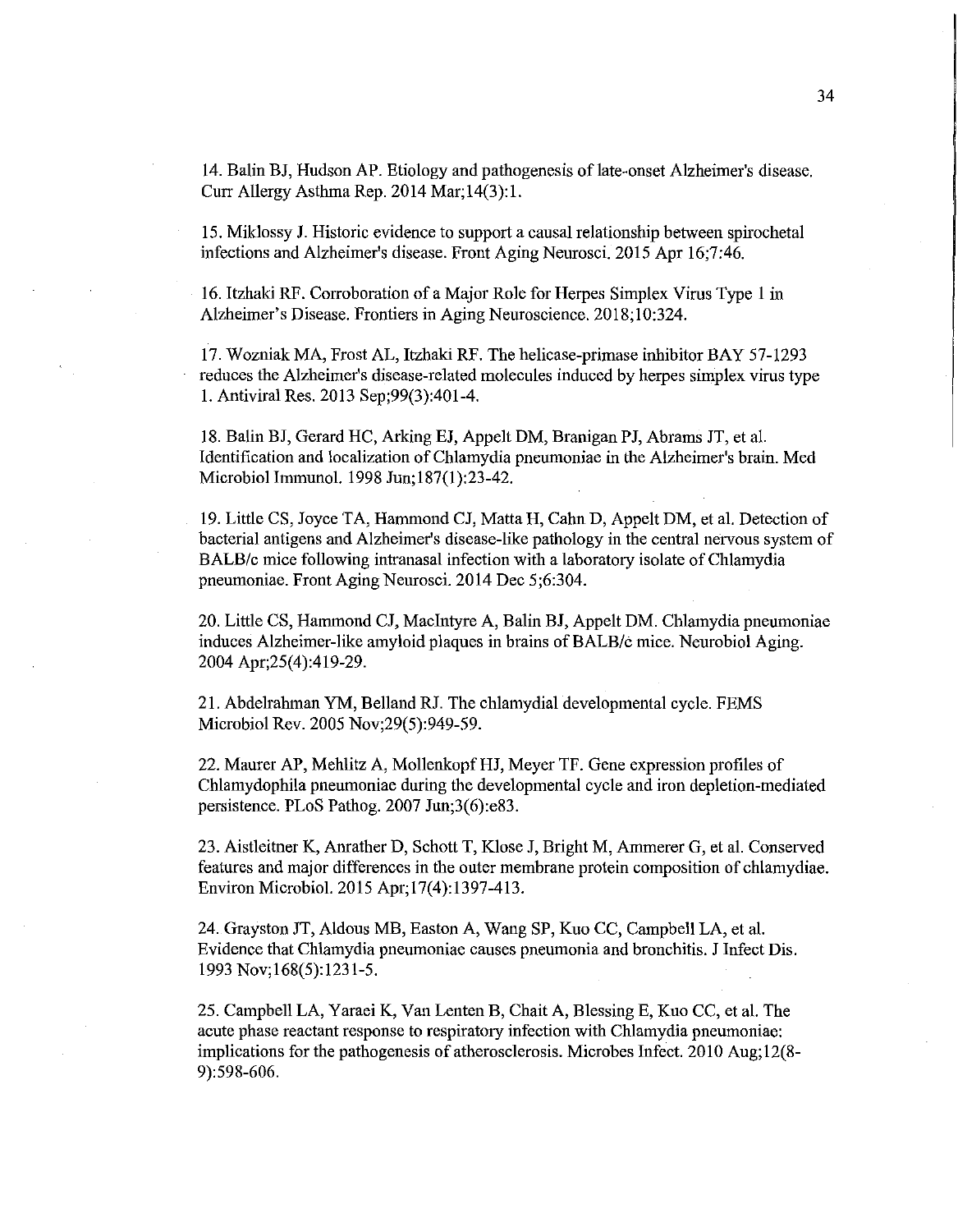26. Nagy A, Keszei M, Kis Z, Budai **I,** Tolgyesi G, Ungvari **I,** et al. Chlamydophila pneumoniae infection status is dependent on the subtypes of asthma and allergy. Allergy Asthma Proc. 2007;28(1):58-63.

27. Chu DJ, Guo SG, Pan CF, Wang **J,** Du Y, Lu XF, et al. An experimental model for induction of lung cancer in rats by Chlamydia pneumoniae. Asian Pac J Cancer Prev. 2012; 13(6):2819-22.

28. Rizzo A, Domenico MD, Carratelli CR, Paolillo R. The role of Chlamydia and Chlamydophila infections in reactive arthritis. Intern Med. 2012;51(1):113-7.

29. Tang LF, Wang DF, Cao LQ, Wu XD, Lu **J,** Yu FF. Correlation between Chlamydia pneumoniae infection and chronic obstructive pulmonary disease. Zhonghua Liu Xing Bing Xue Za Zhi. 2012 Oct;33(10):1072-4.

30. Rodriguez AR, Plascencia-Villa G, Witt CM, Yu JJ, Jose-Yacaman M, Chambers JP, et al. Chlamydia pneumoniae promotes dysfunction of pancreatic beta cells. Cell Immunol. 2015 Apr 1;295(2):83-91.

31. Macintyre A, Abramov R, Hammond CJ, Hudson AP, Arking EJ, Little CS, et al. Chlamydia pneumoniae infection promotes the transmigration of monocytes through human brain endothelial cells. J Neurosci Res. 2003 Mar 1;71(5):740-50.

32. Itzhaki RF, Wozniak MA. Alzheimer's disease, the neuroimmune axis, and viral infection. JNeuroimmunol. 2004 Nov;l56(1-2):1-2.

33. Velayudhan L, Gasper A, Pritchard M, Baillon S, Messer C, Proitsi P. Pattern of Smell Identification Impairment in Alzheimer's Disease. J Alzheimers Dis. 2015 Mar 10.

34. Mannonen L, Kamping E, Penttila T, Puolakkainen M. IFN-gamma induced persistent Chlamydia pneumoniae infection in HL and Mono Mac 6 cells: characterization by real-time quantitative PCR and culture. Microb Pathog. 2004 Jan; 36(1): 41-50.

35. Byrne GI, Ouellette SP, Wang Z, Rao JP, Lu L, Beatty WL, et al. Chlamydia pneumoniae expresses genes required for DNA replication but not cytokinesis during persistent infection of HEp-2 cells. Infect Immun. 2001 ;69(9):5423-9.

36. Belland RJ, Nelson DE, Virok D, Crane DD, Hogan D, Sturdevant D, et al. Transcriptome analysis of chlamydia! growth during IFN-gamma-mediated persistence and reactivation. Proc Natl Acad Sci US A. 2003 Dec 23;100(26):15971-6.

37. Chacko A, Beagley KW, Timms **P,** Huston WM. Human Chlamydia pneumoniae isolates demonstrate ability to recover infectivity following penicillin treatment whereas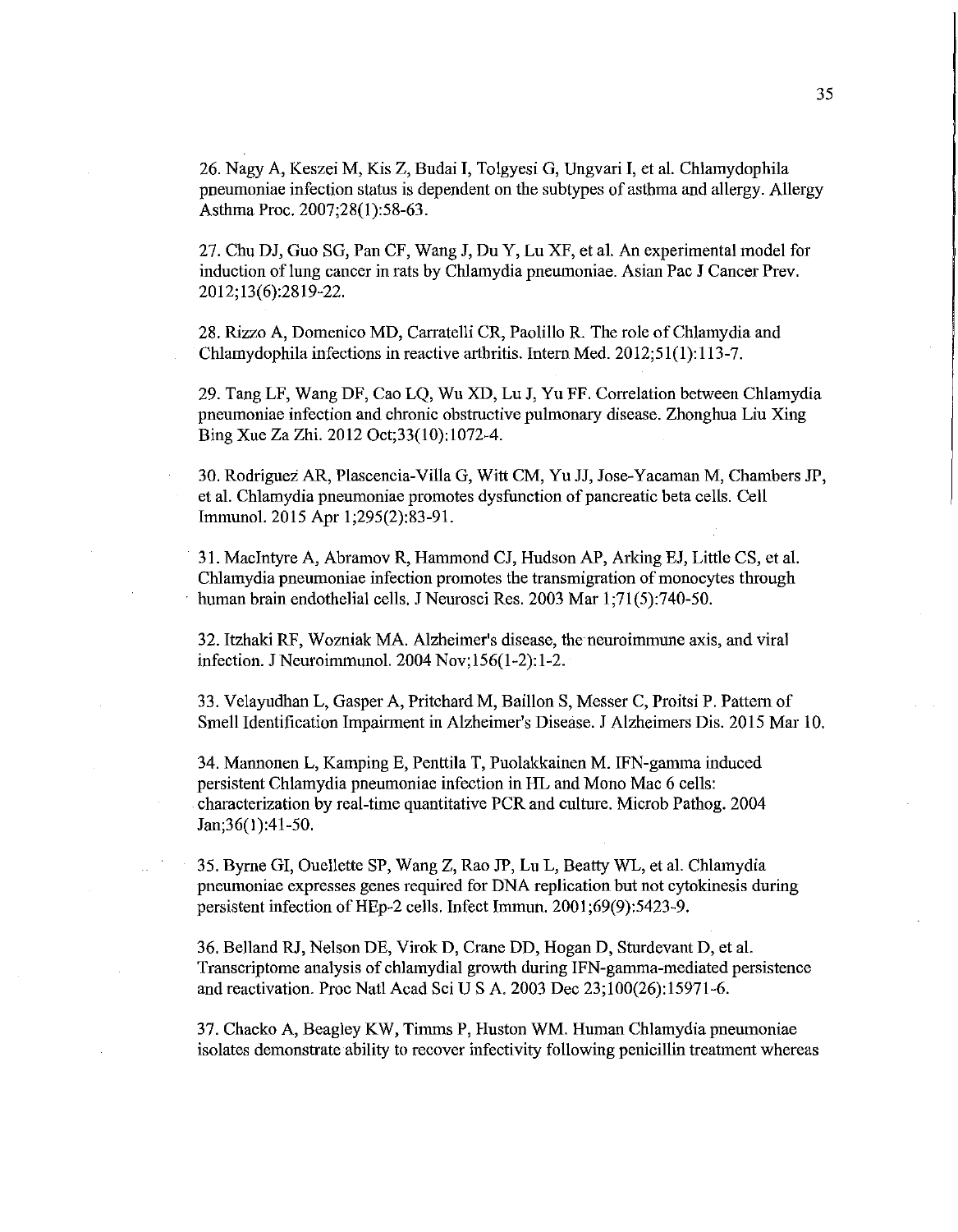animal isolates do not. FEMS Microbial Lett. 2015 Mar;362(6):10.1093/femsle/fnv015. Epub 2015 Feb 5.

38. Al-Younes HM, Rudel T, Brinkmann V, SzczepekAJ, Meyer TF. Low iron availability modulates the course of Chlamydia pneumoniae infection. Cell Microbial. 2001 Jun;3(6):427-37.

39. Ringheim GE, Conant K. Neurodegenerative disease and the neuroimmune axis (Alzheimer's and Parkinson's disease, and viral infections). J Neuroimmunol. 2004 Feb; 147( 1-2):43-9.

40. Griffin WS, Sheng JG, Royston MC, Gentleman SM, McKenzie JE, Graham DI, et al. Glial-neuronal interactions in Alzheimer's disease: the potential role of a 'cytokine cycle' in disease progression. Brain Pathol. 1998 Jan;8(1):65-72.

41. Swardfager W, Lanctot K, Rothenburg L, Wong A, Cappell J, Herrmann N. A metaanalysis of cytokines in Alzheimer's disease. Biol Psychiatry. 2010 Nov 15;68(10):930- 41.

42. McGeer PL, McGeer EG. Local neuroinflammation and the progression of Alzheimer's disease. J Neurovirol. 2002 Dec;8(6):529-38.

43. Lim C, Hammond CJ, Ringley ST, Balin BJ. Chlamydia pneumoniae infection of monocytes in vitro stimulates innate and adaptive immune responses relevant to those in Alzheimer inverted question marks disease. J Neuroinflammation. 2014 Dec 24;11(1):5.

44. Ouellette SP, Hatch TP, AbdelRahman YM, Rose LA, Belland RJ, Byrne GI. Global transcriptional upregulation in the absence of increased translation in Chlamydia during IFNy-mediated host cell tryptophan starvation. Mol Microbial. 2006;62(5):1387-401.

45. Mannonen L, Markkula E, Puolakkainen M. Analysis of Chlamydia pneumoniae infection in mononuclear cells by reverse transcription-PCR targeted to chlamydial gene transcripts. Med Microbial Immunol. 2011 Aug;200(3):143-54.

46. Read TD, Brunham RC, Shen C, Gill SR, Heidelberg JF, White 0, et al. Genome sequences of Chlamydia trachomatis MoPn and Chlamydia pneumoniae AR39. Nucleic Acids Res. 2000 Mar 15;28(6):1397-406.

47. Maurer A,P., Mehlitz A, Mollenkopf HJ, Meyer TF. Gene Expression Profiles of Chlamydophila pneumoniae during the Developmental Cycle and Iron Depletion-Mediated Persistence. PLOS Pathogens. 2007;3(6):e83.

48. Shen L, Shi Y, Douglas AL, Hatch TP, O'Connell CMC, Chen J, et al. Identification and Characterization of Promoters Regulating tuf Expression in Chlamydia trachomatis Serovar F. Archives of Biochemistry and Biophysics. 2000;379(1):46-56.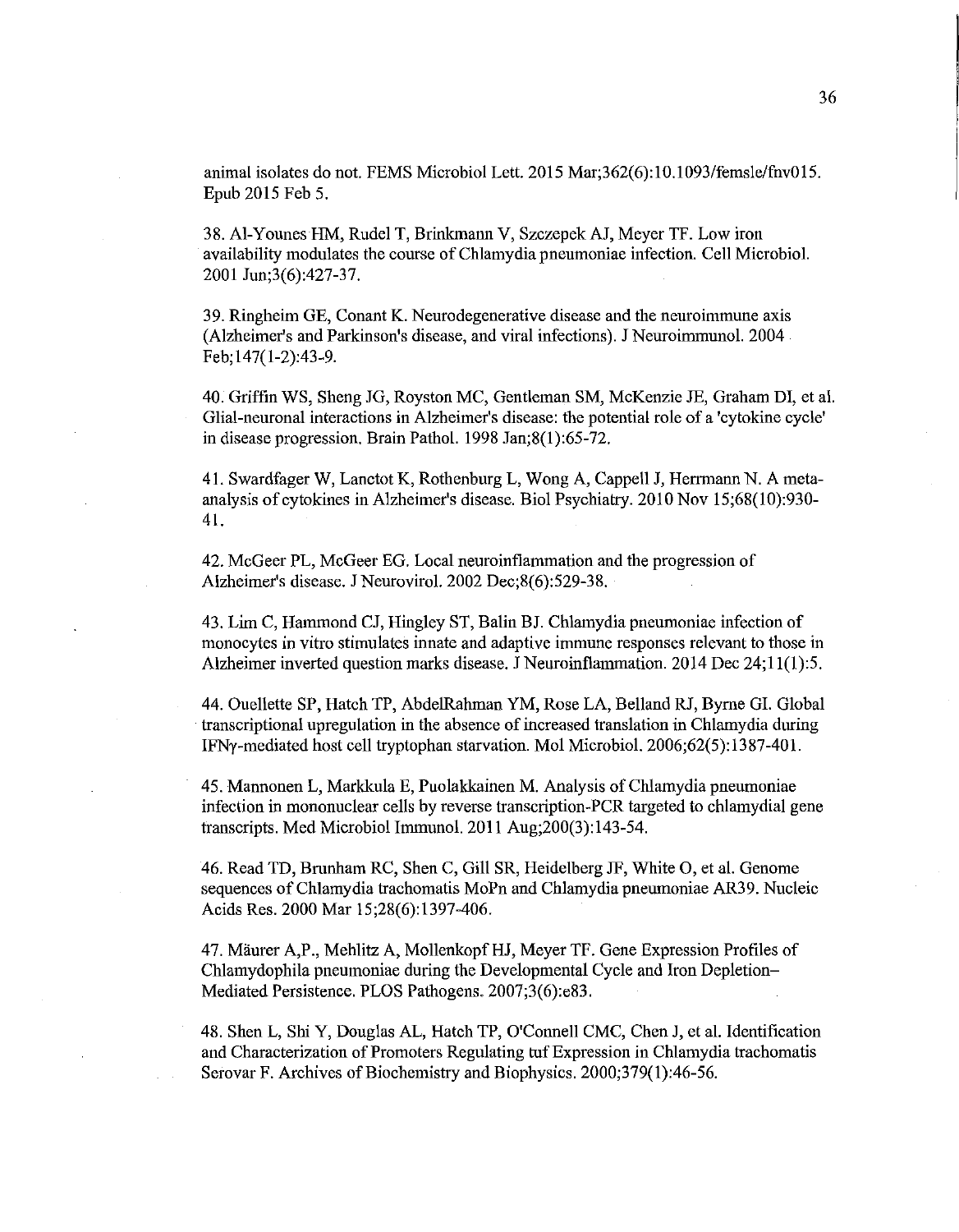49. Rosario CJ, Hanson BR, Tan M. The transcriptional repressor EUO regulates both subsets of Chlamydia late genes. Mo! Microbiol. 2014 Nov;94(4):888-97.

50. Polkinghome A, Hogan RJ, Vaughan L, Summersgill JT, Timms P. Differential expression of chlamydial signal transduction genes in normal and interferon gammainduced persistent Chlamydophila pneumoniae infections. Microb Infect. 2006;8(1):61- 72.

51. Watson MW, Clarke IN, Everson JS, Lambden PR. The CrP operon of Chlamydia psittaci and Chlamydia pneumoniae. Microbiology. 1995;141(10):2489-97.

52. Hogan RJ, Mathews SA, Kutlin A, Hammerschlag MR, Timms P. Differential expression of genes encoding membrane proteins between acute and continuous Chlamydia pneumoniae infections. Microb Pathog. 2003;34(1):11-6.

53. Boelen E, Stassen FR, van der Ven, A. J., Lemmens MA, Steinbusch HP, Bruggeman CA, et al. Detection of amyloid beta aggregates in the brain of BALB/c mice after Chlamydia pneumoniae infection. Acta Neuropathol. 2007 Sep; 114(3):255-61.

54. Barry CE,3rd, Brickman TJ, Hackstadt T. He I-mediated effects on DNA structure: a potential regulator of chlamydia! development. Mo! Microbiol. 1993 Jul;9(2):273-83.

55. Tattersall J, Rao GV, Runac J, Hackstadt T, Grieshaber SS, Grieshaber NA. Translation inhibition of the developmental cycle protein HctA by the small RNA IhtA is conserved across Chlamydia. PloS one. 2012;7(10):e47439.

56. Barry CE, Hayes SF, Hackstadt T. Nucleoid Condensation in *Escherichia coli* That Express a Chlamydia! Histone Homolog. Science. 1992;256(5055):377.

57. Di Pietro M, Tramonti A, De Santis F, De Biase D, Schiavoni G, Filardo S, et al. Analysis of gene expression in penicillin G induced persistence of Chlamydia pneumoniae. J Biol Regul Homeost Agents. 2012;26(2):277-84.

58. Beth P. Goldstein 1, Giuseppina Zaffaroni 1, Orsola Tiboni 2 Bozorgmehr Amiri 1 and Maurizio Denaro I. Determination of the number of tuf genes in Chlamydia trachomatis and Neisseria gonorrhoeae. FEMS Microbiology Letters. 1989 10 April(60):305-10.

59. Blocker A, Komoriya K, Aizawa S. Type III secretion systems and bacterial flagella: Insights into their function from structural similarities. Proc Natl Acad Sci USA. 2003;100(6):3027.

60. Slepenkin A, Motin V, de IM, Peterson EM. Temporal Expression of Type III Secretion Genes of *Chlamydia pneumoniae.* Infect Immun. 2003;71(5):2555.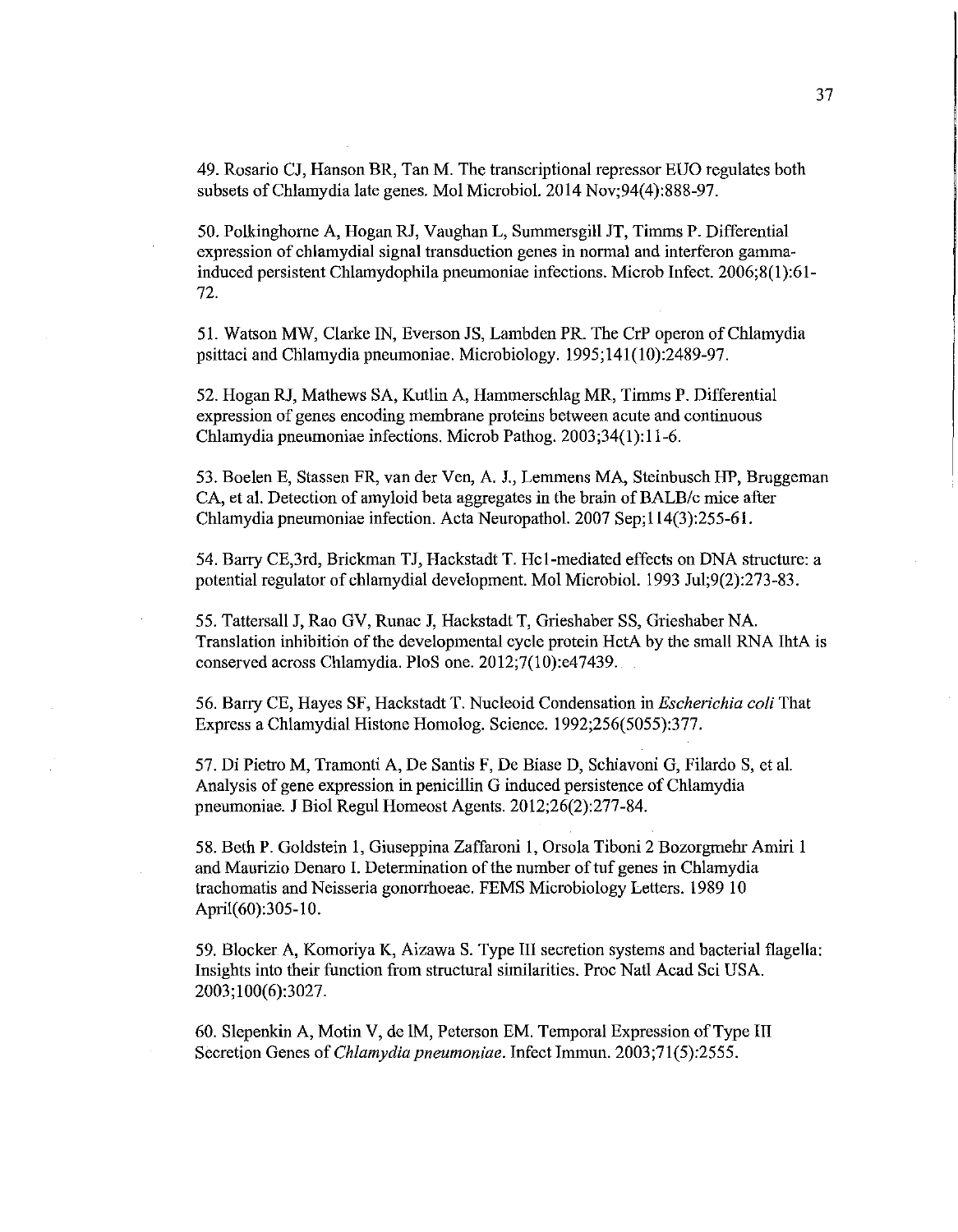#### **APPENDIX**

#### **5.1 Additional Material and Methods: DNA Isolation**

DNA was purified according to the manufacturer's instructions using a DNeasy isolation kit (Qiagen DNeasy). Frozen pellets were thawed and centrifuged for 5 min at 300 x g. Pellets contained  $1x10^6$  cells was for each sample. 150 µL of PBS, 20 µL of proteinase K, and  $200 \mu L$  of Buffer AL was added to sample and vortexed thoroughly followed by incubation in a water bath for 10 min at 56 °C. After incubation, 200  $\mu$ L of ethanol was added to each sample and vortexed to yield a homogeneous solution. The entire mixture was then pipetted into a DNeasy Mini spin column placed in a 2mL collection tube. Each sample was centrifuged for I min at 6000xg. The flow through and collection tube was discarded and the DNeasy spin column was placed in new collection tube. 500ul of Buffer AWi was added to the spin column and centrifuged for 1 min at 6000xg. Flow through and collection tube were discarded and the DNeasy spin column was placed in new collection tube. 500ul of Buffer AW2 was added to the spin column and centrifuged for 3 min at 20,000xg to dry the DNeasy membrane. Flow through and collection tube were discarded and DNeasy spin colmnn was placed in new collection tube. Sample was centrifuged again for 1 min at 20,000xg to ensure all ethanol was evaporated from spin column. Flow through and collection tube were discarded and the DNeasy spin column was placed in a 2ml microcentrifuge tube. 100ul of Buffer AE was pipetted into the column and centrifuged for 1 min at 6000xg. This step was repeated for a total of 200ul of eluted DNA in Buffer AE. Samples were frozen and stored at -60°C until DNA was used for RT-PCR.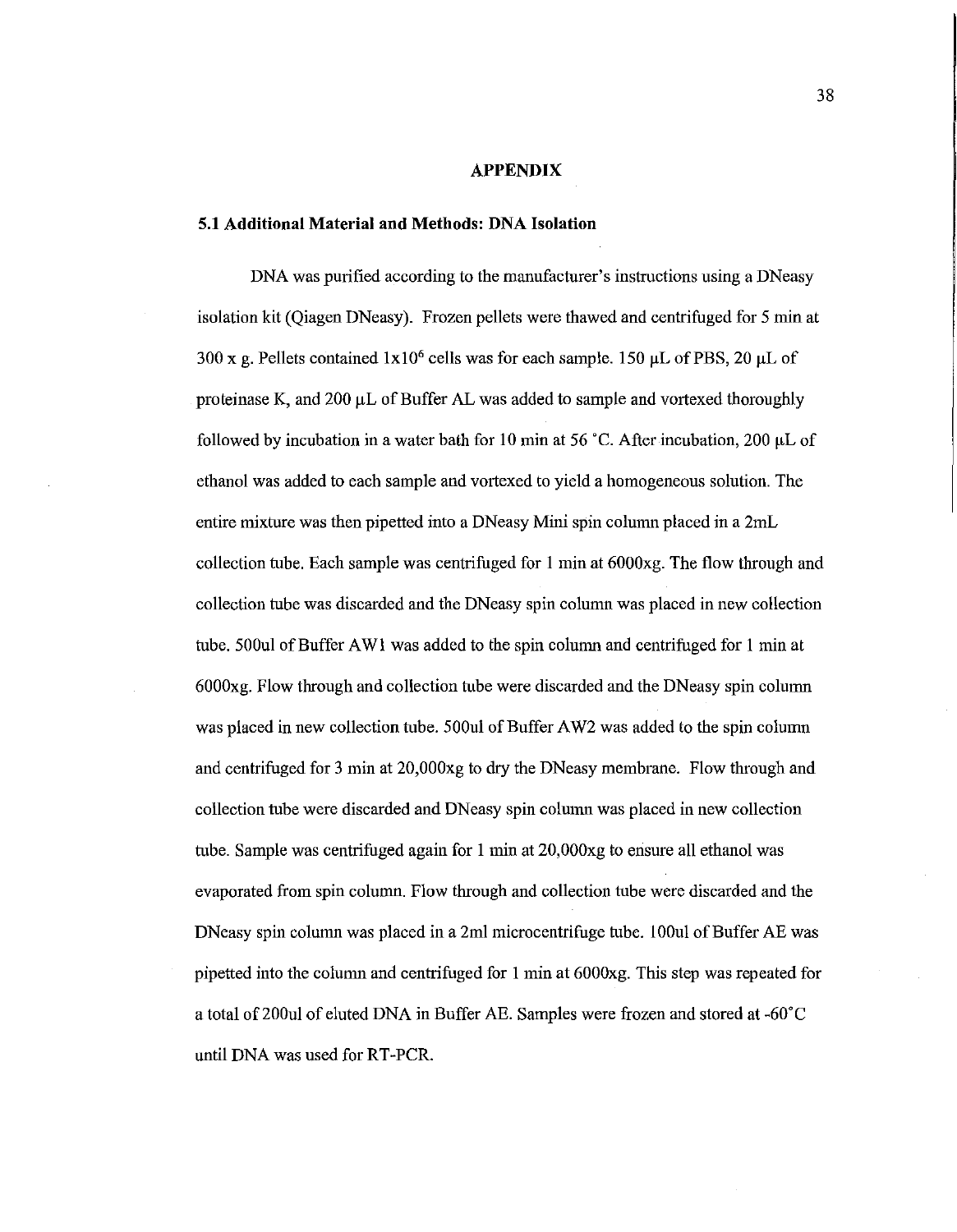After DNA isolation was performed, overall DNA yield was determined by using UV Spectrophotometry. Other measurements recorded included purity values:  $A_{260}$   $A_{230}$  and  $A_{260}$ :  $A_{280}$ .

 $\frac{1}{2} \frac{1}{2} \frac{1}{2} \frac{1}{2} \frac{1}{2} \frac{1}{2}$ 

 $\sim 10^{11}$ 

 $\sim$   $\sim$ 

 $\mathcal{L}(\mathcal{A})$  and  $\mathcal{L}(\mathcal{A})$  . The set of  $\mathcal{L}(\mathcal{A})$ 

 $\hat{f}$  and  $\hat{f}$  and  $\hat{f}$ 

 $\mathcal{L}$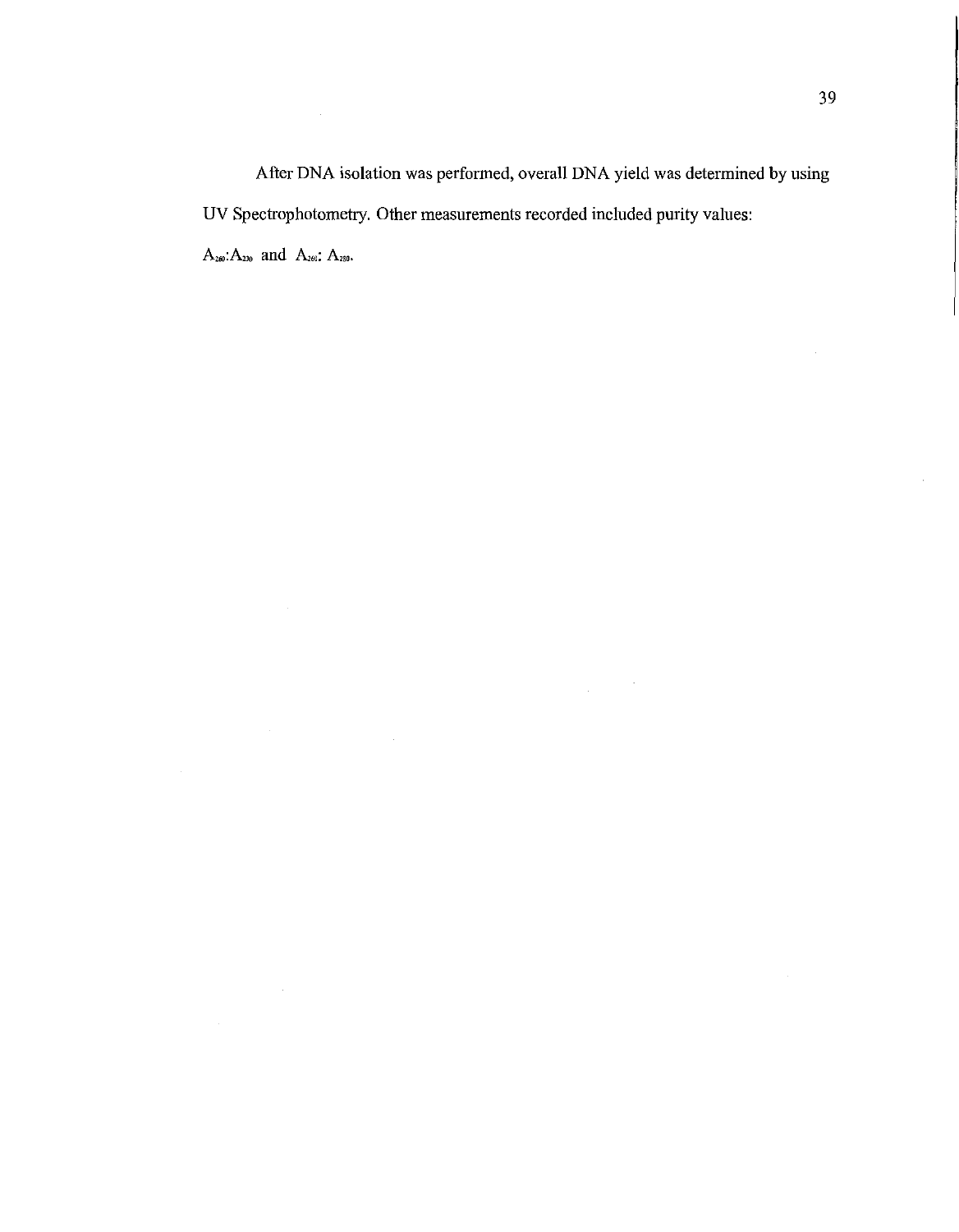### 5.2 **LIST OF APPENDIX TABLES**

 $\sim$   $\sim$ 

l,

 $\sim 10$ 

 $\sim 10^{-1}$ 

 $\sim$ 

 $\sim 10^{-11}$ 

| Table 3. Results of <i>abcX</i> gene expression following infection of THP 1 Human<br>Monocytes with two different Cpn strains AR39 and CWL0294241        |
|-----------------------------------------------------------------------------------------------------------------------------------------------------------|
| <b>Table 4.</b> Results of <i>abcX</i> gene expression following infection of THP 1 Human<br>Monocytes with two different Cpn strains AR39 and CWL0294241 |
| Table 5. Results of euo gene expression following infection of THP 1 Human                                                                                |
| <b>Table 6.</b> Results of <i>euo</i> gene expression following infection of THP 1 Human<br>Monocytes with two different Cpn strains AR39 and CWL0294242  |
| Table 7. Results of abcX gene expression following infection of THP 1 Human<br>Monocytes with two different Cpn strains AR39 and CWL0294243               |
| Table 8. Results of abcX gene expression following infection of THP 1 Human<br>Monocytes with two different Cpn strains AR39 and CWL0294243               |

 $\sim$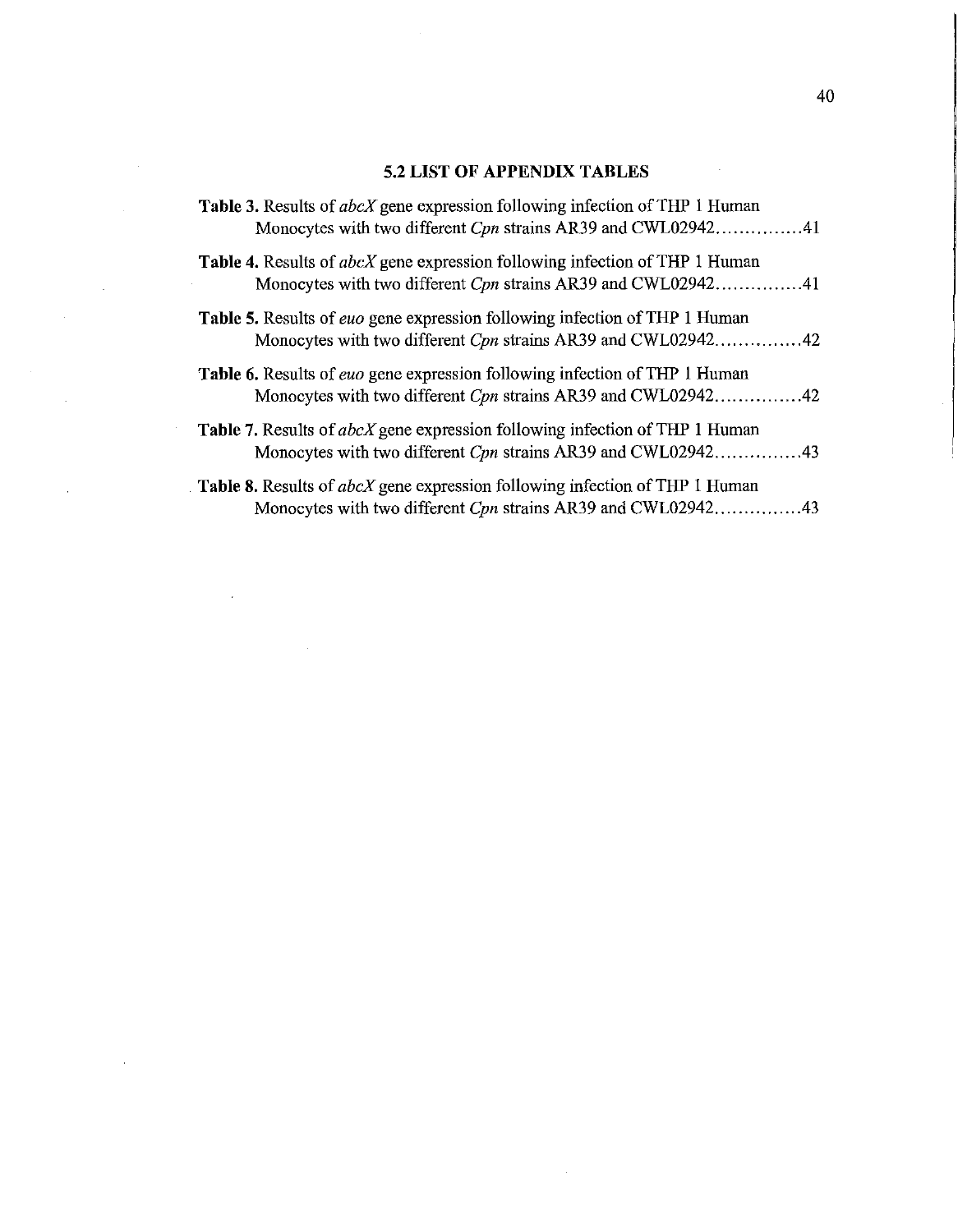#### 5.3 Additional Results

| <b>AR39</b> | RQ value at | RQ value at | RQ value at | RQ value at | RQ value at |
|-------------|-------------|-------------|-------------|-------------|-------------|
|             | $24$ hpi    | 48 hpi      | 72 hpi      | 96 hpi      | 120 hpi     |
| Plate       | 2.61        | 1.00        | 0.47        | 1.03        | $***$       |
| 022415      |             |             |             |             |             |
| Plate       | 3.24        | 1.00        | 1.08        | 0.42        | 0.63        |
| 031615      |             |             |             |             |             |
| Mean        | 2.93        | 1.00        | 0.78        | 0.73        | N/A         |
|             |             |             |             |             |             |
| <b>SD</b>   | 0.45        | 0.00        | 0.43        | 0.43        | N/A         |
|             |             |             |             |             |             |

#### 5.3.1 *abcX* qRT-PCR raw data

Table 3

| <b>CWL029</b><br>$\sim$ $\sim$ | RQ value at<br>$24$ hpi | RQ value at<br>48 hpi | RQ value at<br>$72$ hpi | RQ value at<br>$96$ hpi | RQ value at<br>120 hpi |
|--------------------------------|-------------------------|-----------------------|-------------------------|-------------------------|------------------------|
| Plate<br>030915                | 1.41                    | 1.00                  | 0.45                    | 0.33                    | 0.42                   |
| Plate<br>031615                | 0.78                    | 1.00                  | 3.09                    | 1.07                    | 0.69                   |
| Mean                           | 1.10                    | 1.00                  | 1.77                    | 0.70                    | 0.56                   |
| <b>SD</b>                      | 0.45                    | 0.00                  | 1.87                    | 0.52                    | 0.19                   |

Table4

Table 3 and 4. Results of *abcX* gene expression following infection of THP 1 Human Monocytes with two different Cpn strains AR39 and CWL029. Cells were infected separately (MOI 1) with *Cpn.* Cells were lysed and RNA was extracted at 24, 48, 72, 96, and 120 hpi. 48 hpi was used as a reference time point and J *8S* was used as a chlamydia! housekeeping gene to normalize transcription levels. Relative quantity (RQ) refers to the gene expression level after RT-PCR (Real Time PCR). Individual experiments were performed with 3 technical replicates. \*\*\* represents gene targets that did not amplify and therefore no RQ values were obtained.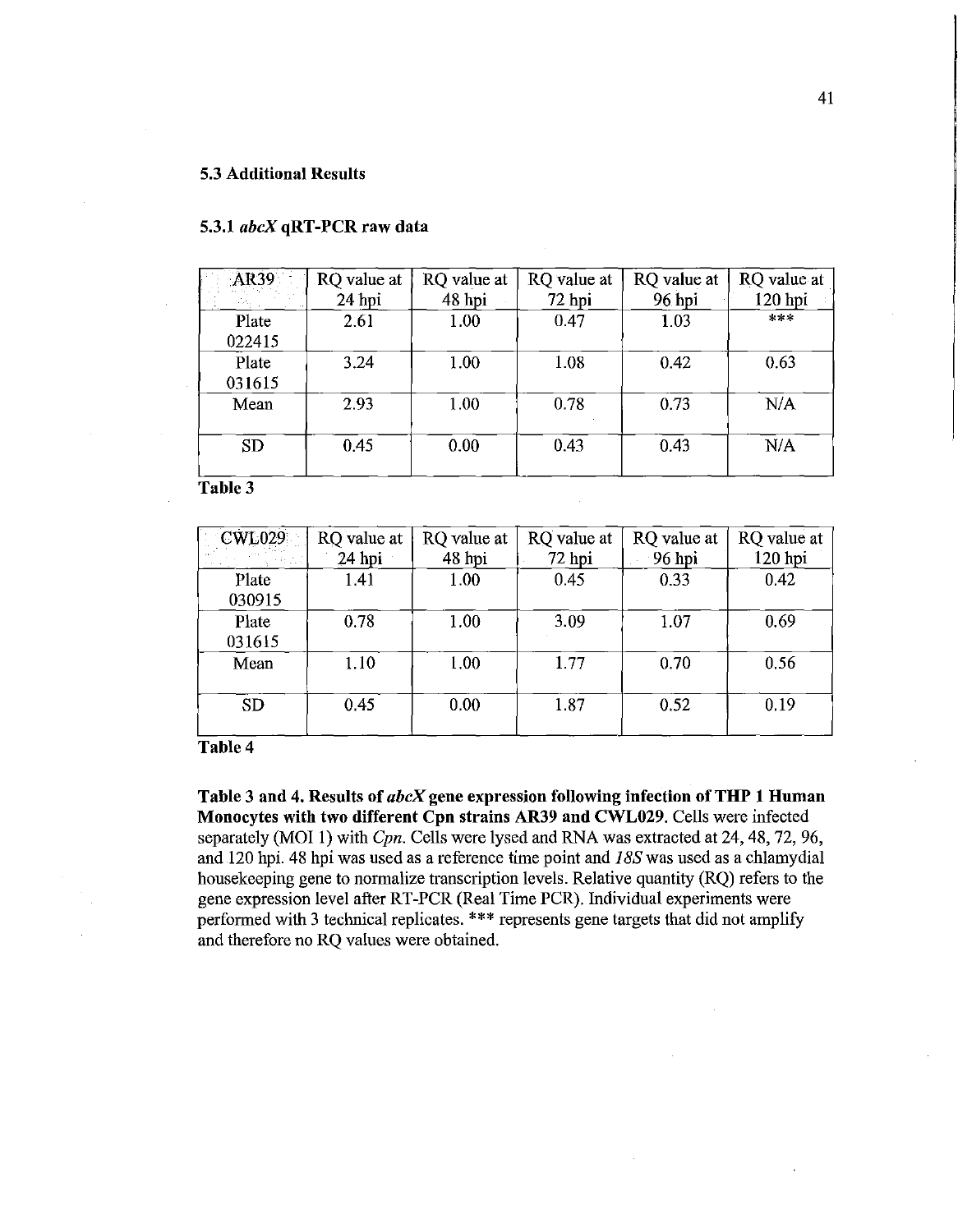| AR39            | RQ value at<br>$24$ hpi | RQ value at<br>48 hpi | RQ value at<br>$72$ hpi | RQ value at<br>96 hpi | RQ value at<br>120 hpi |
|-----------------|-------------------------|-----------------------|-------------------------|-----------------------|------------------------|
| Plate<br>021815 | 4.44                    | 1.00                  | 1.47                    | 0.35                  | 1.35                   |
| Plate<br>031815 | 6.43                    | 1.00                  | 4.73                    | 2.78                  | 2.96                   |
| Mean            | 5.44                    | 1.00                  | 3.10                    | 1.57                  | 2.16                   |
| <b>SD</b>       | 1.41                    | 0.00                  | 2.31                    | 1.72                  | 1.14                   |

Table 5

| CWL029          | RQ value at<br>24 hpi | RQ value at<br>48 hpi | RQ value at<br>72 hpi | RQ value at<br>96 hpi | RQ value at<br>120 hpi |
|-----------------|-----------------------|-----------------------|-----------------------|-----------------------|------------------------|
| Plate           | 0.75                  | 1.00                  | 1.08                  | 2.35                  | 2.01                   |
| 031115          |                       |                       |                       |                       |                        |
| Plate<br>031815 | 0.74                  | 1.00                  | $****$                | 1.11                  | 0.28                   |
| Mean            | 0.75                  | 1.00                  | N/A                   | 1.73                  | 1.15                   |
| <b>SD</b>       | 0.01                  | 0.00                  | N/A                   | 0.88                  | 1.22                   |

Table 6

Table 5 and 6. Results of *euo* gene expression following infection of THP 1 Human Monocytes with two different Cpn strains AR39 and CWL029. Cells were infected separately (MOI I) with *Cpn.* Cells were lysed and RNA was extracted at 24, 48, 72, 96, and 120 hpi. 48 hpi was used as a reference time point and *I BS* was used as a chlamydia! housekeeping gene to normalize transcription levels. Relative quantity (RQ) refers to the gene expression level after RT-PCR (Real Time PCR). Individual experiments were performed with 3 technical replicates. \*\*\* represents gene targets that did not amplify and therefore no RQ values were obtained.